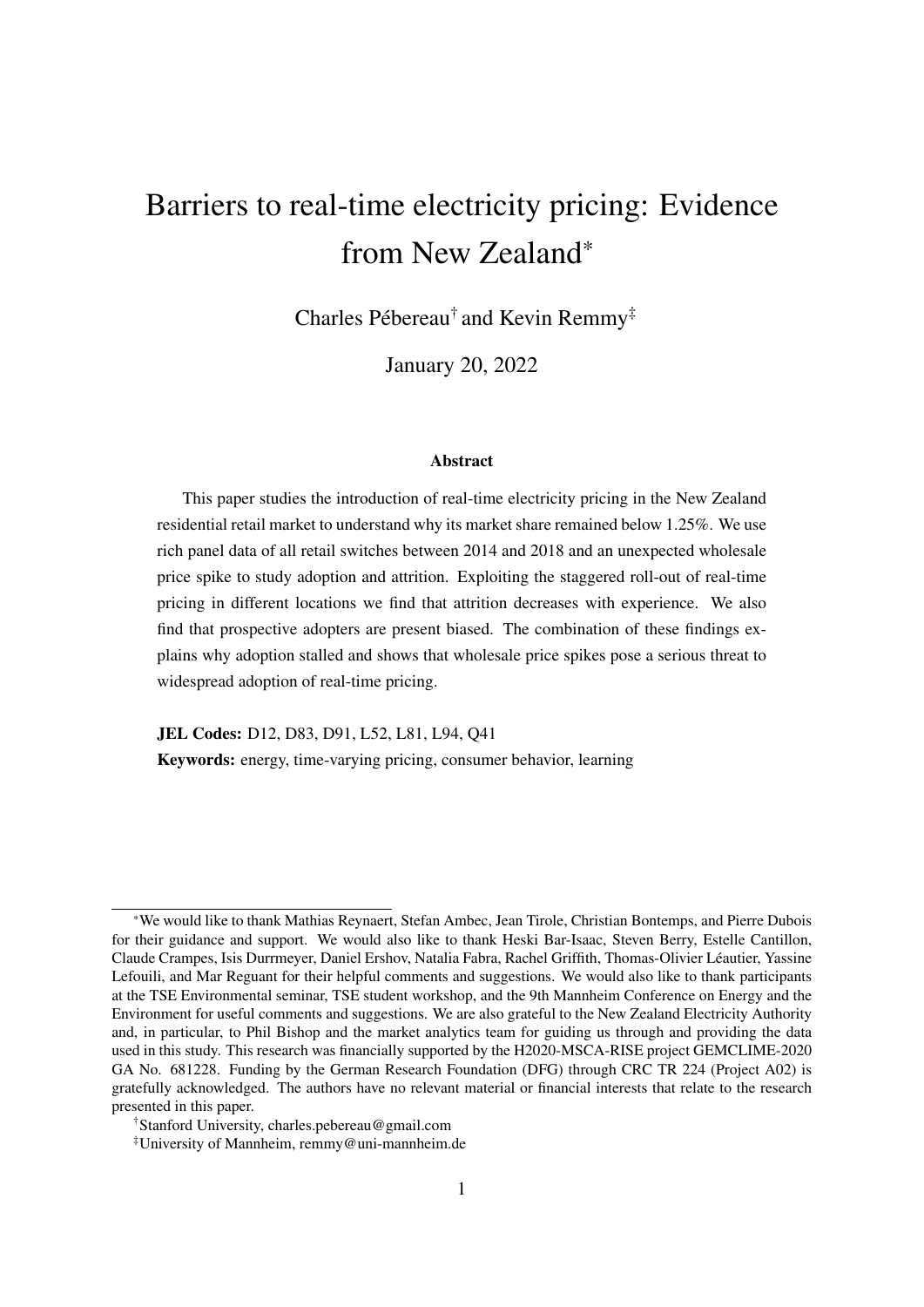## 1 Introduction

Time-varying electricity tariffs are necessary for the energy transition towards intermittent renewable generation, a cornerstone of the fight against climate change, and more generally for the efficiency of retail electricity markets. As smart meters are being installed at scale, these tariffs can now be implemented for residential households. A large and growing literature addresses the efficiency and distributional impacts of various types of time-varying tariffs (Joskow and Wolfram, 2012; Borenstein, 2012; Reguant, 2019). Yet, little attention has been paid to how market forces could shape retail electricity markets once time-varying tariffs can be implemented. Using rich panel data of all residential retail switches between 2014 and 2018 in New Zealand, we provide the first observational study of tariff choices in a retail electricity market with a large penetration of smart meters, with a focus on real-time electricity pricing (RTP).

Under RTP, consumers face spot prices and pay the cost of their consumption in real-time rather than some average price. Absent agency costs, RTP implements the Ramsey optimum (Joskow and Tirole, 2007) and hence the first welfare theorem predicts that, in a friction-less decentralized economy, all consumers adopt this tariff in equilibrium. In practice, theory predicts that the retail electricity market would gradually unravel towards this equilibrium (Borenstein, 2005b). Consumers with the consumption profiles least costly to serve self-select into RTP, increasing the average cost of serving the other consumers. Retailers then increase their rates, making it profitable for a new set of consumers to switch to RTP, creating a spiral that continues until a significant share of consumers has switched to RTP. This scenario did not occur in New Zealand where the share of residential consumers on RTP has remained below 1.25% since this tariff was first introduced in 2013.

The purpose of this paper is to examine this puzzle in order to identify barriers to widespread adoption of real-time pricing and their consequences for policies promoting this tariff. We do so using a unique dataset of retailer switches in the residential retail electricity market in New Zealand. We exploit a crisis on the spot market to study how consumers on real-time pricing and prospective adopters react to large and sudden price spikes. Our results suggest that price uncertainty is a serious threat to widespread adoption of real-time pricing because when prices spike unexpectedly and remain high for several weeks, prospective adopters forego adoption and recent adopters switch to another tariff and do not return.

Different policies fostering the adoption of real-time pricing have been implemented. In the European Union, Directive 2019/944 implements an "opt-in" policy requiring that large retailers offer real-time pricing by 2025. By contrast, the Spanish government implemented an "opt-out" policy by defaulting all residential consumers to real-time pricing in 2015 and leaving them the option to switch to another tariff (Fabra et al., 2021). The question of which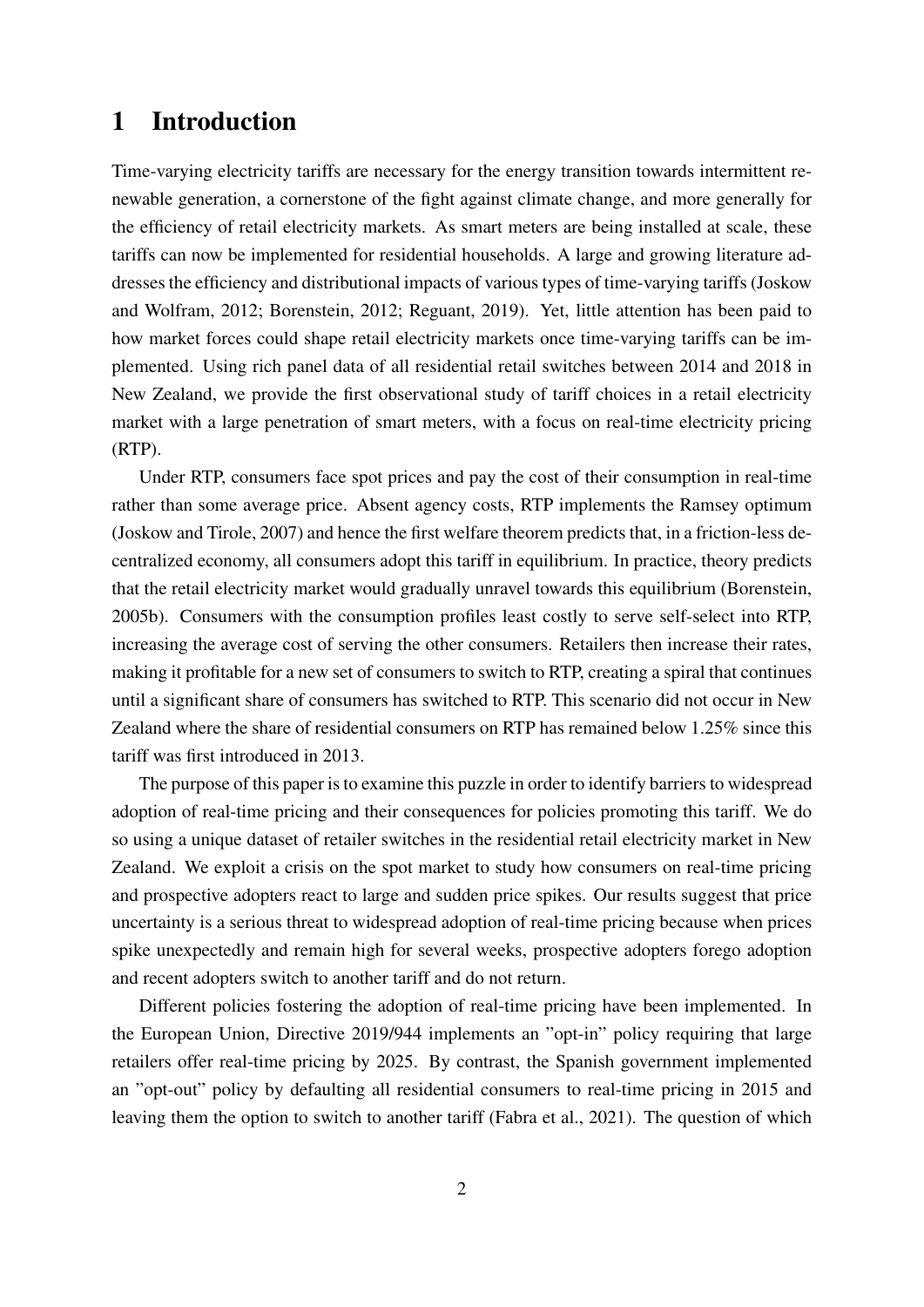approach to implement, if any, is important because real-time pricing involves trade-offs. On the one hand, real-time pricing increases demand response which can help integrate intermittent renewable energy sources such as wind and solar (Ambec and Crampes, 2021), improve the efficiency of electricity markets by reducing the need to install generation capacity that is only used a few hours each year when demand peaks (Borenstein, 2005a) and preventing producers from abusing their market power (Poletti and Wright, 2020). On the other hand, because spot prices are uncertain and volatile, RTP exposes consumers to the risk of a crisis on electricity wholesale markets<sup>1</sup> which may increase with the share of intermittent electricity sources and by weather changes due to global warming.

The introduction of real-time pricing in New Zealand gives us a unique opportunity to examine what drives adoption and attrition and can therefore inform the debates regarding the implementation of this tariff. While the literature documents consumer behavior with various time-varying electricity tariffs with a fixed price menu, the main specificity of real-time pricing is that it exposes consumers to uncertain spot prices. Our dataset of consumer switching decisions allows us to study how consumers react to spot price variations and in particular to large price spikes. We focus most of our attention on a particular event, referred to as the winter 2017 crisis. We use this event to study how consumers on RTP and prospective adopters react to large and unanticipated price spikes and quantify the effect of the crisis on attrition and adoption. We address the following questions. Which consumers discard real-time pricing and does experience with the tariff affect their decisions? How do spot prices affect adoption decisions and, in particular, do consumers strategically time their adoption?

To address these questions, we use a unique dataset composed of all electricity retailer switches by residential households in New Zealand from January 2013 to June 2018. We also observe each household's monthly electricity consumption, half-hourly spot prices, and detailed census data that we can match to each household. The fact that the New Zealand retail electricity market did not unravel and that RTP pricing was introduced in different places at different times generates a unique setting to study real-time pricing. It allows us to compare the profiles of the early and late adopters and the behavior of consumers who have been exposed to RTP during different lengths of time, and to distinguish between the effects of selection and experience on their decisions. Furthermore, real-time pricing competed with more traditional tariffs over a long period with important spot price variations relative to the rates of other tariffs, including a sustained period of high spot prices that sparked more than three years after RTP was first introduced.

Following the adoption of RTP, nearly no consumers left RTP until the spark of a crisis

<sup>&</sup>lt;sup>1</sup>For instance, the extreme winter storms that occurred in Texas in February 2021 led spot prices to spike and reach their regulatory ceiling of \$9, 000, jeopardizing the financial health of consumers who had signed contracts indexed to wholesale market prices. For an overview and a discussion of the events, see [https:](https://www.tse-fr.eu/winter-texas) [//www.tse-fr.eu/winter-texas](https://www.tse-fr.eu/winter-texas)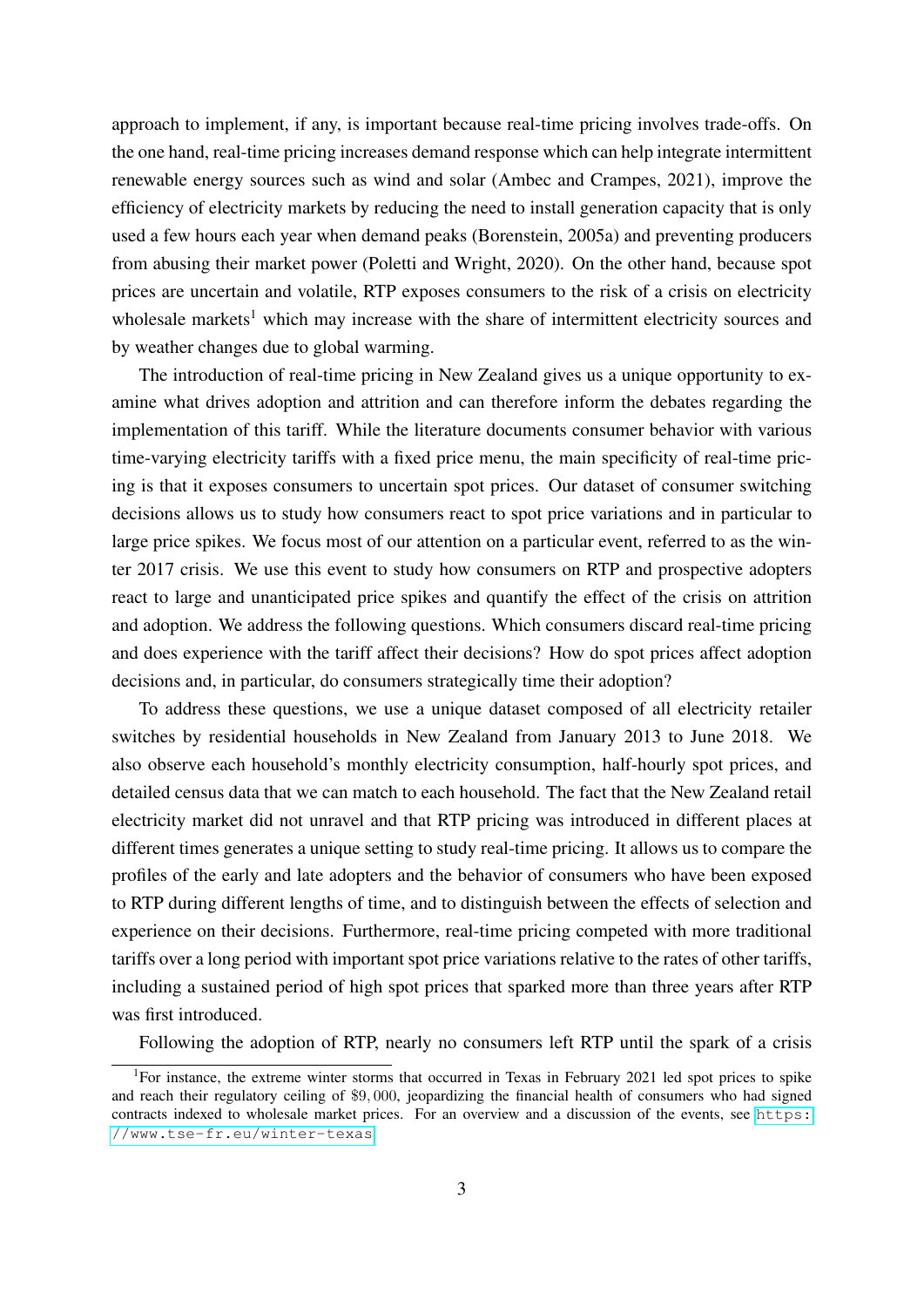on the electricity spot market during the winter of 2017 (hereafter referred to as the crisis). We find that during this crisis, the share of consumers switching to another tariff decreased with their time spent on RTP before the crisis. Furthermore, among consumers who discarded RTP during the crisis, the share of those switching back after the crisis increases with the time spent on RTP before the crisis. Exploiting temporal variations in the roll-out of real-time pricing across different cities, we rule out that this correlation is due to selection effects. The setting in New Zealand also allows us to study consumer choices between real-time pricing and other tariffs over a long period with important spot price variations. We build several natural predictors for future expected spot prices that consumers may consider and show that recent spot prices better explain adoption decisions. This result holds for predictors of average spot prices over the long run (one year), the medium run (three months), and the short-run (one month). Focusing on adoption decisions around the crisis, we also find evidence that most consumers choose to forego adoption rather than postpone it.

Overall, we find that inexperienced consumers - prospective and recent adopters - strongly react to unanticipated price spikes, but that consumers with longer experience react less. These findings may be a sign that inexperienced consumers are present biased. While we cannot rule out that consumers with longer experience with RTP are simply inert or inattentive, the fact that those among them who had switched tariff during the crisis disproportionately come back to in the aftermath may be a sign that experience with RTP changed their preferences for or their perception of the tariff. Moreover, our results suggest that households who experience a spot market crisis shortly after adopting RTP get scarred and never return to real-time pricing. In a nutshell, when spot prices spike unexpectedly attrition increases - particularly for recent adopters - and adoption drops and remains low afterward. Therefore, we posit that the combination of high spot price volatility starting with the Winter 2017 crisis with present biased inexperienced consumers could have led to a jamming of the unraveling process.

Regarding the policy implications, our findings suggest that retailers or policymakers willing to foster the adoption of real-time pricing need to be "lucky" and hope that no unexpected period of high price spikes arises until many consumers have adopted the tariff and experienced it long enough. Due to a larger share of intermittent electricity generation sources and more prevalent extreme weather events due to climate change, spot market crises may become more common in the future. We derive two sets of recommendations to address this issue. First, strategically timing when consumers adopt (in an opt-in set-up) or are defaulted to (in an opt-out set-up) real-time pricing can increase the chances that consumers remain on real-time pricing and limit the risks that a crisis interrupts the unraveling process. Second, providing information to consumers, both before and after adoption, can accelerate the learning process that they go through with experience. It is essential that consumers understand how spot prices form and that long-run gains can compensate for immediate losses. Relatedly, easing the ac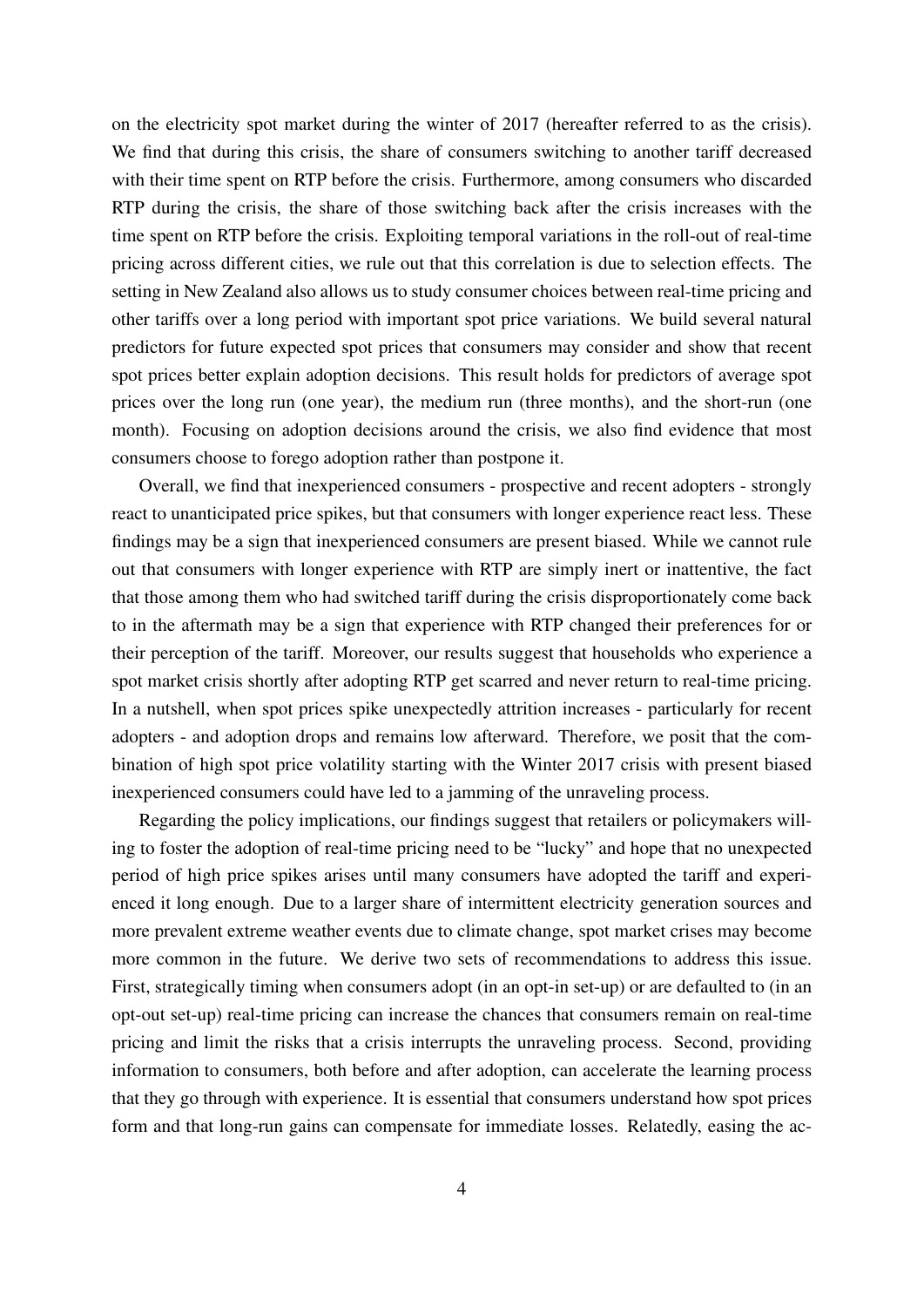cess to consumption profiles recorded by smart meters can help consumers estimate whether it is beneficial for them to adopt real-time pricing.

Related literature. Our paper relates to two strands of the literature. First, it relates to the literature on time-varying electricity pricing. On the theory side, Joskow and Tirole (2006) show that in an economy with rational consumers and without agency costs, real-time pricing implements the Ramsey optimum. Their result is satisfied even if consumers are imperfectly reactive to spot prices because paying attention is costly and they (rationally) choose their degrees of awareness. A direct implication of this result is that, in the absence of frictions, the retail market unravels until all consumers have adopted RTP in the steady-state, with no need for intervention. The low take-up of RTP in New Zealand contradicts this prediction. Because electricity is an essential commodity and time-varying tariffs could lead to large wealth redistribution, some authors have argued that the main barrier to their widespread implementation is political (Joskow and Wolfram, 2012; Wolak, 2013) and some papers study how to implement them equitably (Borenstein, 2012, 2013). Yet, the case of New Zealand shows that take-up can fail even before questions of redistribution arise. These two arguments justify our approach to identify frictions and departures from the rational consumer theory as barriers to real-time pricing. The closest empirical papers to ours are Fowlie et al. (2021) and Ito et al. (2021) because they study consumer choices of time-varying tariffs. Both run randomized experiments and study adoption as well as consumption. Ito et al. (2021) document selection on price-elasticity and consumption profiles and show that providing consumers with information about expected financial payoffs from switching can significantly increase adoption rates. Fowlie et al. (2021) compare the adoption rates and aggregate demand response under opt-in and opt-out set-ups. They find that demand response decreases over time among always-takers and increases over time among complacents. However, both papers consider time-varying tariffs where rates are set ex-ante and therefore cannot address issues related to spot price uncertainty, which is a key element in the case of real-time pricing. In their set-ups, the only uncertainty consumers face relates to their preferences and in particular how costly it is to change their consumption habits. While they identify consumer learning, they find low rates of attrition. On the contrary, in the case of real-time pricing in New Zealand, we show that unexpected price spikes lasting several weeks - and therefore too long for consumption arbitrage - can lead to important attrition rates. Second, our paper relates to the literature studying behavior that departs from the benchmark of rational and fully informed agents. Consumers may be present biased and rely on simple heuristics to make decisions with long-term consequences. For instance, the weather can affect investments in solar panels (Lamp, 2018) or car purchases (Busse et al., 2015). Relatedly, Anderson et al. (2013) show that individuals often make "no-change" forecasts about gasoline prices. In the case of the adoption of real-time pricing of electricity, we show that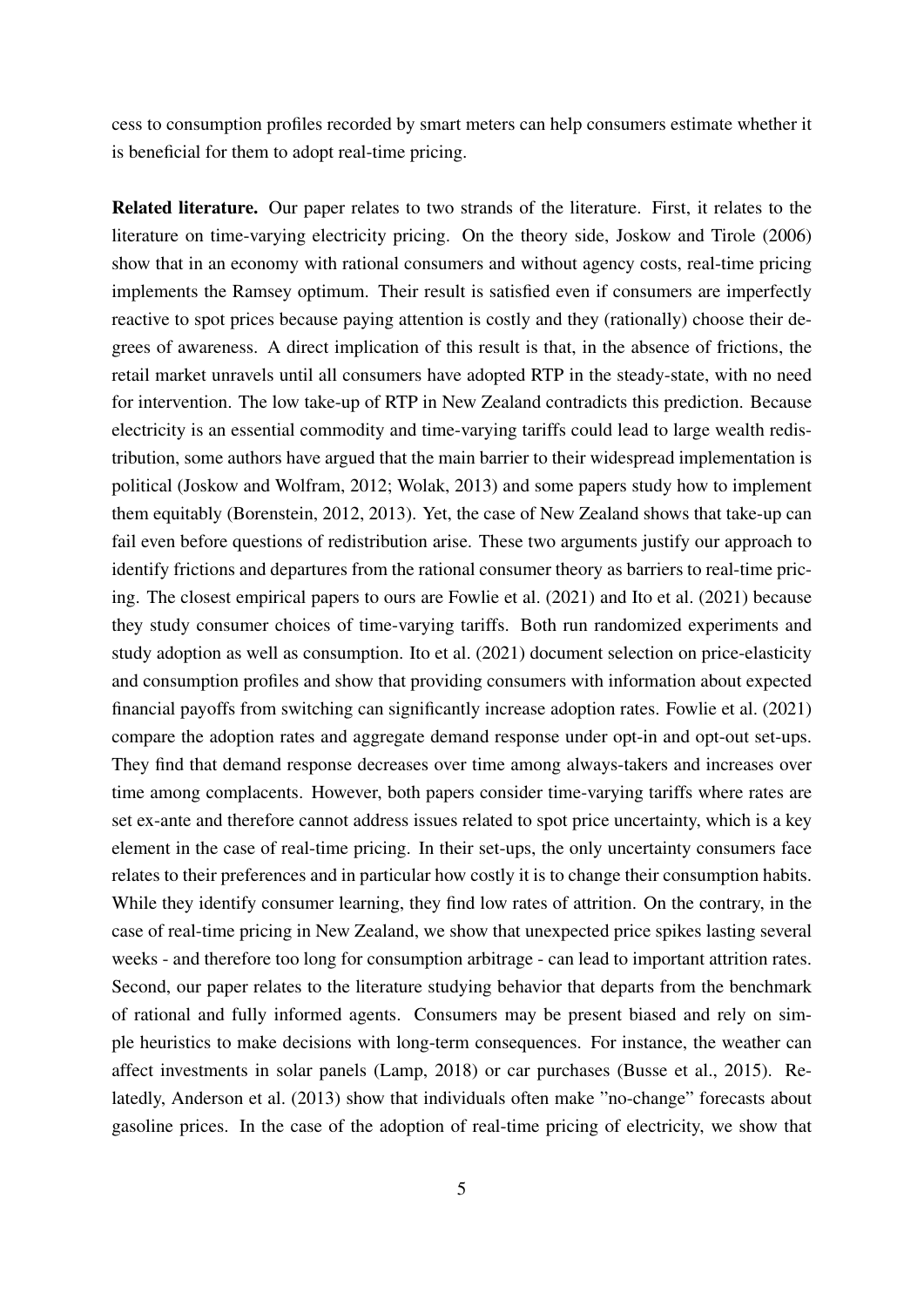recent or current spot prices significantly affect consumer decisions. Furthermore, a growing literature shows that personal experience affects individuals' decisions. In macro-economics, Malmendier and Shen (2019) shows that experiencing periods of unemployment has long-term effects on consumption decisions. In finance, Hirshleifer et al. (2020) finds that analysts are biased by their first impressions of a market. In industrial organization, Miravete (2003) show that consumers learn about their preferences after they have chosen a phone plan and make new choices accordingly. In the case of real-time electricity pricing, we show that consumers with bad first impressions are more likely to discard the tariff and less likely to return to it but that, with experience, consumers focus less on immediate outcomes. The behavioral biases that we document are not only interesting in themselves, but they also affect the equilibrium of the retail electricity market, since they impeded the unraveling towards real-time pricing. These biases thus have profound implications regarding the implementation of real-time pricing.

The rest of the paper proceeds as follows. Section 2 describes our data and the context of our analysis. In Section 3 we study the behavior of consume on real-time pricing and, in particular, attrition and demand response. In Section 4 we study the decision-making process of prospective adopters of real-time electricity pricing. Section 6 discusses policy implications and Section 7 concludes.

### 2 Context and Data

#### 2.1 The retail electricity market in New Zealand

New Zealand initiated the liberalization of electricity markets in the late 1980s, establishing competition in generation and retailing, while transport and distribution became regulated monopolies. The entry of new retailers remained limited for some time but eventually grew. While there were 15 retail companies at the end of 2013, 32 retailers at the beginning of 2018 offered contracts under 48 brands. Yet, the retail market remains dominated by historical incumbents, known as the 'Big 5', with a collective market share of around 90% between 2013 and 2018. Electricity is traded on a wholesale electricity market since the end of the 1990s. Some retailers - such as the 'Big 5' - are vertically integrated while others, generally the entrants, purchase electricity directly on the wholesale market.

Public initiatives encouraging consumers to switch have partly facilitated entry. An online price comparison tool, Powerswitch, was created by a consumer advocacy group with the government's support. Furthermore, in 2011 the regulator (Electricity Authority) started a campaign called "What's My Number" to inform and educate consumers about retail market opportunities. Daglish (2016) reports that this campaign increased switching rates significantly. The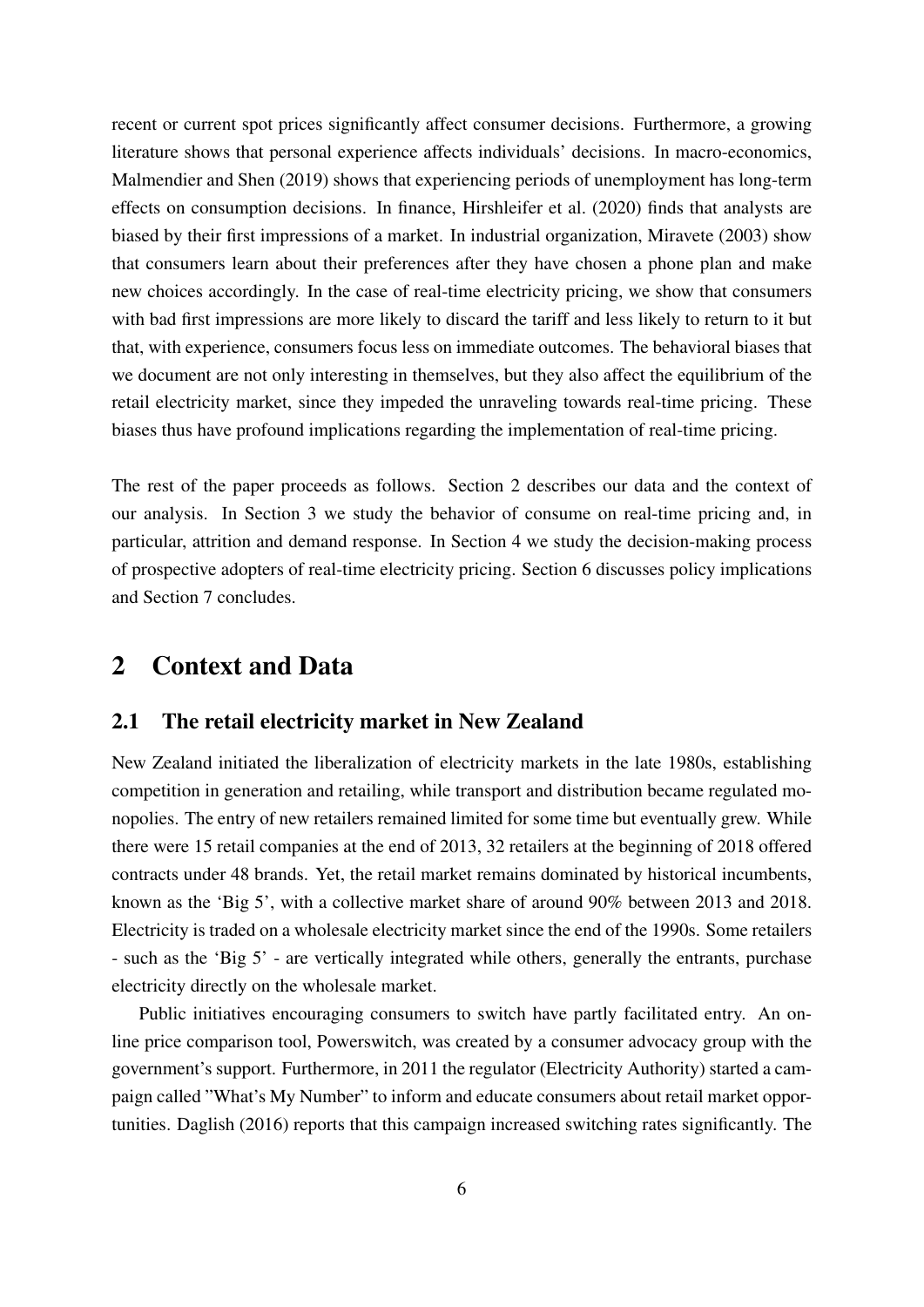switching rate was about 20% on average annually between 2013 and 2018, which is greater than that of any European country.<sup>2</sup>

New Zealand has been a world leader in the deployment of smart electricity meters. By 2016 more than 50% of old meters were replaced by smart meters. The roll-out was based on private initiatives with no public intervention. While old meters measured the aggregate consumption and were read a few times a year, smart meters can measure and record electricity consumption in real-time. As a consequence, the roll-out of smart meters has allowed new electricity tariffs to emerge. Traditionally, consumers could only have flat tariffs - two-part tariffs with known fixed and variable components. Special electricity meters allowed time-of-use tariffs with, for instance, different day and night rates, but flat tariffs were and still are dominant. With smart meters, electricity tariffs can be more sophisticated. For instance, Electric Kiwi offers two-part tariffs and allows consumers to choose one hour of free consumption per day. Other retailers such as Paua to the People and Flick Electric offer real-time pricing tariffs under which consumers face the spot price of electricity which clears every half-hour.

#### 2.2 Real-time pricing in New Zealand

In New Zealand, real-time pricing contracts were introduced by private retailers, with no public intervention.<sup>3</sup> To the best of our knowledge, only two retailers offered real-time pricing in the period covered in our dataset, Flick Electric Co. and Paua to the People. However, most consumers adopting RTP contracted with Flick Electric  $Co<sup>4</sup>$  Furthermore, Flick Electric offered exclusively real-time pricing while Paua to the People also offered flat rates contracts<sup>5</sup> and, as a result, we cannot identify whether consumers contracting with this retailer chose RTP or another tariff. Therefore, in the rest of the paper, we focus exclusively on Flick Electric for real-time pricing tariffs and we know that a consumer joining Flick Electric adopts real-time pricing.

Flick Electric entered the retail electricity market for the first time at the end of 2013 in Wellington and then gradually entered other cities. Figure 1 shows that its market share initially grew quickly, stalled in June 2017 - the start of what we refer to as the winter 2017 crisis - and then remained slightly above 1%. At the end of May 2017, before the start of the crisis, Flick Electric's market share in New Zealand was 1.28% - or 23,057 households - with large heterogeneity across cities: while in Auckland, less than 1% of households were on real-time pricing, they were 3.88% in Wellington and 4.46% in Christchurch.

<sup>2</sup>See Oxford Institute for Energy Studies (2019).

 $3$ In comparison, in Spain, real-time pricing became the default tariff for all residential consumers in 2015. It is regulated, and consumers can opt-out if they prefer another tariff.

<sup>&</sup>lt;sup>4</sup>In June 2017, Paua to the People had less than 1,000 customers, while Flick Electric had more than 23,000.

<sup>5</sup>See [https://www.rnz.co.nz/national/programmes/thiswayup/audio/201837850/](https://www.rnz.co.nz/national/programmes/thiswayup/audio/201837850/power-to-the-people) [power-to-the-people](https://www.rnz.co.nz/national/programmes/thiswayup/audio/201837850/power-to-the-people)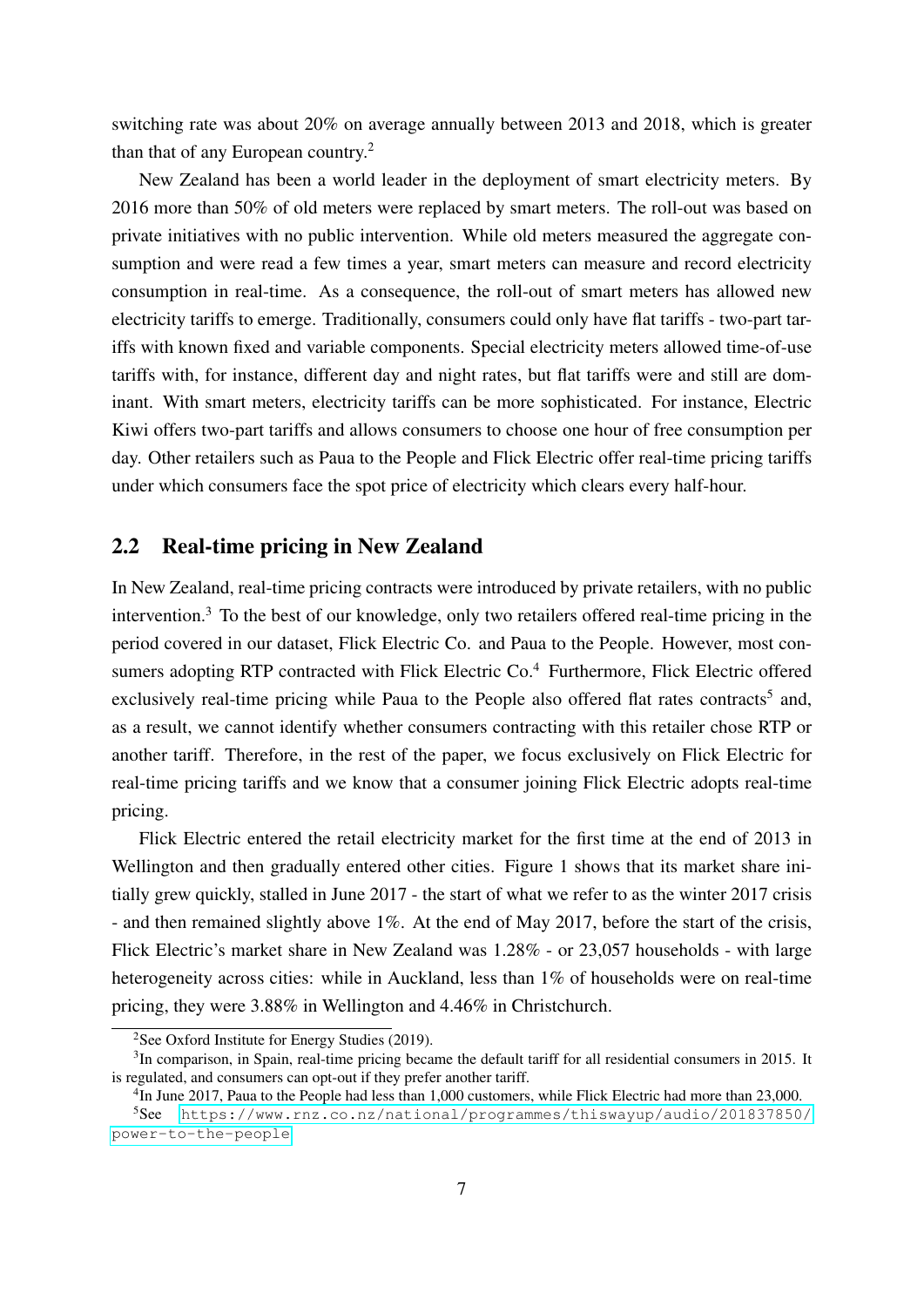

Figure 1: History of the share of households on real-time electricity pricing in New Zealand.

*Tariff comparison.* Electricity tariffs are often two-part tariffs and thus consist of a fixed daily fee independent of consumption and a variable fee to pay per unit of electricity consumed. The real-time pricing tariff offered by Flick Electric is a two-part tariff, with the variable part being the sum of a pre-determined amount (to cover transportation and distribution plus a margin) and the spot price at the time of consumption. Thus, contrary to a flat tariff with a fixed variable part, the variable part under real-time pricing is uncertain and varies every half-hour. To give an order of magnitude, we find that a household on RTP in Wellington, with an average consumption profile<sup>6</sup> would pay, in 2016, an annual bill of NZ\$1880, 29.8% of which comes from the variable part attributable to spot prices.

In Figure 2 we plot the fixed and variable parts of real-time pricing offered by Flick Electric and of a flat tariff offered by Genesis Energy, the retailer with the largest market share in Wellington. Both Flick Electric and Genesis Energy adjusted their tariffs only about once a year but, given that spot prices vary substantially over time, consumers on real-time pricing faced varying variable fees. It is striking that both the flat and the variable rates of the flat tariff always exceed that of real-time pricing, except during the winter 2017 crisis and at the beginning of the year 2018. It appears from these figures that many consumers would have a financial incentive to adopt RTP which is at odds with Flick's low market share.

#### 2.3 The winter 2017 crisis

The tariff comparison above suggests that RTP is cheaper than other flat tariffs. However, it also shows that price variability and uncertainty are important features of real-time pricing. On top of these frequent price fluctuations, there is the risk that spot prices increase considerably.

<sup>&</sup>lt;sup>6</sup>We consider the average annual electricity consumption in 2016, with a consumption profile uniformly distributed between 7:00 am to 10:00 am and 5:30 pm to 9:30 pm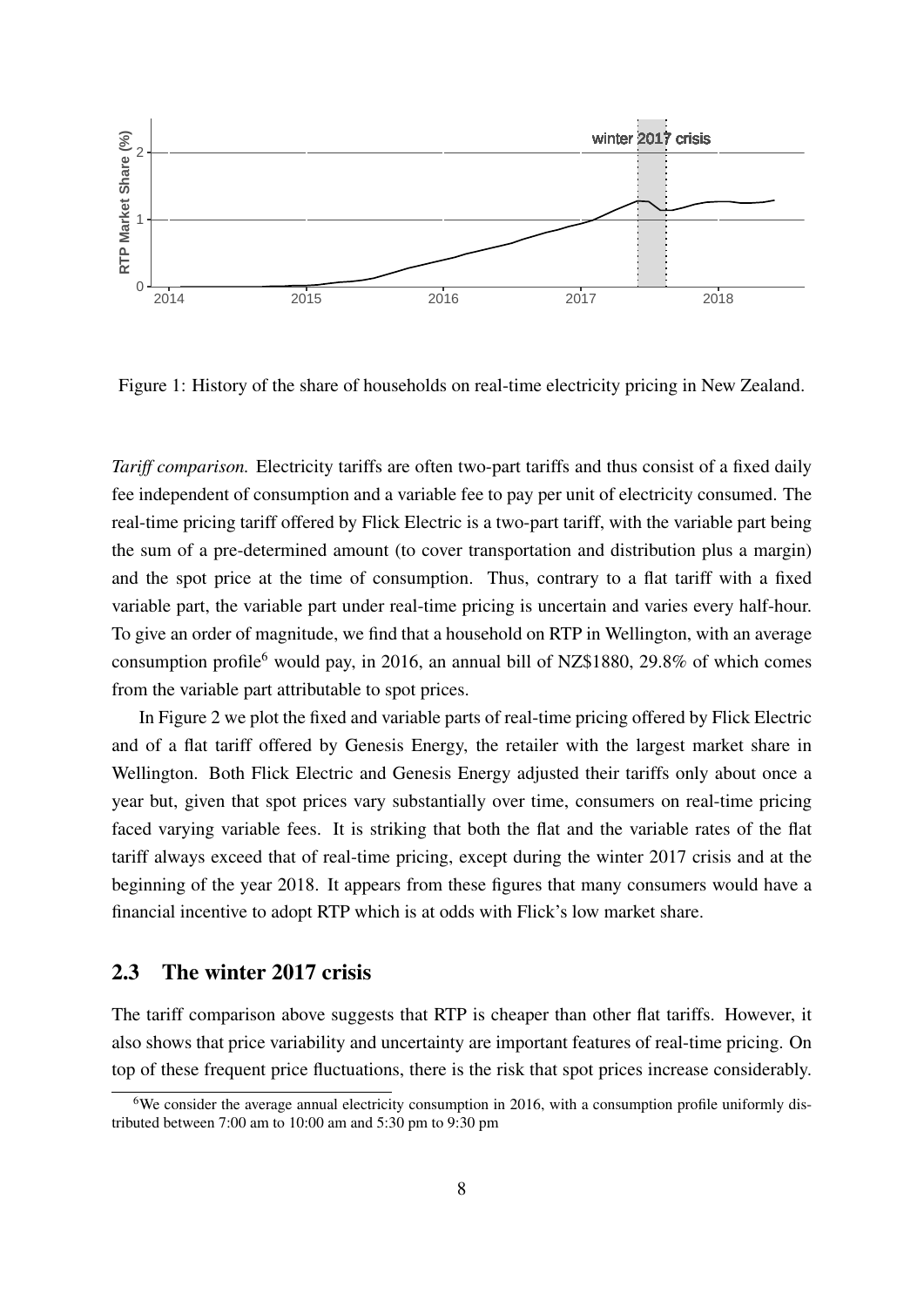

Figure 2: Tariff comparison in Wellington.

Such events happened several times in the period covered in our dataset. Our analysis will focus on the first price spike which we refer to as the winter 2017 crisis. Studying a crisis on the wholesale market is interesting in itself because crises are inevitable. In consequence, practitioners and policy-makers need to understand how they affect consumers on real-time pricing and, to the best of our knowledge, our paper is the first to document a crisis on the electricity wholesale market with consumers on real-time pricing. It is also an interesting event from an empirical strategy perspective because it affects everyone and is hardly predictable and thus reveals the state of mind of consumers at the same time. Specifically, during a crisis on the wholesale market, the trade-off between short-term losses and potential long-term benefits is particularly salient to every consumer. It affects both the consumers who consider adopting real-time pricing and those who have already adopted it because there are no fees associated with switching to another tariff.

*Note:* For the flat tariff, we use the tariff 'Household Composite (Standard user)' offered by Genesis Energy, the retailer with the largest market share in Wellington. For the real-time pricing plan, we use the 'Standard plan, All Inclusive' offered by Flick Electric. To compute the variable part of RTP tariff, we take the sum of the consumption weighted average monthly spot price of electricity (assuming an extreme case with consumption concentrated during peak hours from 7:00am to 10:00am and from 5:30pm to 9:30pm) and the variable part of the 'Standard plan, All Inclusive' of 2019 (we do not have data about the variable part for the other years).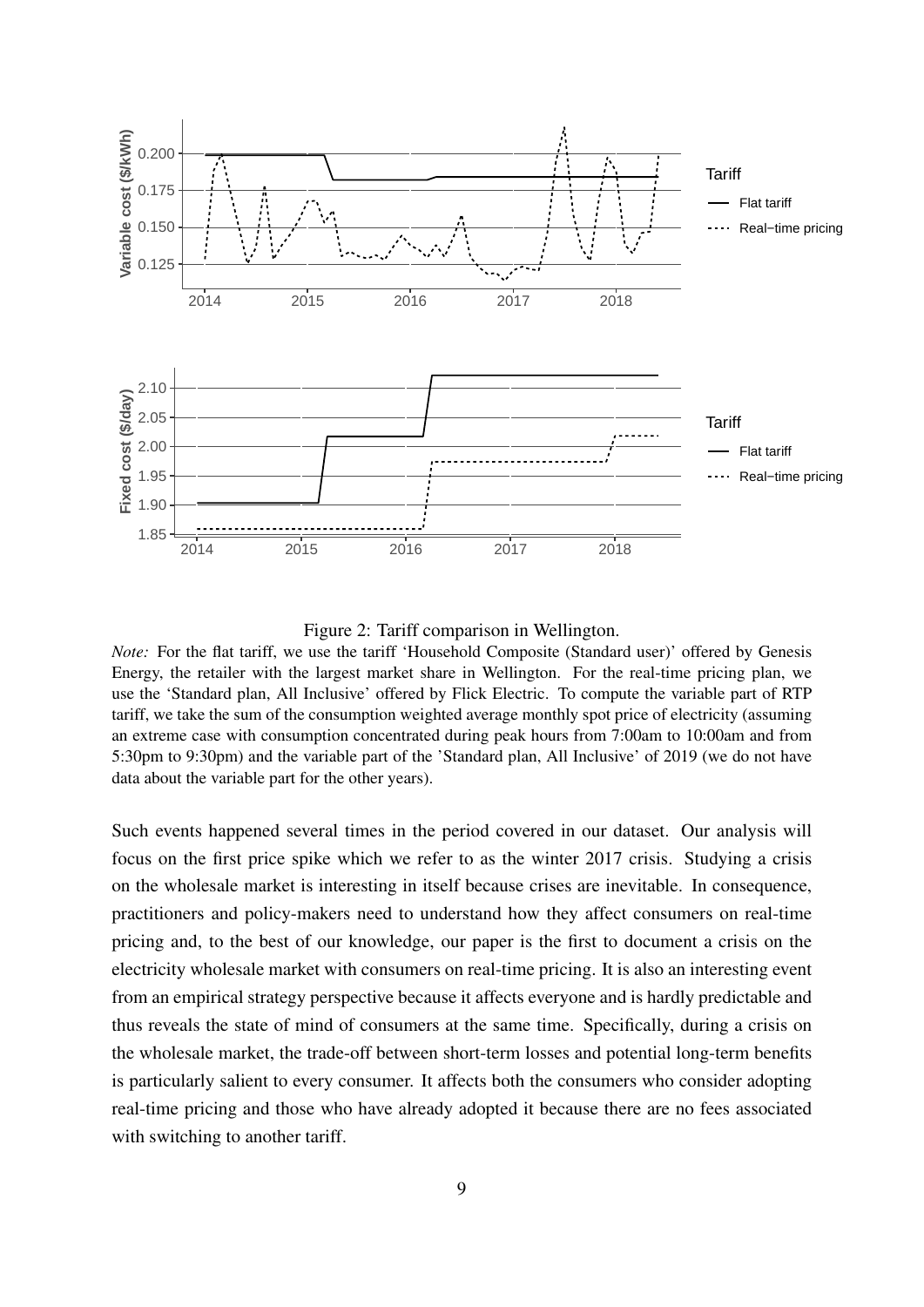

Figure 3: Average half-hourly spot price in winter - from 2013 to 2017.

The winter 2017 crisis refers to a sustained period of high spot prices that occurred between June and August 2017. It was the first significant event on the electricity wholesale market since Flick Electric entered the residential retail electricity market. This crisis was due to low hydro levels coupled with high electricity demand driven by electric heating in winter.<sup>7</sup> Because about 60% of electricity comes from hydro generation in New Zealand, low water levels made electricity scarce, leading to high spot prices. As illustrated in Figure 3, spot prices increased two- to three-fold compared to previous winters.

Such crises are rare - the previous dry winter had occurred in 2008 - and its duration was hard to predict because it largely depends on rainfalls. While flat tariffs hedged consumers against the risk of a crisis, those on a real-time pricing tariff directly faced these high spot prices. Furthermore, spot prices during the winter 2017 crisis did not vary much throughout the day and only lowered during the night when consumers are asleep. Therefore, there was little room for consumers to adjust their consumption to avoid high prices. While we do not have information about consumer losses, Flick Electric reported that consumers made a loss of 80NZ\$ from mid-June to mid-July compared with their previous tariff.

As we will document in length in the rest of the paper, the winter 2017 crisis had a great impact on adoption and attrition. In particular, during the crisis, about 16.2% of consumers on real-time pricing switched to another tariff and 26% of them switched back to real-time pricing after the crisis. Furthermore, while on average 939 new households adopted RTP every month in the six months preceding the crisis, only 68 adopted this tariff in July 2017, when the crisis was reaching its peak.

<sup>7</sup>See Electricity Authority (2018)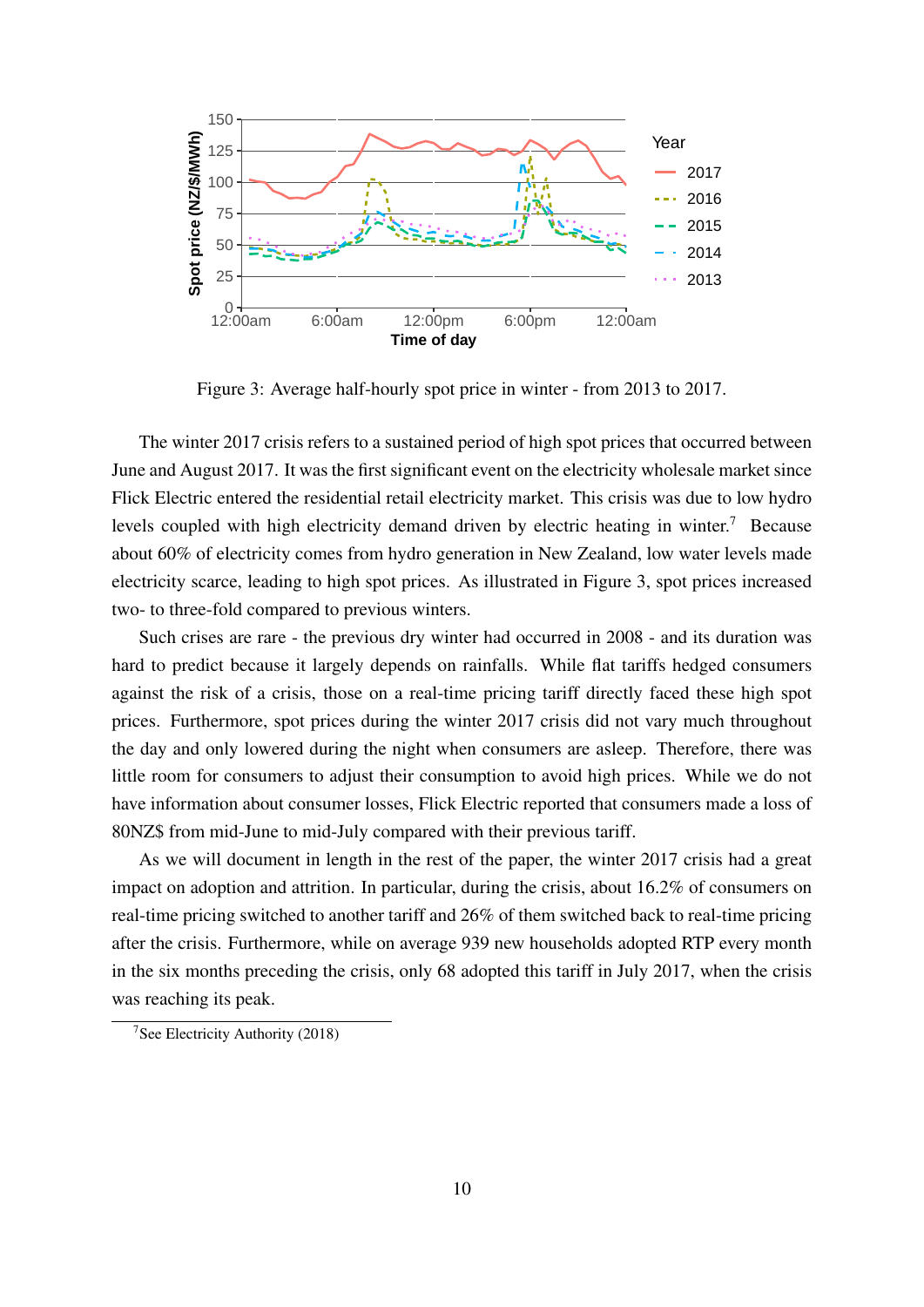#### 2.4 Data and summary statistics

We use a unique dataset containing all occurrences of consumers switching retailers between January 2013 and June 2018. These switches are recorded at the installation control point (ICP)-level, a unique electricity meter identifier. We observe the previous retailer, the new retailer that the consumer is switching to, and the switching date. However, we do not observe which tariff the consumer chooses, only the retailer he contracts with. Furthermore, we observe whether the switch was related to the household moving into the accommodation or if it occurred while he was already living there.<sup>8</sup> Because we cannot trace where consumers move to nor which retailer a new tenant was with before moving in, we focus exclusively on switches unrelated to changing accommodation. Given that consumers often sign long-term contracts with their retailer that binds them even when they change accommodation, it is likely that our restriction is not too severe.

At the individual level (i.e. at the ICP-level), we also have yearly and monthly electricity consumption data. However, we do not observe consumers' half-hourly consumption used for billing them if they adopt real-time pricing. Furthermore, we observe the census tract in which an ICP is located, which allows us to merge the switching data to census data from 2013. We use median data by census tract and use the information on income, age, education, and work levels.<sup>9</sup> A census tract usually contains between 50 and 80 households. We have missing observations for both the consumption and census data. Removing observations where information on consumption or one of the socio-demographic characteristics are missing leads us to losing 19.18% of our data.

We also collect publicly available data for the period covered by our dataset on switches (January 2013 to June 2018). First, aggregate data about each retailer's market share and the number of consumers each retailer gains and loses each month.<sup>10</sup> Second, spot price data<sup>11</sup> for each network reporting region at the half-hourly level.<sup>12</sup> We use these half-hourly price data to compute the price faced by consumers on real-time pricing and compute average spot prices over different time horizons and locations.

Finally, we have information about the history of a subset of tariffs offered by each retailer in each network reporting region and their changes over time. In the dataset, the tariffs are

 $8$ We only observe those switches occurring due to moving where the retailer chosen by the new occupant is not the same as the retailer of the previous occupant.

<sup>&</sup>lt;sup>9</sup>The variable for education is the percentage of households in the census tract (called a 'meshblock') with a bachelor's degree or above. The variable for work is the percentage of households in the census tract who work as 'managers' or 'professionals'.

<sup>10</sup>Source from the electricity authority's website: <https://www.emi.ea.govt.nz/Retail/Reports> <sup>11</sup>Source from the electricity authority's website: [https://www.emi.ea.govt.nz/Wholesale/](https://www.emi.ea.govt.nz/Wholesale/Reports)

[Reports](https://www.emi.ea.govt.nz/Wholesale/Reports)  $12$ The electricity network in New Zealand is split into different network reporting regions (NRRs). The three

largest cities, Auckland, Wellington, and Christchurch, belong to three distinct network reporting regions. We will focus our analysis on these three network reporting regions and refer to them by the name of the cities.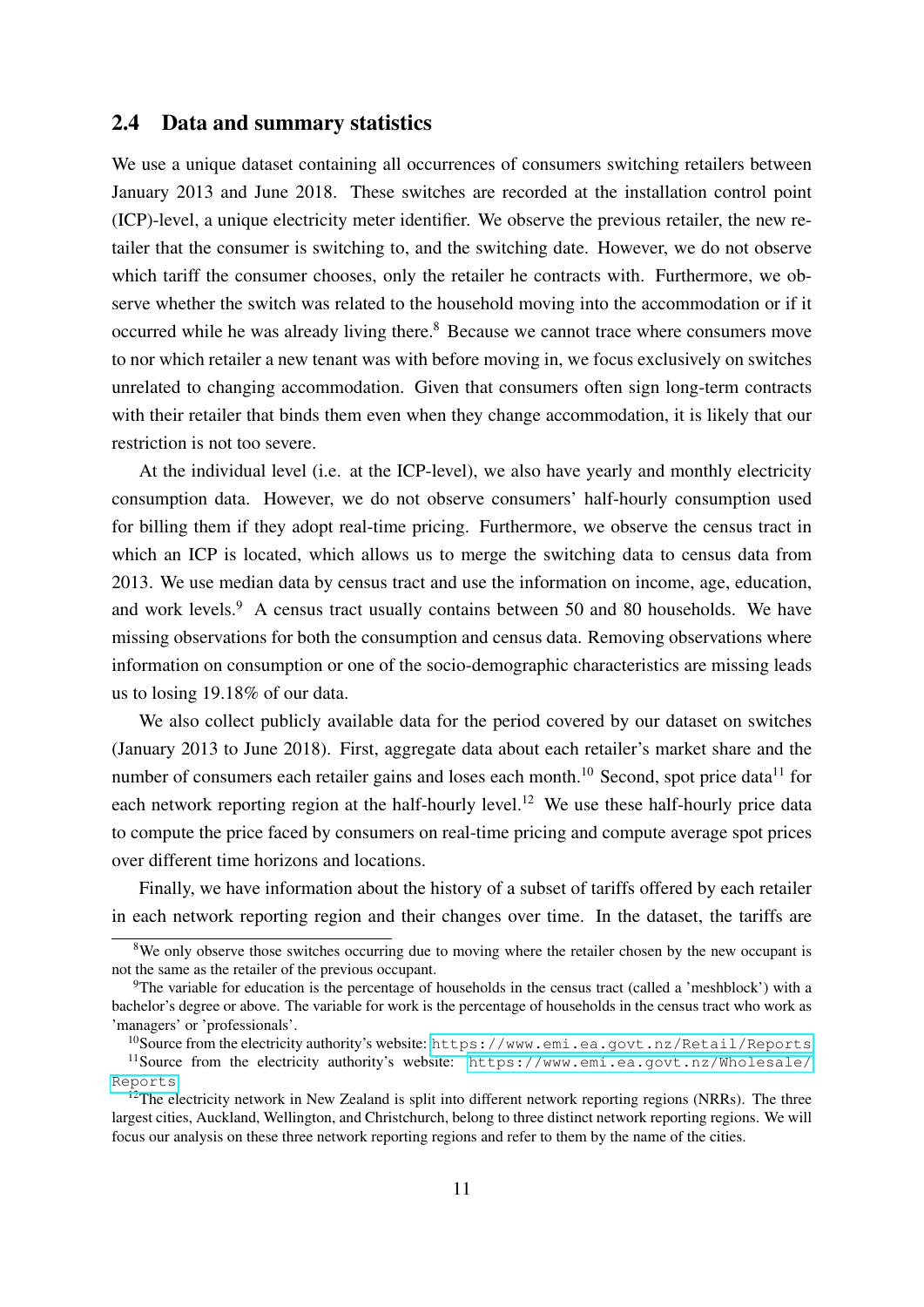two-part tariffs. For each tariff, we observe the fixed and variable parts, the prompt payment discount and electronic payment discounts, as well as the start and end dates at which these tariffs are available. However, we do not know whether a tariff is part of a long- or short-term contract or whether consumers have negotiated a discount. Regarding the rates of real-time pricing offered by Flick, we only have an estimate of the variable rate in this dataset. Therefore, we only use the variable rate in 2019 advertised online.

*Summary statistics.* In Table 1, we provide summary statistics about different groups of households. We compare the average electricity consumption and the average socioeconomic characteristics of all households, households who switch retailers at least once during the sample period, households who switch to a retailer which is not one of the large incumbents, and households who adopt real-time pricing contracts at least once during the sample period.

We can see that all groups share the same average age. Furthermore, households who switch retailers have average electricity consumption and average socio-economic characteristics. Households adopting real-time pricing are those who, on average, have the highest electricity consumption and income, and are more likely to have high educational attainments and work in high positions. On all these characteristics, they are followed by households who switch to a non-incumbent retailer.

|                           | All ICPs    | Switchers   | Switchers to non big 5 | RTP Adopters |
|---------------------------|-------------|-------------|------------------------|--------------|
| Consumption (kWh/yr)      | 7.2(3.8)    | 7.7(3.8)    | 8 (3.9)                | 8.3(3.9)     |
| Income $(x1,000$ NZ\$/yr) | 85.6 (33.4) | 86.9 (30.9) | 90.8(30.2)             | 94.1 (29.8)  |
| Age                       | 36.6(9)     | 36.7(7.4)   | 36.7(7.4)              | 36.6(7.2)    |
| Education $(\% )$         | 28.5(16.3)  | 28.8(15.5)  | 31.7 (15.4)            | 33.7(15.3)   |
| Work $(\%)$               | 55.7 (37.9) | 48.2 (15.8) | 51 (15.6)              | 52.8 (14.8)  |

Table 1: Comparison of household characteristics

*Note:* Data for Wellington, from January 2014 to June 2017. Standard deviations in parentheses

In Table 2, we compare the socio-economic of households adopting RTP at different times. Over time adopters of RTP become somewhat younger on average, earn less, are less educated, and are less likely to work in white-collar jobs. Average consumption also declines over time. However, average consumption seems to stabilize towards the end of the sample period.

# 3 Attrition of consumers on real-time pricing

In this section, we investigate the behavior of consumers who have adopted real-time pricing. In particular, we are interested in their response to variations in spot prices. We first investigate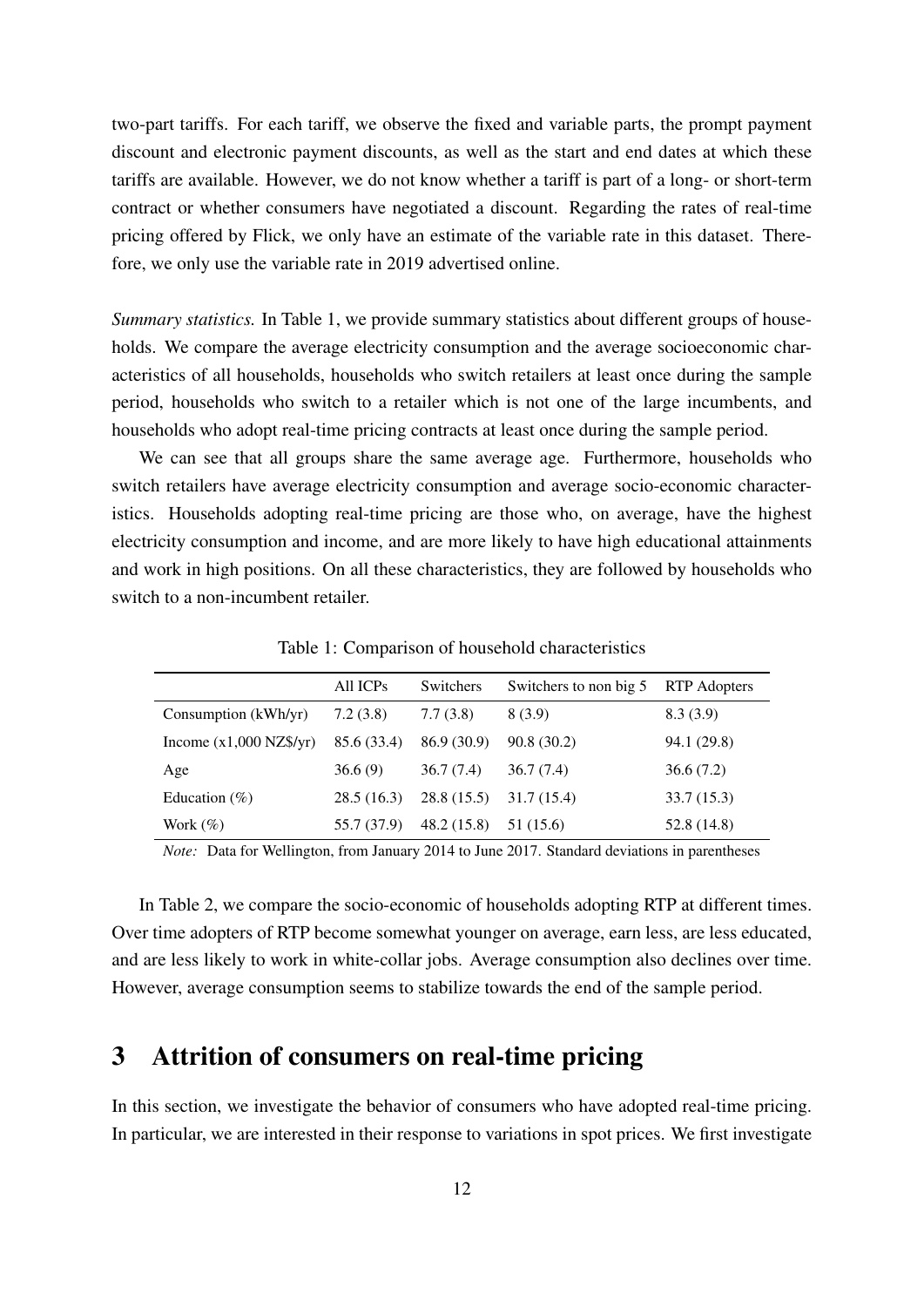|                           | 2014        | 2015       | 2016        | $2017 -$ sem 1 |
|---------------------------|-------------|------------|-------------|----------------|
| Consumption (kWh/yr)      | 8.9(3.9)    | 8.4(3.9)   | 8.2(3.8)    | 8.2(3.6)       |
| Income $(x1,000$ NZ\$/yr) | 101.3(28.6) | 94.2(29.5) | 93.4 (30.1) | 89.7 (29)      |
| Age                       | 37.1(6.7)   | 36.5(7.1)  | 36.6(7.3)   | 35.7(6.8)      |
| Education $(\% )$         | 37.1 (16.2) | 33.7(15.2) | 33.3(15.3)  | 33 (15.6)      |
| Work $(\%)$               | 55.7 (14.8) | 52.8 (15)  | 52.4 (14.6) | 50.9 (14.3)    |

Table 2: Change in mean household characteristics of RTP adopters

*Note:* Data for Wellington, from January 2014 to June 2017. Standard deviations in parentheses

what drives the decisions of consumers who discard the tariff before investigating what drives consumer decisions to return to real-time pricing after having left.

#### 3.1 The role of time spent on real-time pricing

In Figure 4, we jointly plot the average spot price and then the number of consumers on realtime pricing discarding the tariff each month. By and large, there is very little attrition unless spot prices spike, such as during the winter 2017 crisis. Between November 2013 and June 2017, only about 6.2% of all the consumers who had adopted real-time pricing eventually discarded it.<sup>13</sup>



Figure 4: History of monthly attrition from real-time pricing and average electricity spot prices.

A natural follow-on question is to understand why, when these price spikes occur, some consumers remain on real-time pricing while others switch to another tariff. While consumers with the largest electricity consumption incur more considerable losses when prices are high, they also obtain larger benefits from real-time pricing when prices are low relative to other

<sup>&</sup>lt;sup>13</sup>To compute this number, we take the ratio between the number of consumers who discard real-time pricing for reasons unrelated to moving into a new accommodation over the total net number of consumers who adopted real-time pricing.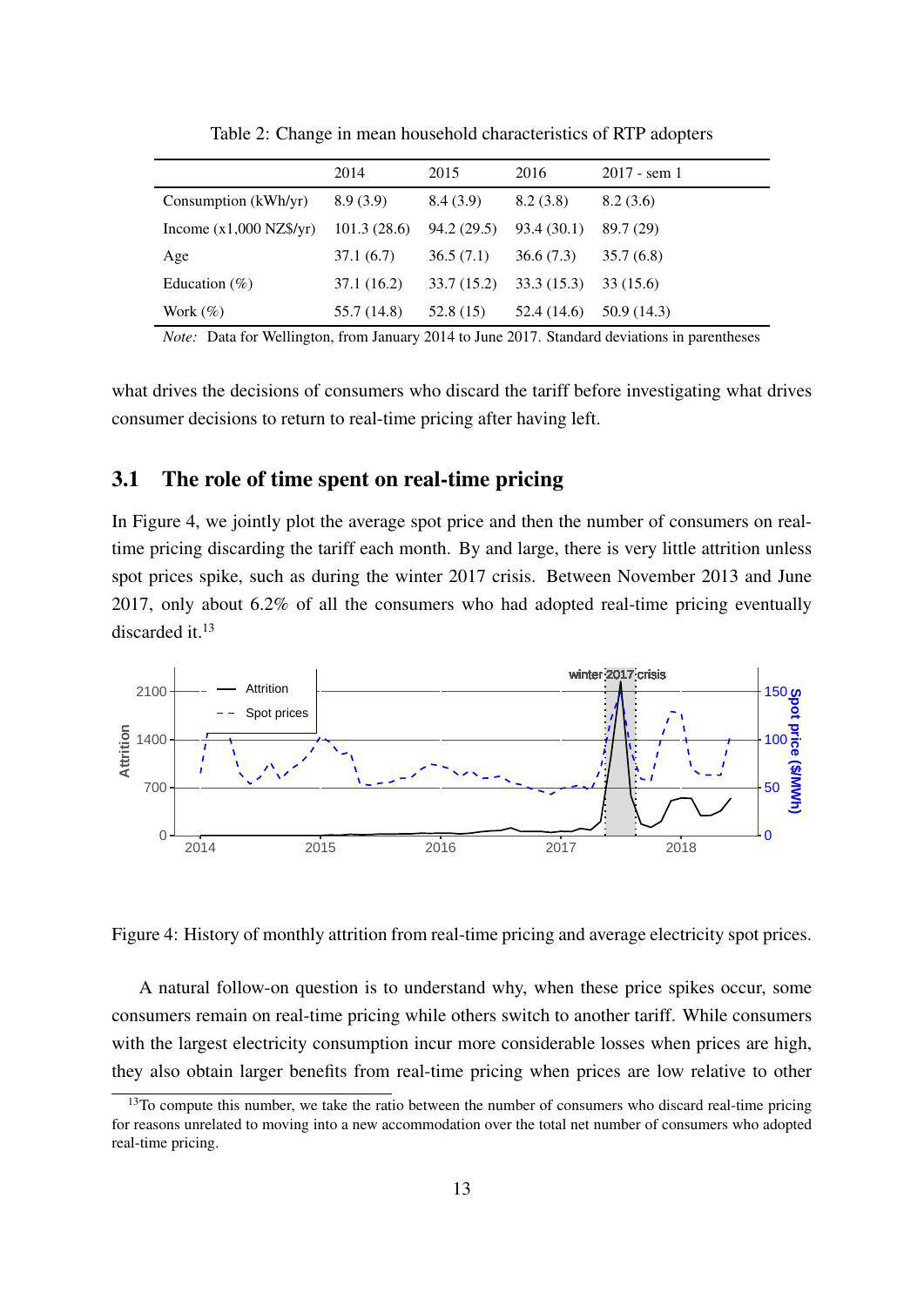tariffs. Also, because real-time pricing is a new form of tariff and the formation of spot prices is a complex process, switching decisions may depend on how sophisticated consumers are measured by socioeconomic characteristics such as education - or how sophisticated they have become with experience.

To examine these different effects, we focus on the winter 2017 crisis during which 19.4% of consumers on real-time pricing switched to another tariff. This event is relevant for our analysis for multiple reasons. It was a large and unexpected shock, and it affected all consumers on real-time pricing. Furthermore, while it was hard to anticipate, we argue that consumers were likely aware of the crisis once it occurred. Indeed, consumers are billed weekly, they receive notifications on their mobile app when prices spike, and their retailer, Flick Electric, regularly provided information about the crisis. Also, the event received media coverage. Therefore, all consumers on real-time pricing had to make a conscious decision to stay on or discard real-time pricing and, by a reveal preference argument, we can infer their preferences by studying their choices.



Figure 5: Share of consumers on RTP who discard the tariff during the winter 2017 crisis as a function of the time they have spent on the tariff before June 1st 2017.

In Figure 5, we plot the share of consumers discarding real-time pricing during the winter 2017 crisis as a function of the time they have spent on the tariff before it started and compare consumers residing in the regions of Wellington, Christchurch, and Auckland. The attrition rates are highest in Christchurch and lowest in Auckland, but the pattern is very similar in all three regions. The share of consumers discarding real-time pricing during the winter 2017 crisis decreases with the time spent on the tariff.

To investigate the effect of time spent on RTP, we regress the decision to discard real-time pricing during the crisis on the time spent on RTP, the winter electricity consumption, and control variables. More specifically, we estimate the following equation:

$$
\text{Discard RTP}_i = \alpha \text{Time on RTP}_i + \gamma \text{Winter Consumption}_i + X_i'\beta + \varepsilon_i,\tag{1}
$$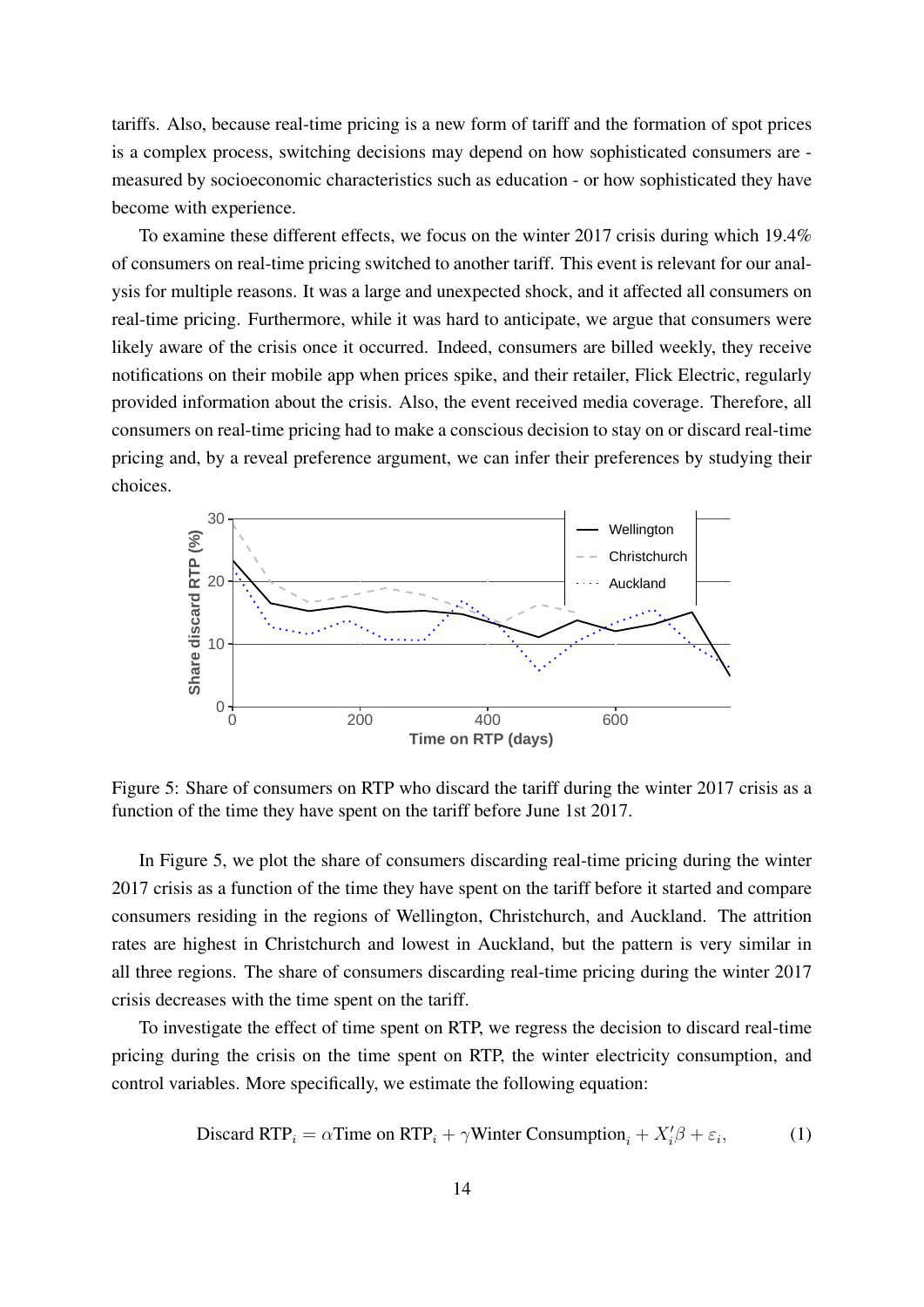where Discard RTP<sub>i</sub>  $\in \{0, 1\}$  is an indicator equal to 1 if consumer *i* decides to discard RTP during the winter 2017 crisis, Time on  $RTP_i$  is the number of months that consumer i spent on RTP prior to June 1st, 2017, Winter Consumption is the electricity consumption from June to August 2016,  $X_i$  contains control variables, and  $\varepsilon_i$  is assumed to follow a logistic distribution. In  $X_i$ , we control for census-level logged median household income, age, and work and education indexes, and consumer's previous retailer by location.

The results are summarized in Table 3. The specifications in the first three columns assume a linear effect of Time on  $\text{RTP}_i$ . In the last three columns, we use  $log(\text{Time on RTP}_i)$ . The effect of Winter Consumption is similar across all specifications and statistically significant at the 5% level. Interestingly, the coefficient for time spent on the tariff is statistically and economically significant, both in the linear and the log specifications. Using the results from column 2, at average value of the covariates, spending 4 more months on real-time pricing decreases the probability to discard real-time pricing by 2.21 percentage points (the average probability to discard RTP is 19.43%).

We can also see that the coefficient on *Winter Consumption* is statistically significant and positive. However, the economic effect is negligible. Using the results from column 2, at average value of the covariates, increasing Winter Consumption by 20% (or 209.63MWh), increases the probability to discard real-time pricing by 0.14 percentage points - which is low compared to  $19.43\%$ , the unconditional probability to discard it.<sup>14</sup>

The effects of consumer demographics are similar in all specifications and none are economically significant. In particular,  $log(Income)$ ,  $Education$ , and  $Work$  are not statistically significant. The fact that the effect of income is small and not significant suggests that consumer decision to discard real-time pricing was not driven by wealth effects - which is consistent with the fact that households who adopt RTP generally have a high income. Also, the fact education and work are not significant indicates that consumer sophistication did not play a role either.

In addition, we run the same regressions and control for a "first impression" effect for consumers who joined last with a dummy ('Joined Last') equal to one if the consumer adopted RTP with the last cohort. The goal is to ensure that the effect of time spent on RTP is not solely driven by the last adopters. The results are displayed in columns (3) and (6). In both cases, the coefficient for 'Joined Last' is positive and significant, which means that the last consumers to join are significantly more likely to discard RTP. The effect of time spent on RTP diminishes by about one-third but it remains statistically significant, both when measured in levels and in log terms.

As a final robustness check, we control for arbitrage behavior. The fact that 25.96% of

<sup>&</sup>lt;sup>14</sup>For robustness, we use two more specifications for electricity consumption - Annual Consumption (measured in 2015) and Seasonal Difference (measured as the difference between winter and summer consumption in 2016). The latter specification may be relevant if consumers react to bill shocks. In both cases, we also conclude that the effect of consumption is not statistically significant. The results are in Table 10, in the Appendix.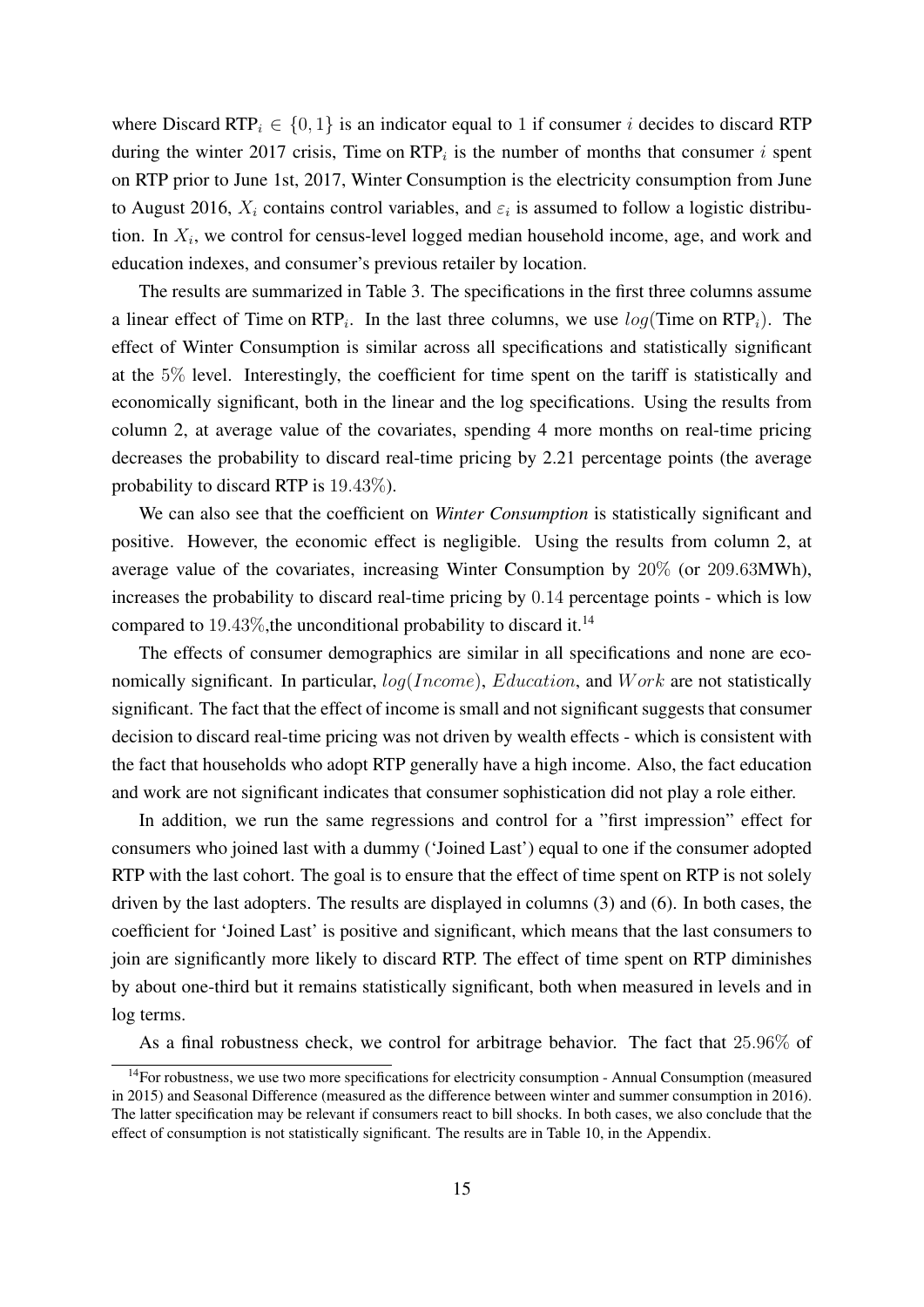|                                                      |                        |                        | Dependent variable:    |                        |                        |                        |
|------------------------------------------------------|------------------------|------------------------|------------------------|------------------------|------------------------|------------------------|
|                                                      |                        |                        | <b>Discard RTP</b>     |                        |                        |                        |
|                                                      | (1)                    | (2)                    | (3)                    | (4)                    | (5)                    | (6)                    |
| Time on RTP(month)                                   | $-0.038***$<br>(0.005) | $-0.036***$<br>(0.005) | $-0.022***$<br>(0.005) |                        |                        |                        |
| log(Time on RTP)                                     |                        |                        |                        | $-0.226***$<br>(0.025) | $-0.224***$<br>(0.025) | $-0.128***$<br>(0.040) |
| Joined Last                                          |                        |                        | $0.488***$<br>(0.087)  |                        |                        | $0.370***$<br>(0.120)  |
| Winter Consumption (MWh)                             |                        | 0.062<br>(0.059)       | 0.062<br>(0.060)       |                        | 0.058<br>(0.060)       | 0.058<br>(0.060)       |
| $log(Income)$ (k\$/yr)                               |                        | 0.065<br>(0.103)       | 0.091<br>(0.104)       |                        | 0.081<br>(0.104)       | 0.092<br>(0.104)       |
| Age                                                  |                        | $-0.010**$<br>(0.004)  | $-0.010**$<br>(0.004)  |                        | $-0.010**$<br>(0.004)  | $-0.011**$<br>(0.004)  |
| Work $(\%)$                                          |                        | $-0.005$<br>(0.003)    | $-0.005$<br>(0.003)    |                        | $-0.005$<br>(0.003)    | $-0.005$<br>(0.003)    |
| Education $(\% )$                                    |                        | $-0.004$<br>(0.004)    | $-0.004$<br>(0.004)    |                        | $-0.004$<br>(0.004)    | $-0.004$<br>(0.004)    |
| Location-on-Previous<br>retailer FE?<br>Observations | Yes<br>7,674           | Yes<br>7,674           | Yes<br>7,674           | Yes<br>7,674           | Yes<br>7,674           | Yes<br>7,674           |

Table 3: Discarding real-time pricing during the winter 2017 crisis.

*Note:*  $* p < 0.1; * * p < 0.05; ** p < 0.01$ 

consumers who discarded RTP eventually switched back to it after the crisis, suggests that arbitrage may have been an important motive for discarding real-time pricing, which may bias our results. We first use the same specification as in columns (3) and (6) of Table 3 except that we treat consumers who leave and come back as if they didn't leave at all. The underlying assumption is that these consumers had anticipated that they would switch back to RTP after the crisis. We also use the same specification as in columns (3) and (6) of Table 3 except that we remove consumers who leave and come back from the dataset and test what affects the decision to leave. The results are summarized in Table 11, in the Appendix. In all cases, the effect of Time on RTP is greater than in the baseline regressions, which suggests that our results are robust.

#### 3.2 Selection versus experience

We now investigate what the coefficient of *Time on RTP* captures. Three different mechanisms can explain why consumers who have spent more time on real-time pricing are more likely to remain on the tariff during the crisis.

The first mechanism is selection through attrition. After adopting, consumers gradually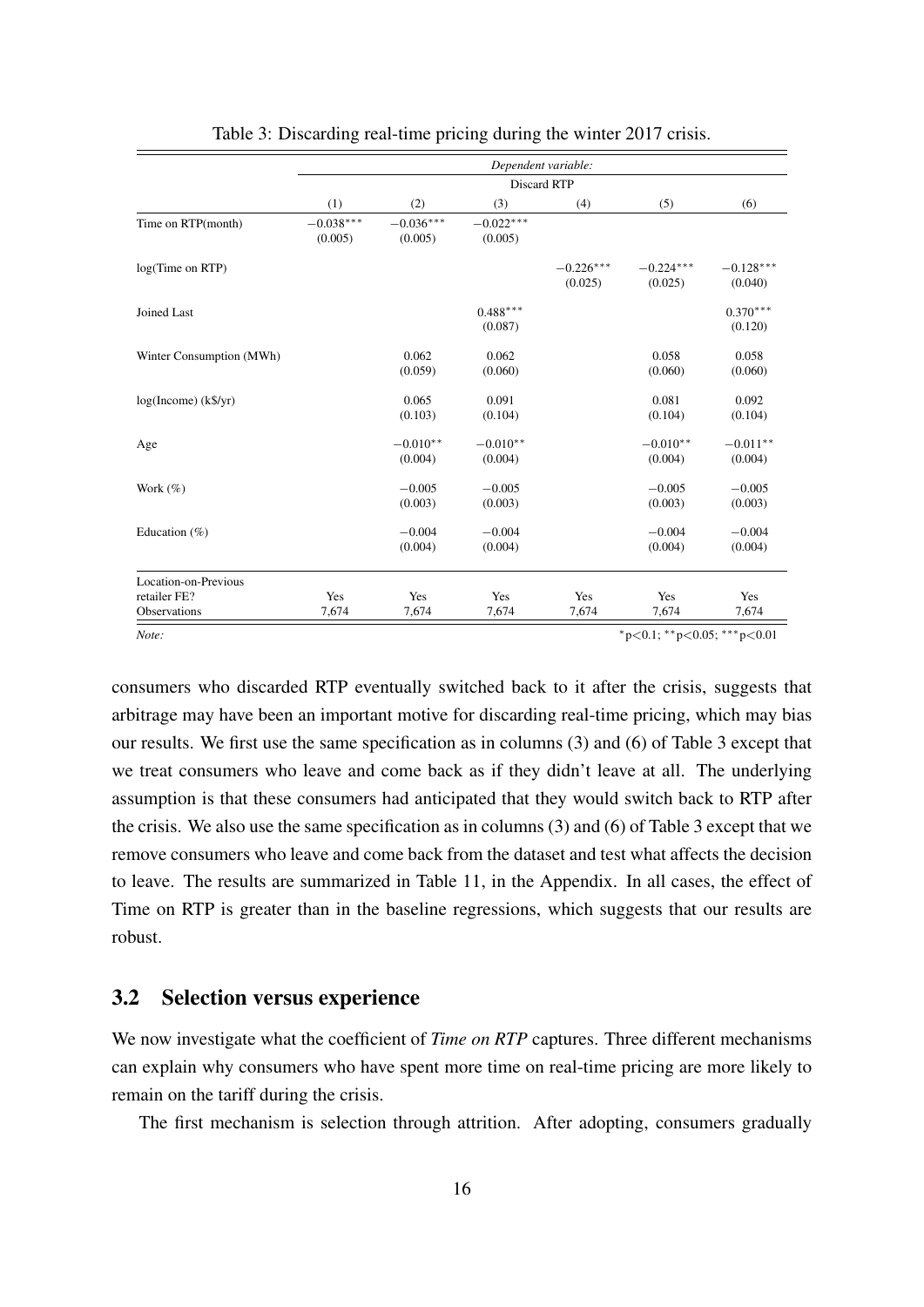learn about their preferences and the specificities of RTP, and only those who value it the most remain on it. As a result, when the crisis happens, the attrition process has just started for the last cohort of adopters but is more advanced for the older cohorts. However, we can rule out this mechanism because we have shown that there was nearly no attrition before the winter 2017 crisis.

The second possible mechanism is selection at the time of adoption that plays a role in the attrition process. Note that the results in Table 3 provide evidence that selection on observable characteristics did not play a role. Even when controlling for demographics and electricity consumption, time spent on RTP remains statistically and economically significant and of close magnitude - see columns  $(1)-(2)$  and  $(4)-(5)$  of Table 3. However, there may be unobservable characteristics uncorrelated with observable ones that explain the correlation between time spent on RTP and the decision to discard RTP during the crisis.

Finally, time spent on real-time pricing may reflect the experience that consumers on realtime pricing acquire after they have adopted the tariff, such as a better understanding of the spot price formation process, adjusting their consumption habits, or learning about their priceelasticity. Also, consumers accumulate electricity bills that may matter for projecting future electricity bills.

To shed light on which mechanism can explain the effect of time spent on real-time pricing, we take advantage of the fact that the tariff became available at different times in different cities. We reason by contradiction: Assume that some innate unobservable characteristics matter in consumer switching decisions during the crisis and that there was selection at adoption on these unobservable characteristics. Then, because the tariff was available in Christchurch about 22 months after its introduction in Wellington, we would expect that two similar consumers adopting real-time pricing at the same time in Wellington and Christchurch make two different switching decisions. If, on the other hand, we find no significant difference in their switching decisions then we can rule out that selection on unobservable characteristics plays a role.

Figure 6 shows that when real-time pricing became available in Christchurch, 39% of all consumers in Wellington who adopted RTP before the crisis had already adopted it. Then, under the (untestable) assumption that the selection of unobservable characteristics was similar in Christchurch and Wellington, we can conclude that consumers who adopt real-time pricing in Wellington and Christchurch at the same time are significantly different. Therefore, we have a relevant set-up to test whether selection at adoption explains the correlation between time spent on real-time pricing and the decision to discard real-time pricing during the crisis.

Formally, we regress consumer decisions to discard RTP during the crisis (Discard RTP<sub>i</sub>  $\in$  $\{0, 1\}$ ) on time spent on real-time pricing, a location dummy for Christchurch, an interaction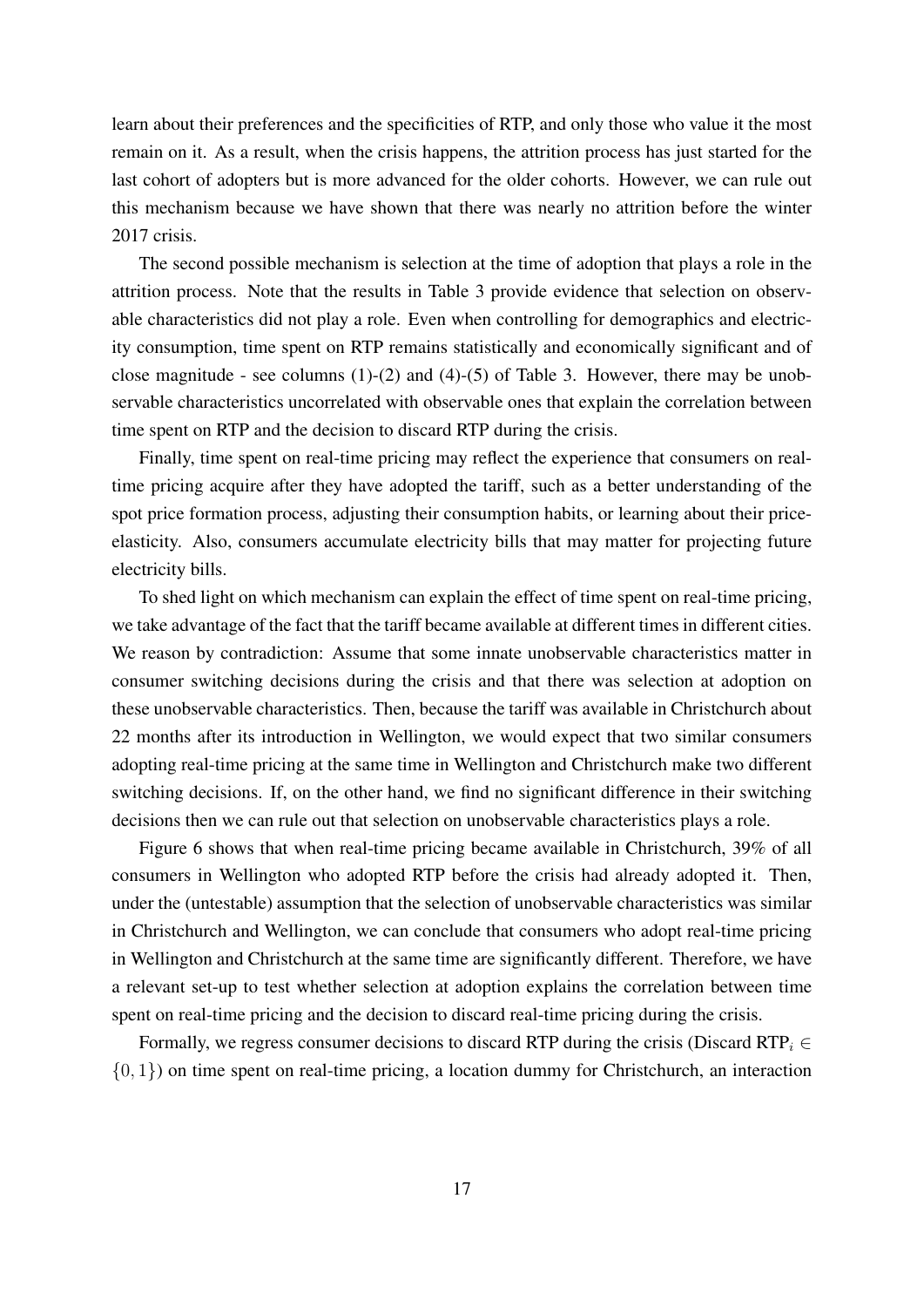

Figure 6: Number of consumers adopting real-time electricity pricing every week in Wellington (top) and Christchurch (bottom) between November 2013 and June 2017.

between the location dummy and control variables:

Discard RTP<sub>i</sub> = 
$$
\alpha_{exp}
$$
Time on RTP<sub>i</sub> +  $\alpha_{loc}$ Christchurch<sub>i</sub> +  $\gamma$ Time on RTP<sub>i</sub> × Christchurch<sub>i</sub>  
+  $X'_i\beta + \varepsilon_i$ ,

where Discard  $RTP_i$  and Time on RTP are defined as in 1, Christchurch is a dummy equal to one if the consumer in question lives in Christchurch, X holds consumer characteristics, and  $\varepsilon_i$  is a logistic error term. Our sample is the set of consumers who adopted real-time pricing in Wellington and Christchurch only after the tariff was available in Christchurch in September 2015. Therefore, the Wellington sample is truncated - we have removed the initial adopters while the Christchurch sample is not. Our main variable of interest is  $\gamma$ . If selection at adoption were an important driver, the interaction variable  $\gamma$  between the location dummy and experience would be statistically significant.

The results are in Table 4. We see that across all specifications,  $\gamma$  is statistically - and economically - insignificant. This suggests that selection at adoption does not explain the correlation between time spent on the tariff and the decision to stay or opt-out during the winter 2017 crisis. For robustness, we repeat the same exercise between Auckland and Christchurch and find that the interaction term is insignificant as well. The results are in Table 12 in Appendix B.3.

These results suggest that consumers' perception of real-time electricity tariffs changes experience with the tariff and that, in the case studied in this paper, consumers became more optimistic about real-time pricing.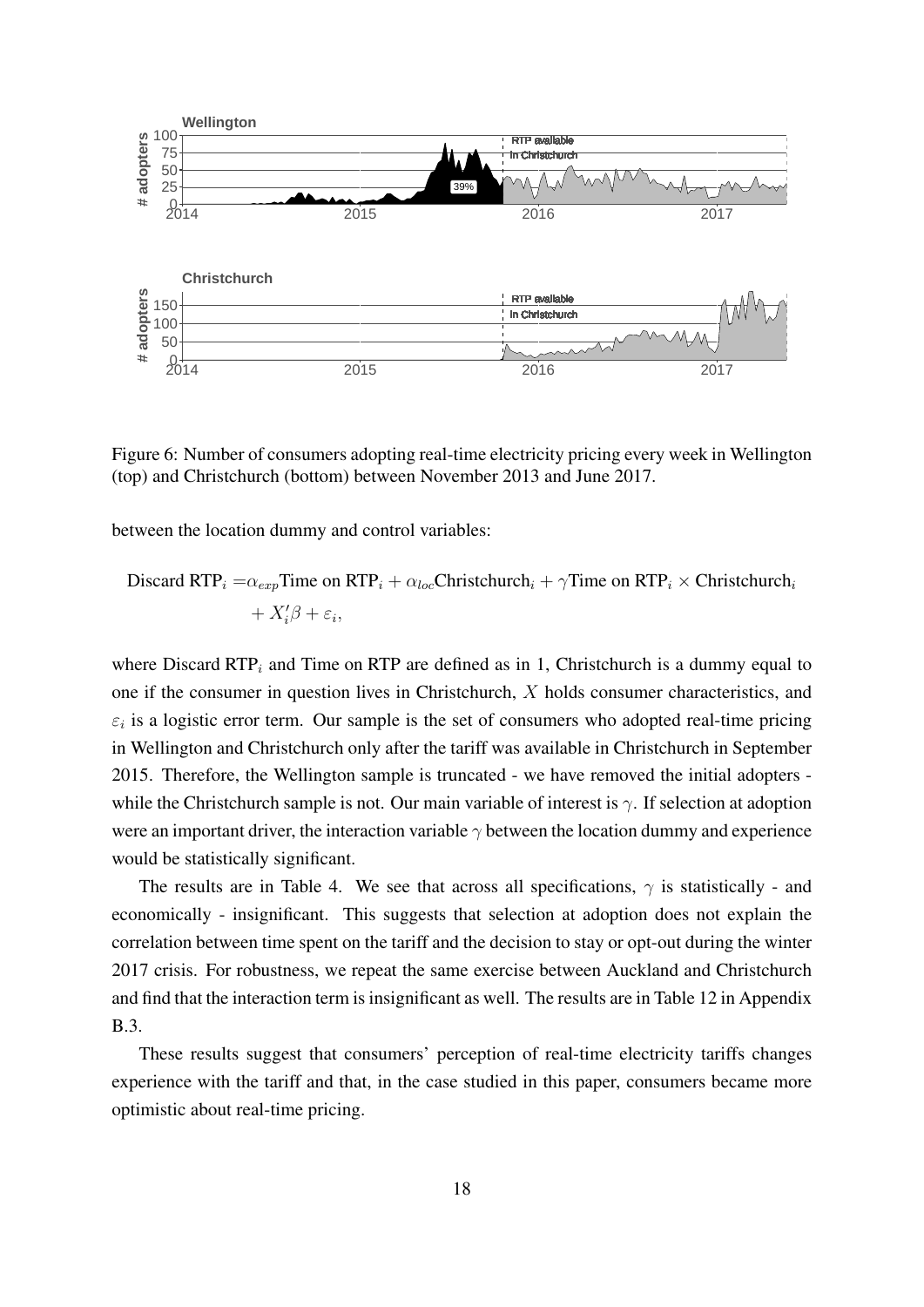|                                 |                        |                        | Dependent variable:    |                        |                        |                        |
|---------------------------------|------------------------|------------------------|------------------------|------------------------|------------------------|------------------------|
|                                 |                        |                        | <b>Discard RTP</b>     |                        |                        |                        |
|                                 | (1)                    | (2)                    | (3)                    | (4)                    | (5)                    | (6)                    |
| Time on RTP (month)             | $-0.049***$<br>(0.012) | $-0.045***$<br>(0.013) | $-0.049***$<br>(0.013) |                        |                        |                        |
| log(Time on RTP)                |                        |                        |                        | $-0.238***$<br>(0.059) | $-0.216***$<br>(0.063) | $-0.234***$<br>(0.070) |
| Christchurch                    | 0.111                  | 0.075                  | 0.188                  | $-0.019$               | $-0.062$               | $-0.046$               |
|                                 | (0.147)                | (0.148)                | (0.348)                | (0.351)                | (0.352)                | (0.566)                |
| Time on RTP x Christchurch      | 0.002<br>(0.016)       | 0.010<br>(0.016)       | 0.018<br>(0.018)       |                        |                        |                        |
| log(Time on RTP) x Christchurch |                        |                        |                        | 0.035<br>(0.067)       | 0.046<br>(0.068)       | 0.085<br>(0.087)       |
| Yearly Consumption (MWh)        | $-0.028***$            | $-0.028***$            | $-0.028***$            | $-0.028***$            | $-0.028***$            | $-0.028***$            |
|                                 | (0.009)                | (0.009)                | (0.009)                | (0.009)                | (0.009)                | (0.009)                |
| Seasonal Difference (MWh)       | $0.379***$             | $0.375***$             | $0.376***$             | $0.379***$             | $0.377***$             | $0.378***$             |
|                                 | (0.092)                | (0.093)                | (0.093)                | (0.093)                | (0.093)                | (0.093)                |
| Income $(k\frac{6}{y}r)$        | 0.002                  | 0.002                  | 0.002                  | 0.002                  | 0.002                  | 0.002                  |
|                                 | (0.002)                | (0.002)                | (0.002)                | (0.002)                | (0.002)                | (0.002)                |
| Age                             | $-0.009*$              | $-0.009*$              | $-0.009*$              | $-0.009*$              | $-0.009*$              | $-0.009*$              |
|                                 | (0.005)                | (0.005)                | (0.005)                | (0.005)                | (0.005)                | (0.005)                |
| Work $(\%)$                     | $-0.007*$              | $-0.006$               | $-0.007*$              | $-0.007*$              | $-0.007*$              | $-0.007*$              |
|                                 | (0.004)                | (0.004)                | (0.004)                | (0.004)                | (0.004)                | (0.004)                |
| Education $(\% )$               | $-0.003$               | $-0.004$               | $-0.003$               | $-0.003$               | $-0.004$               | $-0.003$               |
|                                 | (0.004)                | (0.004)                | (0.004)                | (0.004)                | (0.004)                | (0.004)                |
| Month FE?                       | No                     | Yes                    | No                     | No                     | Yes                    | No                     |
| Month-on-NRR FE?                | No                     | No                     | Yes                    | No                     | No                     | Yes                    |
| Observations                    | 5,525                  | 5,525                  | 5,525                  | 5,525                  | 5,525                  | 5,525                  |
| Log Likelihood                  | $-2,774.711$           | $-2,763.210$           | $-2,760,000$           | $-2,769.748$           | $-2,763.909$           | $-2,760.598$           |
| Akaike Inf. Crit.               | 5,569.422              | 5,568.419              | 5,584.000              | 5,559.496              | 5,569.817              | 5,585.196              |

Table 4: Comparison of the probability to discard RTP in Wellington and Christchurch.

*Note:*  $*_{p<0.1; **p<0.05; ***p<0.01}$ 

#### 3.3 Switching back to RTP

Overall, 25.96% of consumers who discarded RTP during the winter 2017 crisis switched back to RTP after the crisis. In Figure 7 we plot the share of consumers who switched back to RTP as a function of the time they have spent with the tariff before the crisis. The probability to switch back to RTP increases from 15% for consumers who spent less than 100 days on RTP before the crisis to more than 30% for those who spent more than 500 days. We confirm this graphical evidence by regressing (logit) consumers decision de return to real-time pricing on the time spent on RTP and control variables, see Table 6 in Appendix A.

We find that time spent on RTP affects the decision to return to real-time pricing significantly, both statistically and economically. At the average of the covariates, increasing experience by 4 months increases the probability to return to RTP after the crisis by 4.8 percentage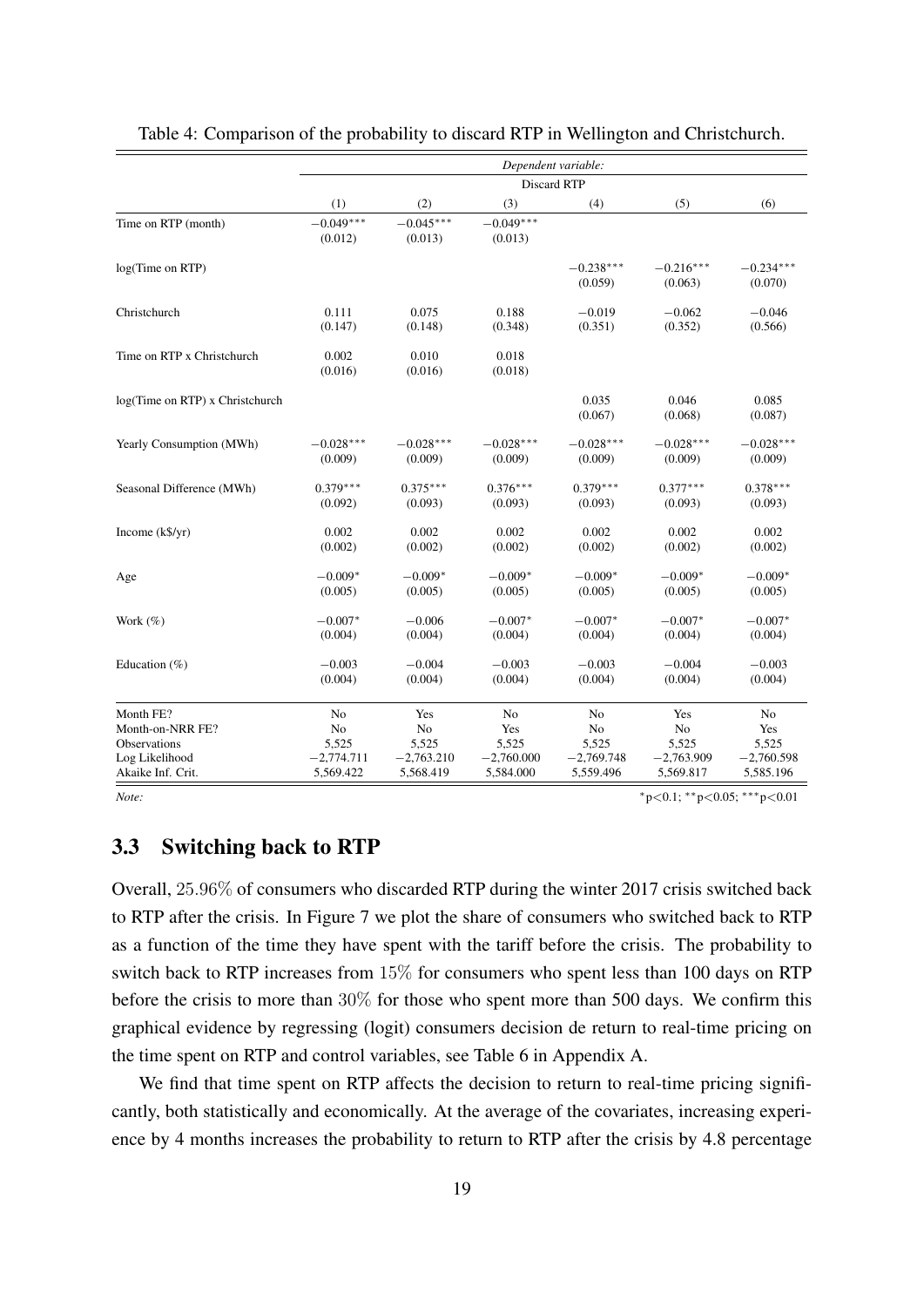points. A revealed preference argument would suggest that only consumers with a good perception of the tariff would return, reinforcing the previous finding that consumer perception of real-time pricing improved with experience. And, reciprocally, consumers who adopted shortly before the crisis started got scarred by a bad first impression and, thus, were more likely to discard the tariff forever. This suggests that spot market crises leading to price spikes may permanently drive consumers away from choosing real-time pricing.



Figure 7: Share of households switching back to RTP after opting-out during the winter 2017 crisis within three months after the end of the crisis as a function of the number of days spent on RTP prior to the crisis.

## 4 Adoption of real-time electricity pricing

In this section, we examine how consumers decide whether to adopt real-time pricing. The purpose is to better understand the decision-making process of prospective adopters and what affects it. In particular, we ask which prices do consumers refer to when deciding whether to adopt RTP and whether they strategically time adoption.

#### 4.1 Descriptive evidence

In Figure 8, we plot jointly the history of monthly spot prices and the number of consumers adopting real-time pricing in New Zealand Adoption numbers correlate negatively with contemporaneous spot prices: when spot prices are high, adoption is low, and vice-versa. This relationship is particularly evident when the spot prices increase or decrease significantly, such as in 2017, when adoption is high both before and after the winter 2017 crisis but low during the crisis. The link between adoption and spot prices is also apparent for more minor variations, such as the period between late 2015 to early 2016.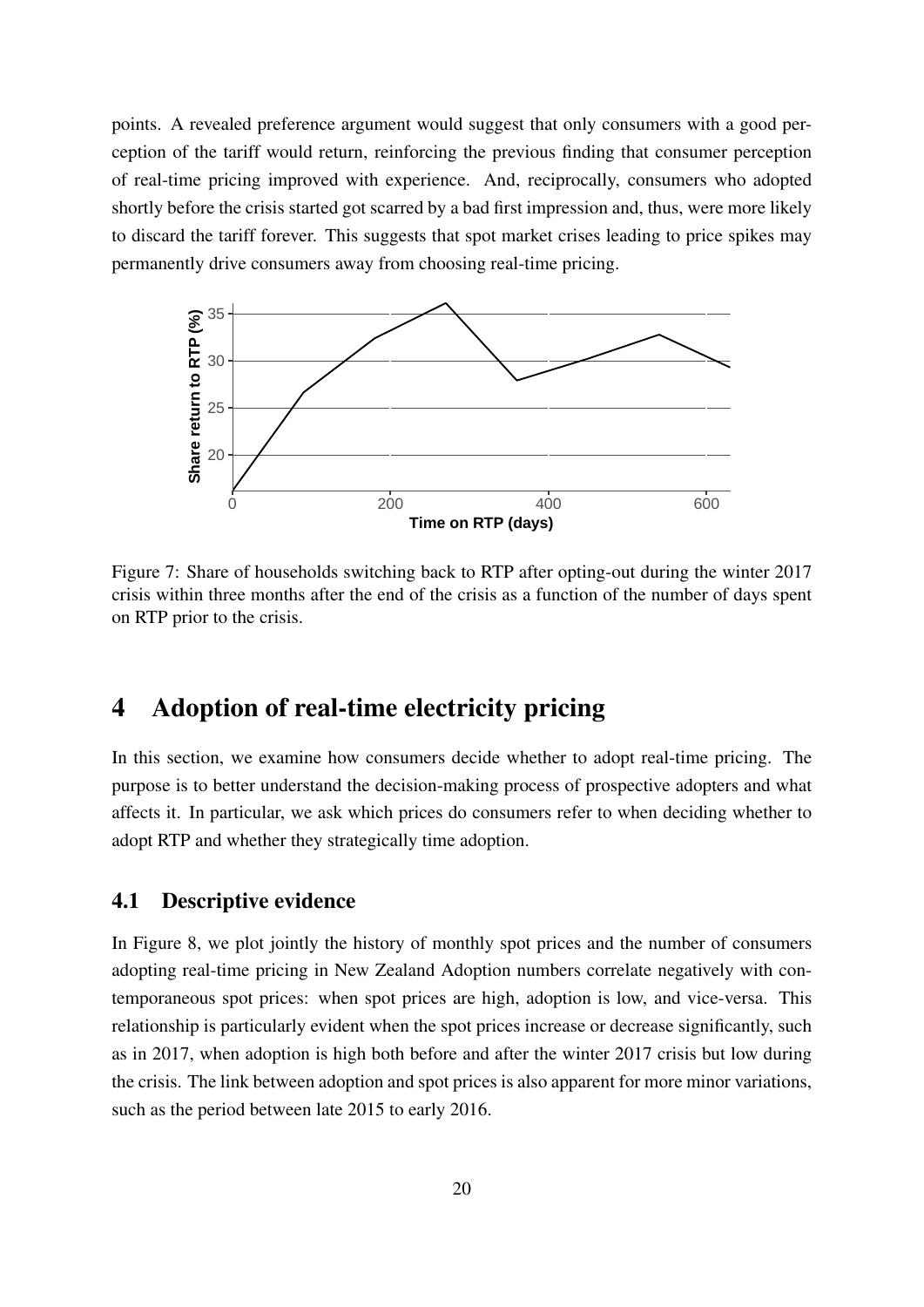

Figure 8: History of monthly RTP adoption and average spot prices in New Zealand.

Next, we investigate the effect of contemporaneous spot prices on the probability to adopt real-time pricing.<sup>15</sup>

Ideally, we would like to investigate this question by analyzing the decision-making process of all consumers. However, due to data limitations, we cannot capture some of the important features of the retail electricity market such as inertia. <sup>16</sup> To circumvent this issue, we restrict our analysis to the subset of consumers who decided to switch retailers.

Given that RTP is a new form of tariff, many consumers switching tariff would not consider adopting it, either because it is too different from what they know or look for, or even because they have never heard of it. Therefore, by considering all switchers we risk underestimating the effect of price on adoption decisions or even missing it. We define the relevant market as the set of retailers who are not among the five incumbents and restrict our attention to the subset of consumers who switch to one of those retailers.<sup>17</sup>

Note that, whether our estimates may be biased, and the direction of the bias, is ambiguous. On the one hand, by focusing on a small set of consumers we risk overestimating the effect of price on adoption because any effect mechanically appears larger when it is compared to a group of smaller size. On the other hand, because we do not allow for the option not to switch, we may underestimate the effect of prices on adoption. However, we are not directly interested in estimating price-elasticity but rather in identifying which price consumers look at.

<sup>&</sup>lt;sup>15</sup>Note that we do not examine the relationship between the number of adopters with contemporaneous spot prices, otherwise we risk only capturing the fact that some prices happen with higher probability.

<sup>&</sup>lt;sup>16</sup>There is a large literature documenting consumer inertia in the retail electricity market (see Hortaçsu et al., 2017; Dressler and Weiergraber, 2019). Inertia is generally attributed to high switching costs, behavioral or contractual. Because we do not observe which contracts consumers choose, but only which retailer they contract with, we cannot control for inertia, which may bias our results.

<sup>&</sup>lt;sup>17</sup>Real-time pricing was introduced in New Zealand at the same time as other retailers entered the market and offered, among others, various non-traditional tariffs. For instance, Electric Kiwi offered a flat two-part tariff and the customer could choose one hour per day when electricity is free. Note that, in the period covered by our sample, the five incumbents had collectively a market share of the residential electricity market that dropped from 93% to 88% .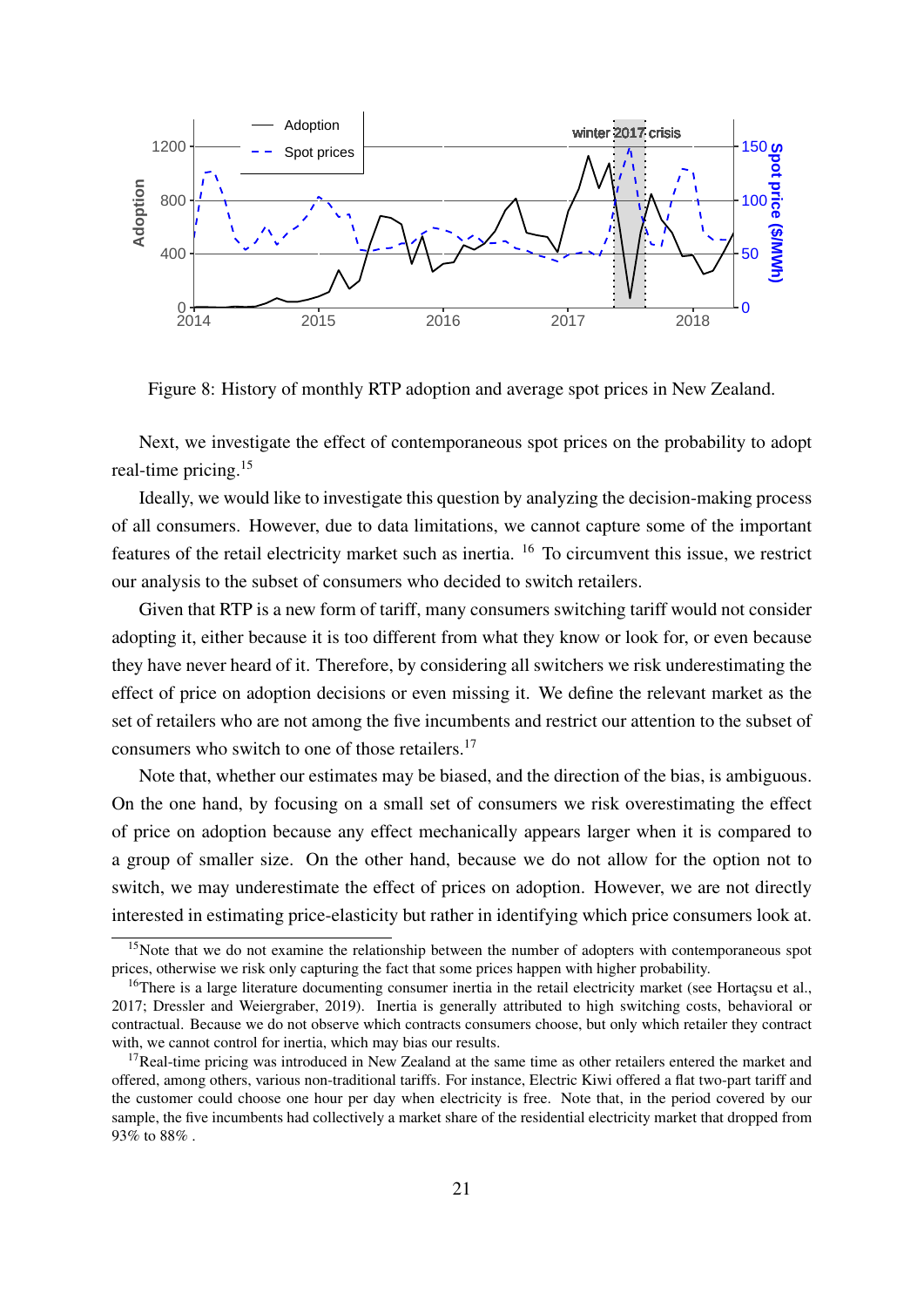Therefore, as long as the source of the bias doesn't affect our different estimates differently, obtaining biased results is not an issue.

In Figure 9 we plot the share of consumers switching to a non-incumbent retailer who adopt real-time pricing as a function of the average spot prices in the four weeks preceding the switch. The plot suggests that consumers are sensitive to prices contemporaneous to their switching decisions. The share of switchers adopting real-time pricing drops nearly 50% when spot prices are in the range 40-60 \$/MWh to less than 20% when prices exceed 100 \$/MWh.



Figure 9: Share of consumers switching to a non-Big-5 retailer who adopt RTP as a function of the average spot prices in the 4 weeks preceeding the switch - in Wellington.

The fact that prospective adopters react to spot prices contemporaneous to their switching decisions does not necessarily mean that they are not forward-looking, because it could be that spot prices are persistent and can thus serve as a relevant proxy for future ones. In Table 7 in Appendix , we present the correlation between recent and future spot prices over several time horizons (one, three, six, and twelve months). We find that future prices do not correlate strongly with different definitions of recent prices. This finding, together with the graphical evidence, suggests that consumers rely mostly on contemporaneous spot prices to decide whether to adopt real-time pricing.

### 4.2 Empirical strategy

We now investigate more formally whether consumers react to recent spot prices rather than different proxies of future payoffs. We build several definitions of future prices that consumers may consider and examine whether these future prices affect adoption decisions more than recent spot prices.

We employ a logit model, where we regress the individual decision to adopt RTP upon switching retailers on the different price definitions, controls, and fixed effects.<sup>18</sup> We build

<sup>&</sup>lt;sup>18</sup>Because the rates of fixed tariffs and those charged by Flick stay virtually unchanged throughout the sample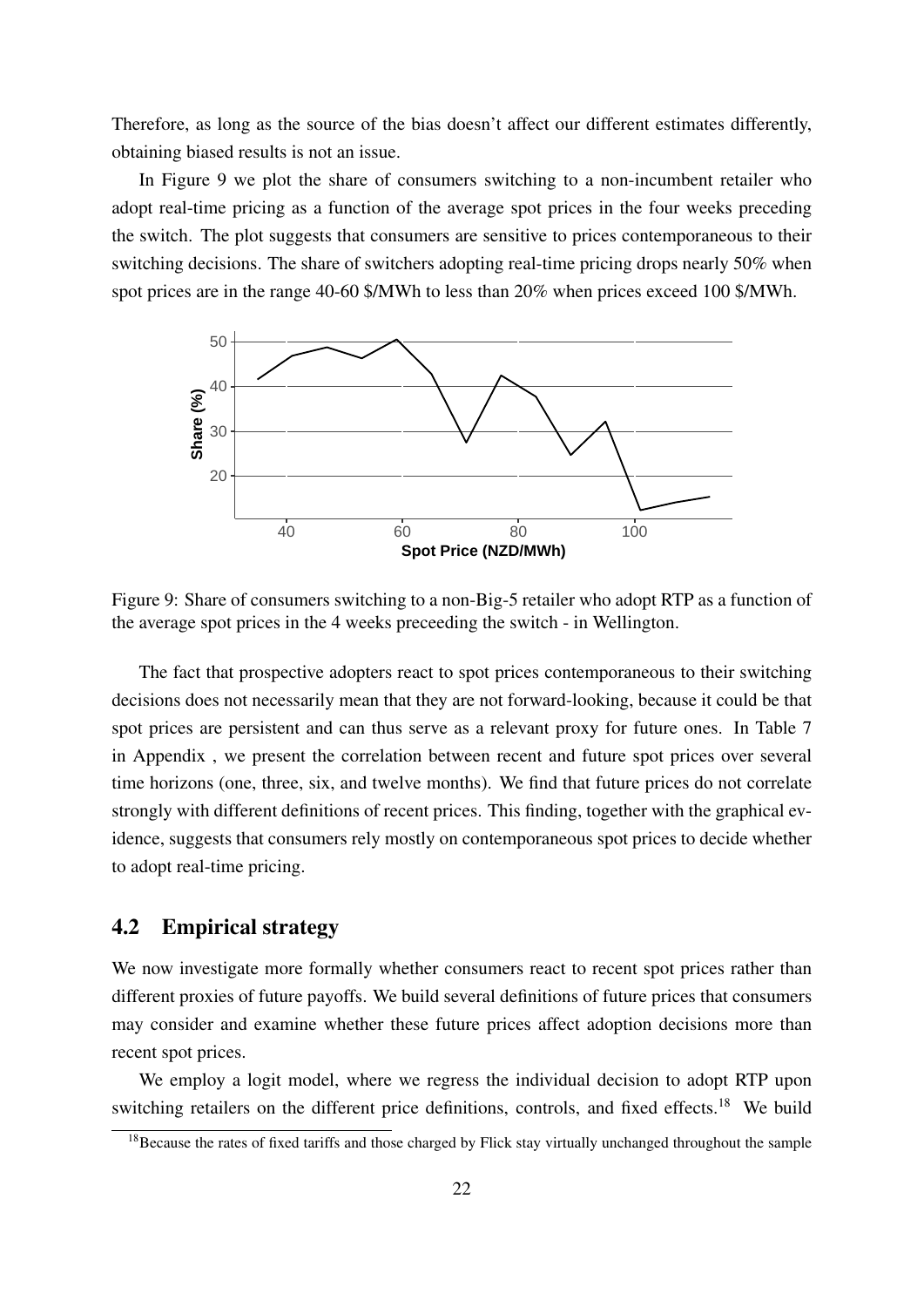several definitions of future prices that consumers may consider and examine whether, controlling for recent spot prices, future prices affect their adoption decisions. For each day, we define *Recent Price* as the average spot prices over the past four weeks ending that day, between 7 am and 10 pm.<sup>19</sup> We consider three proxies for *Future Price*: realized spot price, last year's price, and future price predicted based on an AR(1) process. Essentially, our three price definitions assume, respectively, perfect foresight, backward-looking behavior, and consumers acting as "econometricians" using a prediction model to make forecasts. Because spot prices are seasonal, we assume that the relevant benchmark for rational forward-looking consumers is to consider a one-year period. However, forecasting spot prices over one year is a complicated exercise and forecasts are less reliable the further away in time they are. Therefore, it could be that consumers, while being forward-looking, do not trust their long-run forecasts and chose shorter a time horizon. Therefore, we compute for robustness future prices over 1-month ("short-run") and 6-month ("medium-run") horizons as well, next to the 12-month ("long-run") horizon.

Formally, our specification writes

$$
Y_{it} = \alpha_1 P_{mt, \text{Recent}} + \alpha_2 P_{mt, \text{Future}_f} + X_{it}\beta + \gamma_m + \lambda_t + \varepsilon_{it},\tag{2}
$$

where  $Y_{it}$  is equal to one if consumer i in market m at date t decides to adopt RTP (conditional on switching to a non-traditional retailer),  $P_{mt,Recent}$  is the recent spot price,  $P_{mt,Future_f}$  is the future price, where Future  $f \in \{realized, last year, AR(1)\}, X_{it}$  holds control variables and  $\varepsilon_{it}$  is assumed to follow a logistic distribution. In  $X_{it}$ , we control for yearly household consumption as well as consumption differences between winter and summer, the origin retailer, the winter 2017 crisis, the time after the 2017 winter crisis, and census-level median household income, age, and work- and education status.

The results are in Table 5. We can see that across definitions of future prices and across the time horizon over which we compute these future prices, *Recent Price* is always statistically and economically significant and keeps the same magnitude. In fact, the coefficient on *Recent Price* in column 1 of Table 5 means that at average values of the covariates, an increase in the recent spot price by one standard deviation decreases the probability of adopting real-time pricing by around 8.94 percentage points. For reference, at the average value of covariates, the probability of adoption is around 32.82%. Moreover, we see that the different definitions of future prices are either not statistically significant, have an unintuitive sign, or both. The only exceptions are *Future Price (last year)* computed from the previous year's spot prices over 6 and 12 months. These results suggest that consumers focus on contemporaneous prices rather

period (see Figure 2), the only variations come from the spot prices. Therefore we only consider those rather than the difference between real-time and fixed prices.

 $19$ We use this time horizon because consumers consume the bulk of their electricity during these hours.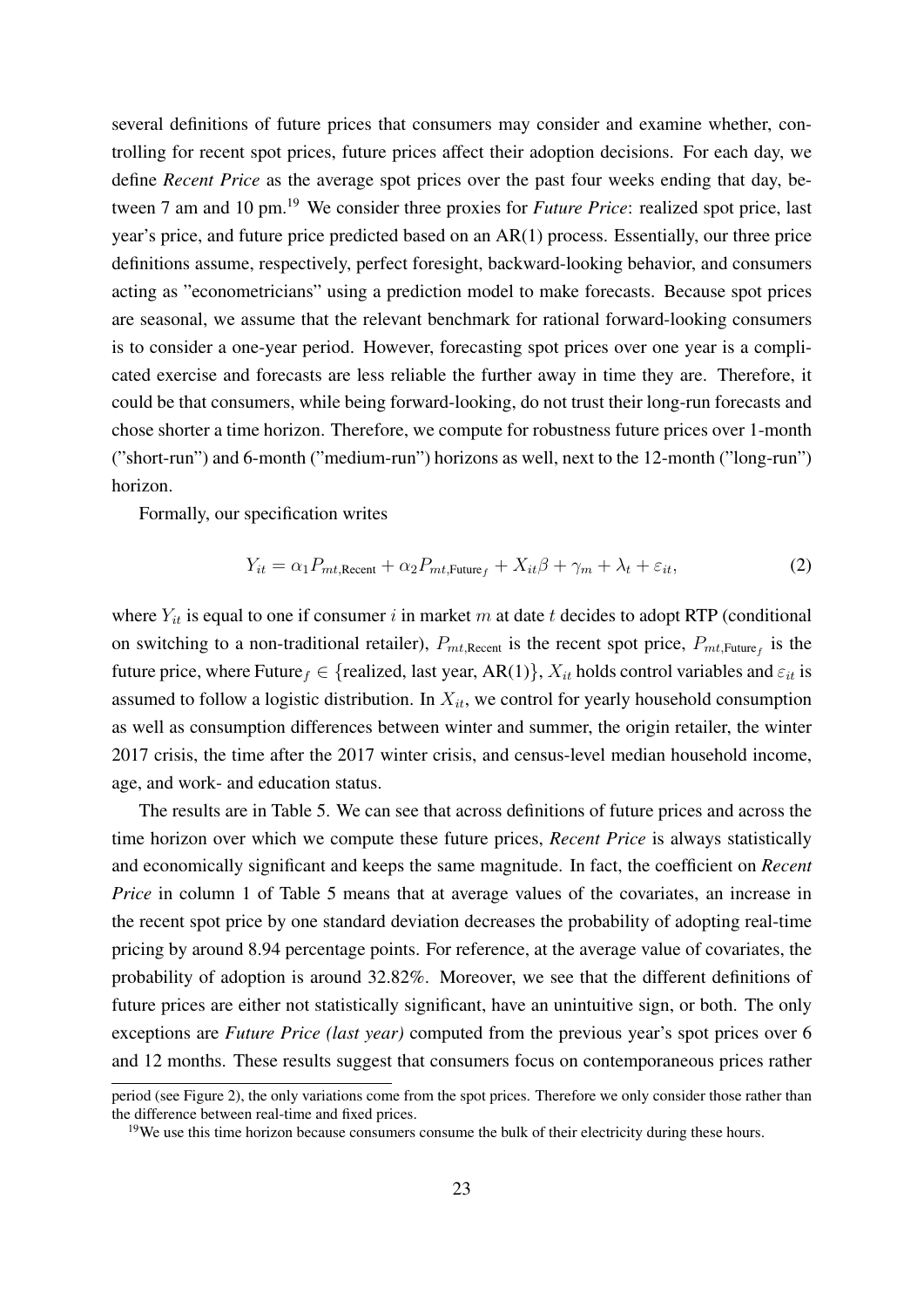|                           |                       |                  |                       |                       | Dependent variable:              |                       |                       |                                           |                       |
|---------------------------|-----------------------|------------------|-----------------------|-----------------------|----------------------------------|-----------------------|-----------------------|-------------------------------------------|-----------------------|
|                           |                       |                  |                       |                       | Individual decision to adopt RTP |                       |                       |                                           |                       |
|                           | 1 Month               | 1 Month          | 1 Month               | 6 Months              | 6 Months                         | 6 Months              | 12 Months             | 12 Months                                 | 12 Months             |
|                           | (1)                   | (2)              | (3)                   | (4)                   | (5)                              | (6)                   | (7)                   | (8)                                       | (9)                   |
| <b>Recent Price</b>       | $-0.171***$           | $-0.152***$      | $-0.149***$           | $-0.135***$           | $-0.151***$                      | $-0.149***$           | $-0.132***$           | $-0.182***$                               | $-0.149***$           |
|                           | (0.011)               | (0.010)          | (0.010)               | (0.010)               | (0.010)                          | (0.010)               | (0.010)               | (0.010)                                   | (0.010)               |
| Future Price (realized)   | $0.040***$<br>(0.009) |                  |                       | $0.091***$<br>(0.016) |                                  |                       | $0.381***$<br>(0.023) |                                           |                       |
| Future Price (last year)  |                       | 0.013<br>(0.029) |                       |                       | $-0.080***$<br>(0.010)           |                       |                       | $-0.135***$<br>(0.011)                    |                       |
| Future Price (AR (1))     |                       |                  | $0.021***$<br>(0.007) |                       |                                  | $0.066***$<br>(0.024) |                       |                                           | $0.131***$<br>(0.047) |
| Consumption (MWh)         | $0.037***$            | $0.037***$       | $0.037***$            | $0.036***$            | $0.037***$                       | $0.037***$            | $0.036***$            | $0.036***$                                | $0.037***$            |
|                           | (0.005)               | (0.005)          | (0.005)               | (0.005)               | (0.005)                          | (0.005)               | (0.005)               | (0.005)                                   | (0.005)               |
| Seasonal Difference (MWh) | 0.015                 | 0.015            | 0.013                 | 0.017                 | 0.014                            | 0.013                 | 0.016                 | 0.012                                     | 0.013                 |
|                           | (0.052)               | (0.052)          | (0.052)               | (0.053)               | (0.053)                          | (0.052)               | (0.053)               | (0.053)                                   | (0.052)               |
| Income                    | $0.004***$            | $0.004***$       | $0.004***$            | $0.004***$            | $0.004***$                       | $0.004***$            | $0.003***$            | $0.003***$                                | $0.004***$            |
|                           | (0.001)               | (0.001)          | (0.001)               | (0.001)               | (0.001)                          | (0.001)               | (0.001)               | (0.001)                                   | (0.001)               |
| Age                       | $0.006***$            | $0.006***$       | $0.006***$            | $0.007***$            | $0.006***$                       | $0.006***$            | $0.006***$            | $0.006***$                                | $0.006***$            |
|                           | (0.002)               | (0.002)          | (0.002)               | (0.002)               | (0.002)                          | (0.002)               | (0.002)               | (0.002)                                   | (0.002)               |
| White collar worker       | $0.621***$            | $0.619***$       | $0.618***$            | $0.623***$            | $0.618***$                       | $0.619***$            | $0.573***$            | $0.609***$                                | $0.619***$            |
|                           | (0.148)               | (0.148)          | (0.148)               | (0.148)               | (0.148)                          | (0.148)               | (0.148)               | (0.148)                                   | (0.148)               |
| Education                 | $1.344***$            | $1.342***$       | $1.343***$            | $1.345***$            | $1.331***$                       | $1.341***$            | $1.397***$            | $1.343***$                                | $1.341***$            |
|                           | (0.161)               | (0.161)          | (0.161)               | (0.161)               | (0.161)                          | (0.161)               | (0.162)               | (0.161)                                   | (0.161)               |
| Winter Crisis             | $-1.407***$           | $-1.302***$      | $-1.365***$           | $-1.553***$           | $-0.871***$                      | $-1.355***$           | $-1.100***$           | $-0.661***$                               | $-1.355***$           |
|                           | (0.111)               | (0.108)          | (0.110)               | (0.117)               | (0.121)                          | (0.110)               | (0.109)               | (0.121)                                   | (0.110)               |
| Post Crisis               | $-0.761***$           | $-0.691***$      | $-0.721***$           | $-0.799***$           | $-0.186*$                        | $-0.718***$           | $-0.733***$           | $-0.242***$                               | $-0.718***$           |
|                           | (0.084)               | (0.082)          | (0.083)               | (0.084)               | (0.104)                          | (0.083)               | (0.083)               | (0.091)                                   | (0.083)               |
| Location FE?              | Yes                   | Yes              | Yes                   | Yes                   | Yes                              | Yes                   | Yes                   | Yes                                       | Yes                   |
| Month FE?                 | Yes                   | Yes              | Yes                   | Yes                   | Yes                              | Yes                   | Yes                   | Yes                                       | Yes                   |
| Year FE?                  | Yes                   | Yes              | Yes                   | Yes                   | Yes                              | Yes                   | Yes                   | Yes                                       | Yes                   |
| Observations              | 34,000                | 34,000           | 34,000                | 34,000                | 34,000                           | 34,000                | 34,000                | 34,000                                    | 34,000                |
| Note:                     |                       |                  |                       |                       |                                  |                       |                       | $*_{p<0.1}$ : $*_{p<0.05}$ : $*_{p<0.01}$ |                       |

Table 5: Logit regression of switchers to non-traditional tariffs. Recent price always computed over 4 weeks. We use data from 2014-06-01 to 2018-06-01

than trying to predict long-run prices and hence the existence of present bias. We can also see that the *Post Crisis* dummy is negative and significant, suggesting that even after controlling for prices and other factors, adoption was lower after the winter 2017 crisis.

We also check whether the volatility of spot prices may play a role in adoption decisions. We compute the standard deviation of peak-hour spot prices and take averages over the last 1, 2, and 4 weeks. We then regress the individual switching decisions on both *Recent Price* and our measure of volatility, including all controls we use in (2). The results are in Table 8 in Appendix A. We see that price volatility is not significant, leading us to conclude it does not play an important role in adoption decisions. As additional robustness checks, we re-run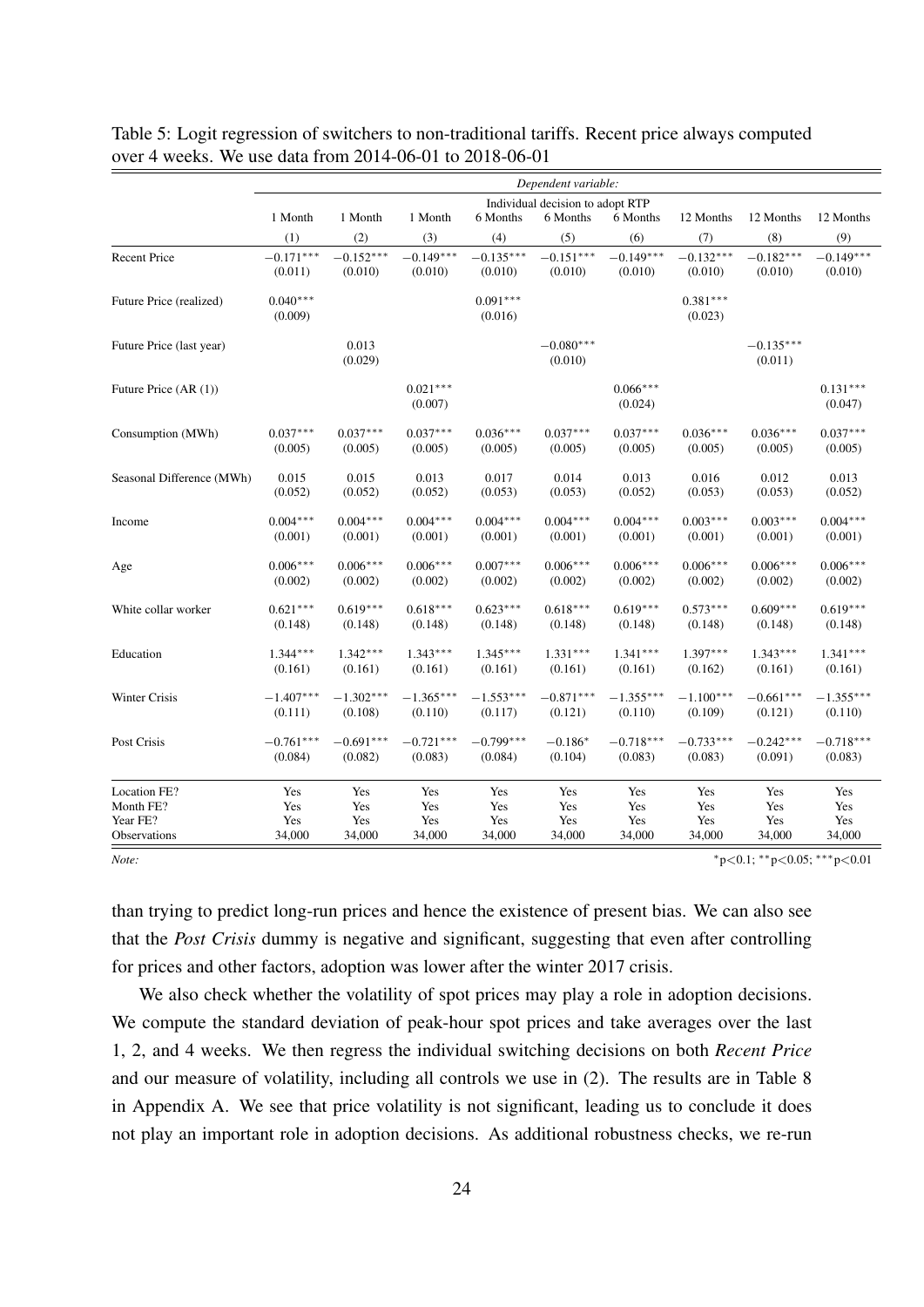the specification (2) but make two changes: In the first robustness check, we change the time horizon over which we compute *Recent Price* to two weeks. In the second check, we keep the time horizon for computing *Recent Price* at 4 weeks but include the log of prices (both recent and future) in the regressions. Our findings are robust to these changes. Detailed results for the robustness checks are in Appendix C.

#### 4.2.1 Do households postpone or forego adoption?

The results from the previous subsection suggest that prospective adopters react to spot prices that are contemporaneous to their switching decision. A natural follow-up question is whether households postpone or forgo adoption when spot prices are high. To answer this question, we focus on the winter 2017 crisis when spot prices surged and remained high for several weeks. Because spot prices more than doubled, consumers who were willing to adopt RTP and were able to postpone adoption had an interest in doing so.

In Figure 10 we plot the weekly number of households switching to real-time pricing for the first time in Wellington.<sup>20</sup> While the number of new adopters is relatively constant before the crisis, adoption drops during the crisis with only about 40.6 new households per week joining. Interestingly, there is a surge in adoption between mid-August and early September when spot prices returned to normal levels. After this surge, the number of households adopting real-time pricing for the first time reduces and remains fairly constant, below the pre-crisis level, with about 54.3157895 new households per week. This surge may suggest that some consumers who would have adopted during the crisis waited until spot prices decreased. The goal is to quantify whether waiting for the right price is a widespread strategy among prospective adopters or if only a few of them do. To do so, we run a counterfactual analysis in which we predict how many households would have adopted RTP had there not been a crisis and compare it to the number of households who actually adopted the tariff and to those who, allegedly, postponed adoption.

To predict how many households would have adopted real-time pricing during the crisis we train a predictive model in which we linearly regress the number of households adopting RTP each week on the average spot price in the previous week with year, month, and week fixed effects. We train the model on data spanning from January 2014 to the start of the crisis defined on June 1st, 2017, and use it to predict the number of households who would have adopted RTP during the crisis defined by the period June 1st, 2017 to August 15th, 2017. The heteroskedasticity-adjusted  $R^2 = 0.79$ . We plot the results on Fig. 10 where the red shaded area under the full red line represents the number of households who would have adopted during the

 $^{20}$ As we saw in the previous section, some consumers who were on real-time pricing switched to another tariff during the crisis and then switched back to real-time pricing. We do not consider them in this analysis as we are only interested in the decision of consumers who were considering adopting real-time pricing for the first time.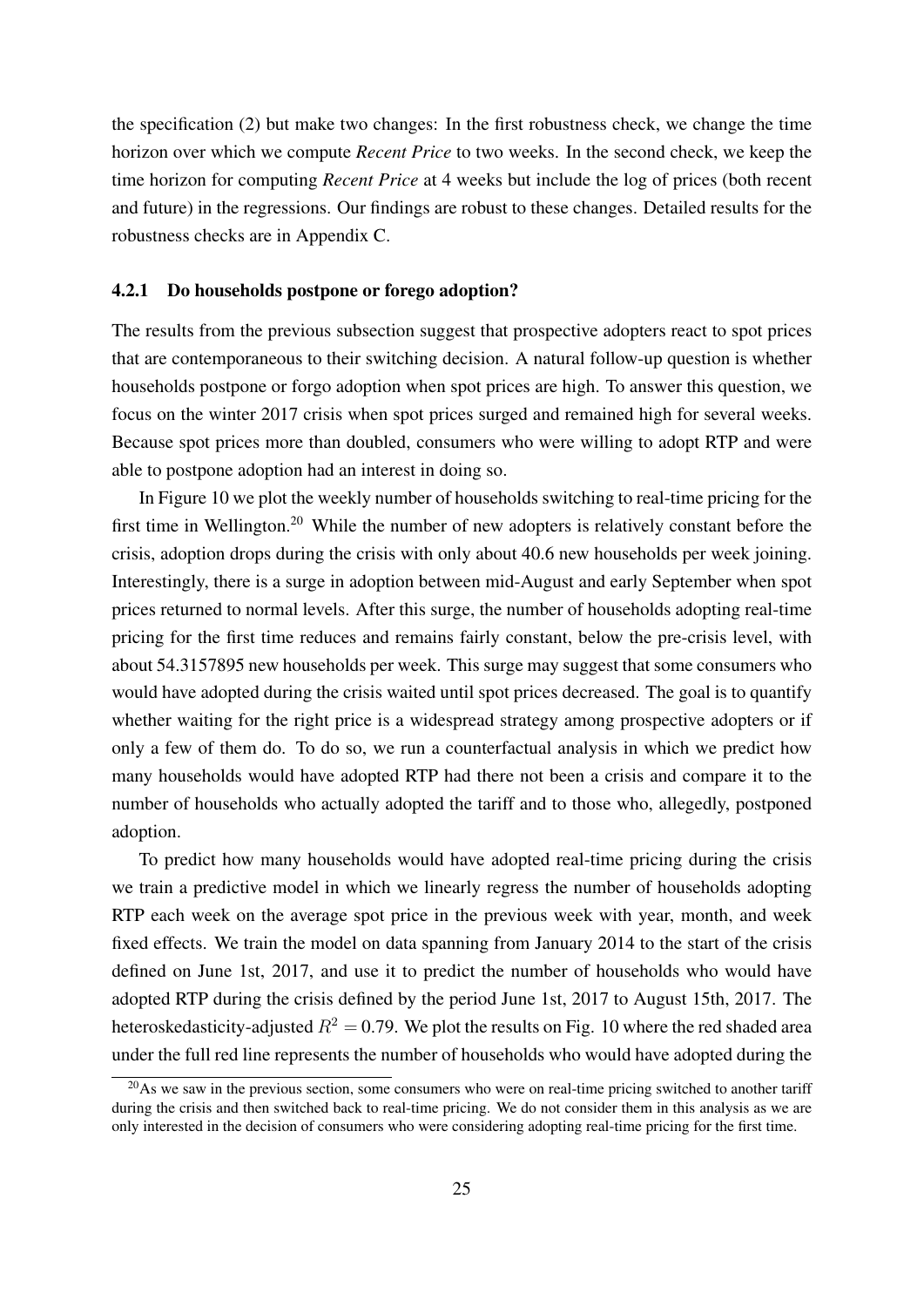crisis, and the red-dotted lines represent the 95% confidence interval.

To compute the number of consumers who postponed adoption because of the crisis, we assume that these consumers waited until prices decrease and not longer and consider that all consumers who adopt RTP in the two weeks following the crisis are those who have postponed adoption, which is an upper bound (under the first assumption). This period is marked as postcrisis on Fig. 10.

The model predicts that absent the crisis, 2447 consumers would have adopted real-time pricing during the period it occurred (the 95% confidence interval is [2003, 2891]). Of those, 507 (or 20.7%) adopted despite the crisis and at most 388 (or 15.9%) postponed adoption. The remaining 1552 (or 63.4%) chose to forego adoption altogether.

These results thus suggest that few consumers strategically time adoption. Rather, our results suggest that consumers make one-shot decisions on whether to adopt real-time pricing and forego adoption when spot prices have been high before switching contracts.



Figure 10: Actual and predicted number of new consumers adopting RTP during the winter 2017 crisis in New Zealand (with 95% confidence interval).

#### 4.2.2 External validity

Note that the previous results come from a distinct subset of consumers. As we saw in section 2, consumers who adopt RTP are, on average, more educated, have higher income, are more likely to work in white-collar jobs, and are therefore likely to be more sophisticated than the rest of the population. Thus, the finding that these consumers rely on simple strategies likely extends to the other consumers as well.

In Table 9 in Appendix A, we provide some evidence of how different demographic characteristics interact with price sensitivity. We use both *Recent Price* and *Future Price*, computed as last year's price and over 12 months, and interact both with income and education. In the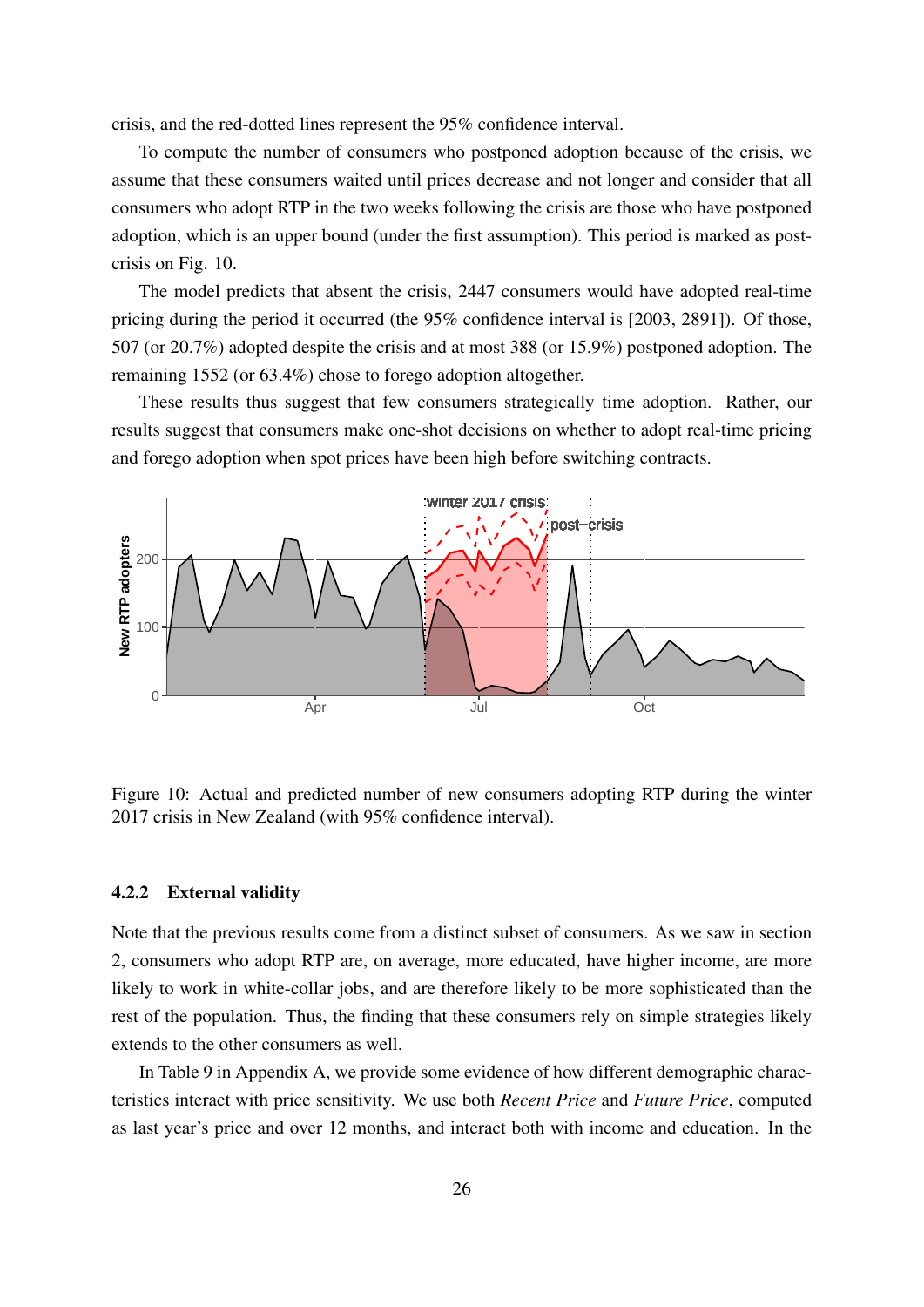first column, we see that consumers with higher income respond more to future prices, all else equal. In the second column, we see that consumers with more education react both less strongly to current prices and more to future prices. When combining all interaction terms into one regression in the third column, we see that, a bit surprisingly, higher-income individuals tend to put relatively more weight on current spot prices. However, this effect is dominated by the effect of education, which goes in the expected directions.

### 5 Discussion

In Sections 3 and 4 we have examined how variations in spot prices affect adoption and attrition but we have been silent about the underlying mechanisms driving our results. In this section, we discuss plausible explanations - focusing on the consumer's decision-making process and what affects it.

*Present bias.* The findings in Section 4 suggest that consumers who consider adopting real-time pricing make "now-or-never" decisions rather than strategically time adoption. This behavior is consistent with the fact that consumers often sign long-term contracts with their electricity retailer and, therefore, only have rare switching opportunities. However, we also find that consumers strongly react to recent or ongoing spot prices, even outside the crisis. But because spot prices are seasonal and volatile, ongoing spot prices are a poor predictor for long-term payoffs. This observation, therefore, suggests that prospective adopters are present biased. Present bias is also consistent with our finding in Section 3 that recent adopters disproportionately discarded real-time pricing during the winter 2017 crisis. The fact that decision-making processes do not change much before and slightly after adoption would not be surprising.

Present bias means that consumers rely excessively on recent or ongoing spot prices to make decisions. But when prices drop, there are only so many consumers with a switching opportunity while when prices spike, all consumers on RTP have the possibility to discard the tariff. In New Zealand, we have shown that the period of stable spot prices prior to the crisis is concomitant to that of high adoption rates and that, after the winter 2017 crisis when spot prices vary greatly adoption rates are low. We have only presented suggestive evidence, but the idea that present bias may have jammed the unraveling process towards widespread adoption of real-time pricing is worth exploring.

*The role of experience.* Our results from Section 3 suggest that experience with RTP affected consumer decisions during the winter 2017 crisis and, in particular, that attrition was highest among inexperienced consumers. Irrespective of whether consumers are rational or not, by a revealed preference argument we can say that consumers who decided to stay on RTP during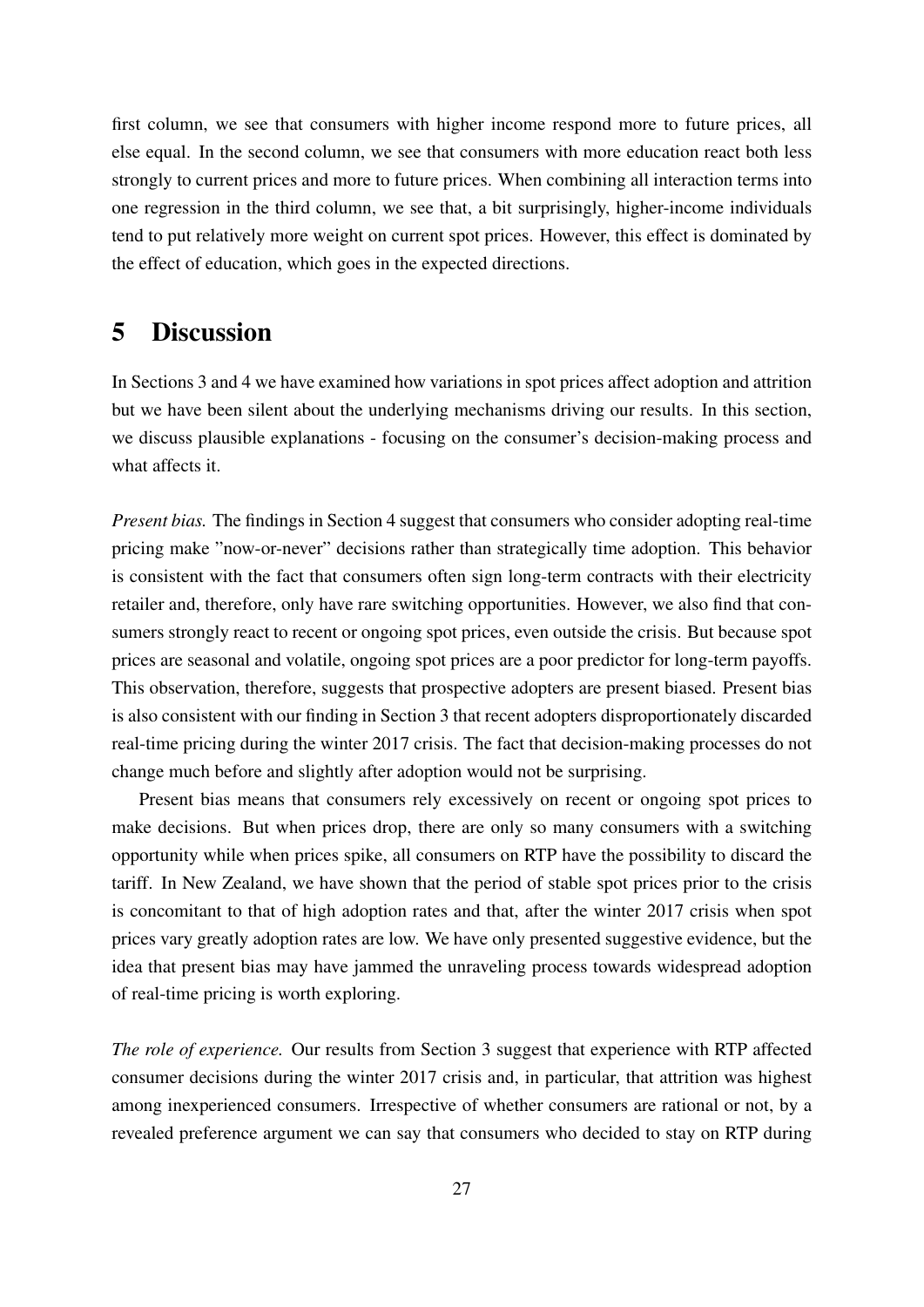the crisis had higher expectations regarding the payoffs that they derive from real-time pricing.<sup>21</sup> However, we are not able to identify whether inexperienced consumers were excessively pessimistic or if experienced ones were excessively optimistic. A welfare analysis would require a better understanding of the channels through which experience affected consumers and could help identify how to help consumers make rational and informed decisions.

Because spot prices are seasonal and volatile, it takes time to experience different situations and how to adjust consumption to the price variations. Therefore, even if all consumers used the entire history of spot prices, those who experienced RTP gained superior knowledge about their own preferences and price-elasticities and therefore about their payoffs with RTP. We argue that experience could have shifted the mean and/or the variance of consumer beliefs: consumers became more optimistic (higher mean) about RTP or their beliefs became more entrenched (lower variance). As the comparison of tariffs on Figure 2 suggests, many consumers would likely have benefited financially from real-time pricing relative to other tariffs before the winter 2017 crisis started. Therefore, consumers who have experienced RTP for longer may have grown more optimistic about the long-run payoffs of RTP. Furthermore, the winter 2017 crisis sent a negative signal about RTP and all consumers had to update their beliefs. However, if consumers with longer experience had more entrenched beliefs then their beliefs changed less.

To understand how experience affects beliefs one needs to identify how consumers form their expectations and what information they use. Interestingly, consumers on real-time pricing could check their weekly and their accumulated savings on their mobile app and their online personal accounts. The retailer computed savings by comparing realized bills with the hypothetical bill consumers would have had to pay with their previous tariff if they had consumed electricity identically. Figure 11 in Appendix A provides two examples of how the app displayed this information to consumers during the winter 2017 crisis. The consumer from the left panel had adopted RTP several months before the crisis and, by the beginning of June 2017, had accumulated more than 1500\$ savings. The consumer from the right panel had adopted RTP just as the crisis started, and after three weeks, had made losses every week. Providing such information can help consumers compute their expected payoffs but can also mislead them if they put too much emphasis on the past.

### 6 Policy implications

We have presented evidence that consumers who are inexperienced with real-time pricing both prospective and recent adopters - strongly react to recent or ongoing spot prices but that,

 $21$ This assumes that consumers were aware of the crisis. This assumption seems credible since consumers on RTP are billed weekly, they receive notifications on their mobile app when prices spike and their retailer regularly provided information about the crisis. Also, the event received media coverage.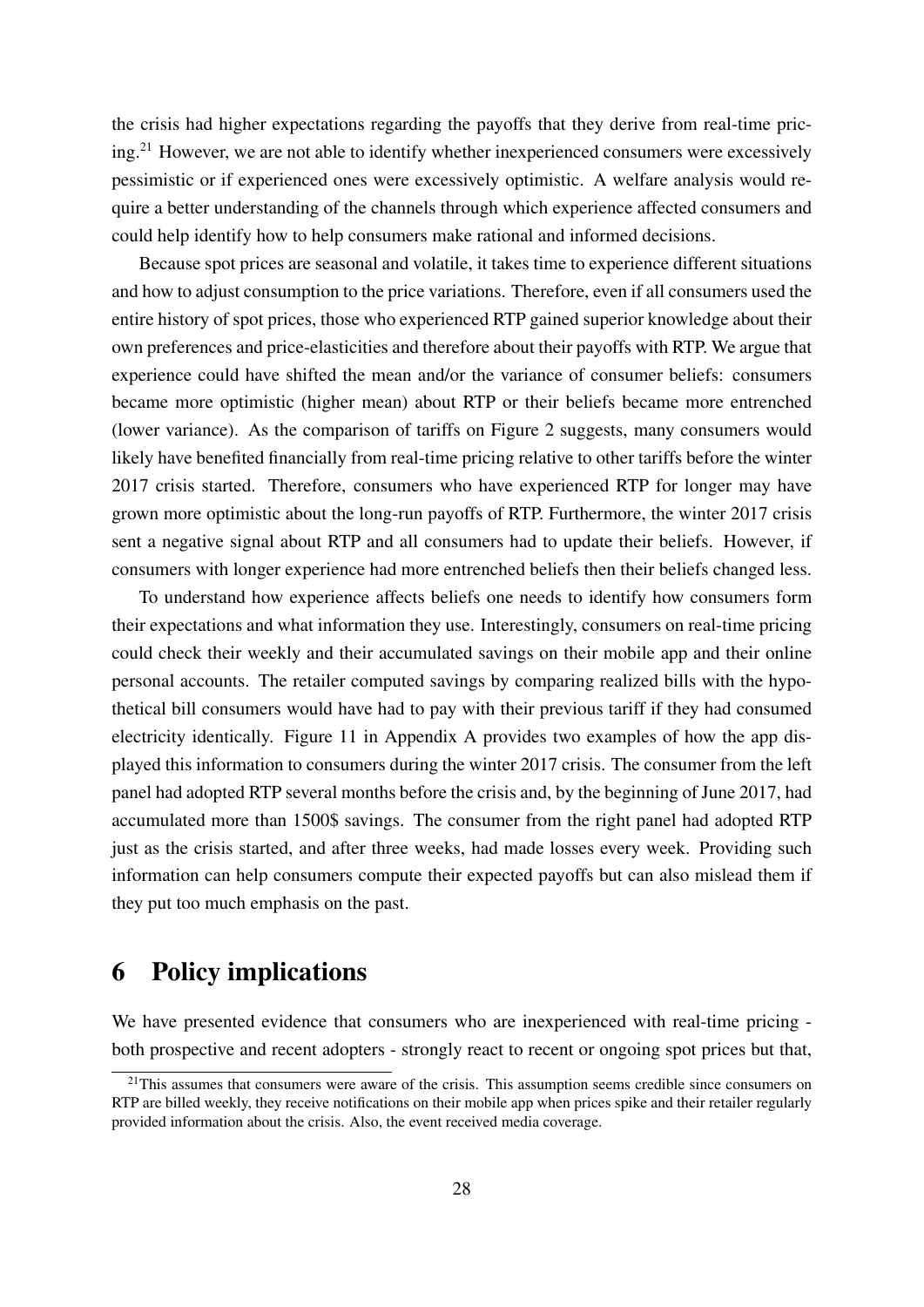with experience, consumers are less sensitive to them. Spot price volatility may increase due to the increasing production of electricity from intermittent energy sources and because extreme weather events - such as in Texas in early 2021 - may become more prevalent with climate change. Because countries plan to produce large amounts of electricity from intermittent renewable electricity, spot price volatility may increase. Similarly, spot price surges due to extreme weather events, such as in Texas in early 2021, may also become more common due to climate change, making the issues outlined in this paper even more salient. Therefore, it is relevant to anticipate how it can affect the adoption of real-time pricing and to think of remedies.

Essentially, present bias and lack of experience generate a setting where retailers or policymakers introducing real-time pricing need to be "lucky" and hope that no unexpected period of high price spikes arises until sufficiently many consumers have adopted real-time pricing and experienced it long enough. We derive two sets of recommendations: timing of adoption and information provision.

First, strategically timing when consumers adopt (in an opt-in set-up) or are defaulted to (in an opt-out set-up) real-time pricing can increase the chances that consumers remain on realtime pricing and limit the risks that a crisis interrupts the unraveling process. In an opt-out set-up, the date when consumers are defaulted to RTP is a choice variable. Note that timing matters even in this case because of the risk of early attrition. In an opt-in set-up, consumers decide whether or not to switch but one can time when to encourage switching, for instance through advertising campaigns or with subsidies. Note, however, that strategic timing does not guarantee widespread adoption, as suggests the case of New Zealand where spot prices were low and stable for more than three years after the introduction of real-time pricing.

Second, providing information to consumers, both before and after adoption, can accelerate the learning process that they go through with experience and help them make rational and informed decisions. It is essential that consumers understand how spot prices form and that long-run gains can compensate for immediate losses. In addition, consumers need to be aware of whether, in the long run, they would benefit or not from real-time pricing. For that purpose, a simple policy would be to facilitate access to records of household consumption profiles and use them on tariff comparison websites. Ito et al. (2021) show that providing this information ex-ante to consumers significantly affects their choices by helping the structural winners selfselect to time-varying tariffs.<sup>22</sup>

 $22$ Structural winners are consumers who benefit from adopting real-time pricing even without adjusting their electricity consumption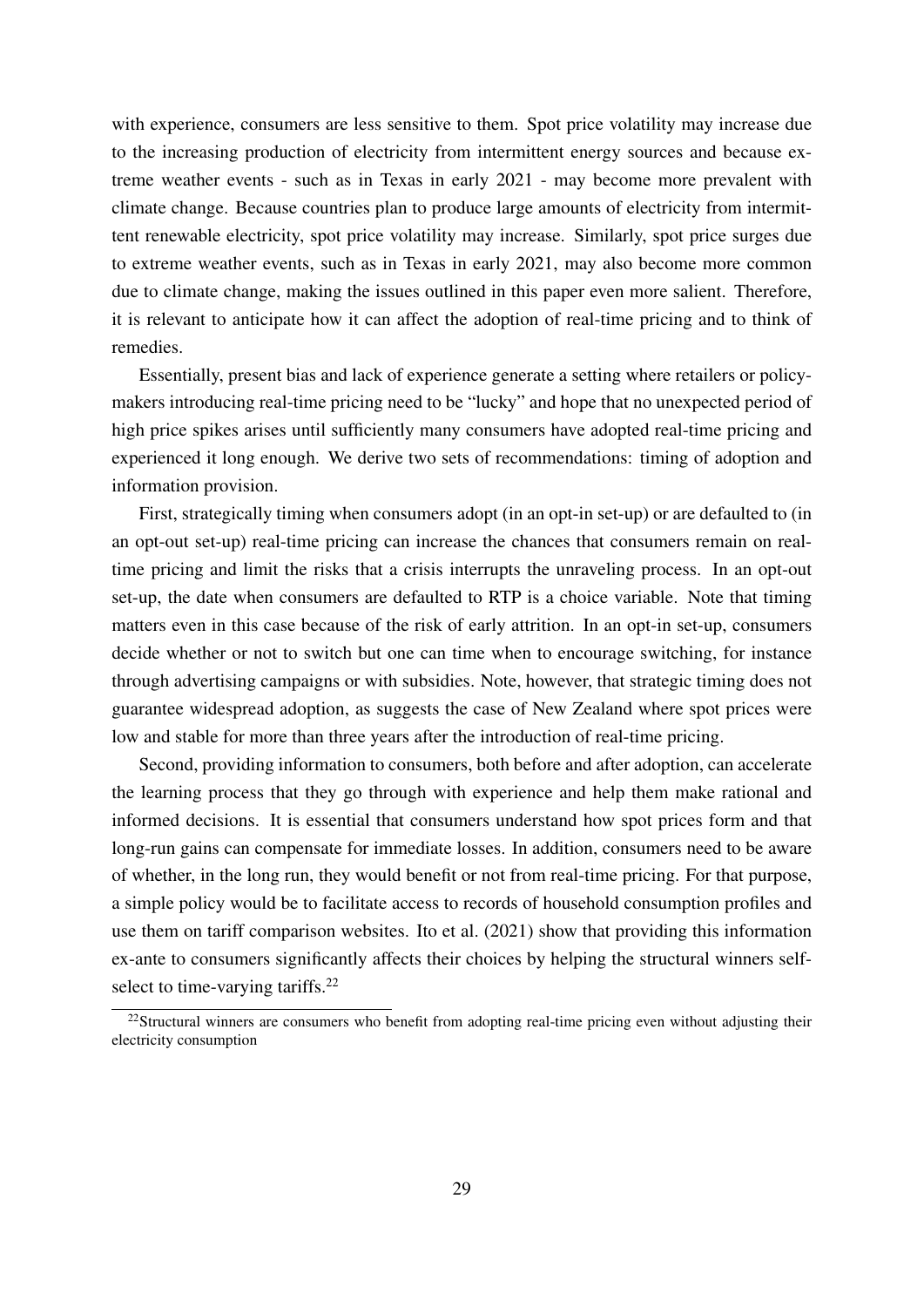## 7 Conclusion

In this paper, we document the adoption of a new electricity tariff, real-time pricing, by residential consumers in New Zealand. Contrary to theoretical predictions, the retail market did not unravel and, more than seven years after the introduction of real-time pricing, less than 1.25% of consumers switched to this tariff. It is all the more puzzling that adoption appears financially beneficial. We find that consumers inexperienced with real-time pricing - prospective and recent adopters - are highly sensitive to ongoing spot prices. The combination of present bias and lack of experience and unexpected periods of high spot prices may explain the puzzle: price spikes lead to low adoption and large attrition if they were not expected. However, with experience, consumers on real-time pricing focus less on ongoing events. Based on these findings, we make recommendations to help overcome these barriers to real-time pricing. We have derived two types of recommendations: timing of adoption - to increase adoption and limit attrition and information provision - to help consumers make informed and rational decisions.

This paper opens several promising alleys for future research. First, as discussed in Section 6, because consumers are present biased, eliciting the optimal timing for advertising campaigns to encourage adoption in an opt-in set-up and for defaulting consumers to real-time pricing in an opt-out set-up is an open question. Second, because consumer learning about real-time pricing is important and there may be market failures associated with it, it may be efficient to subsidize the adoption of real-time pricing (in an opt-in set-up). Typically, if there are agency costs such as risk aversion (e.g., liquidity constraints) or externalities (e.g., social learning), then adoption rates will be inefficiency low. Then, for instance, consumers could receive a transfer after they have remained on real-time pricing for a certain amount of time. The transfer should not depend on the consumption while on the tariff to avoid creating distortions.<sup>23</sup> A retailer incurring the costs of experimentation may not be able to recover them ex-post if, once the consumer has learned her valuation, she can switch to a competitor offering a low price. Thus, public subsidies may be required, and finding the optimal scheme is an open research question.

### References

- Ambec, S. and C. Crampes (2021). Real-time electricity pricing to balance green energy intermittency. *Energy Economics 94*, 105074.
- Anderson, S. T., R. Kellogg, and J. M. Sallee (2013). What do consumers believe about future gasoline prices? *Journal of Environmental Economics and Management 66*(3), 383–403.

<sup>&</sup>lt;sup>23</sup>In the case of New Zealand, the retailer Flick Electric guarantees its new customers that after 12-month they will have positive savings. This guarantee risks creating perverse incentives to over-consume during a crisis on the wholesale market.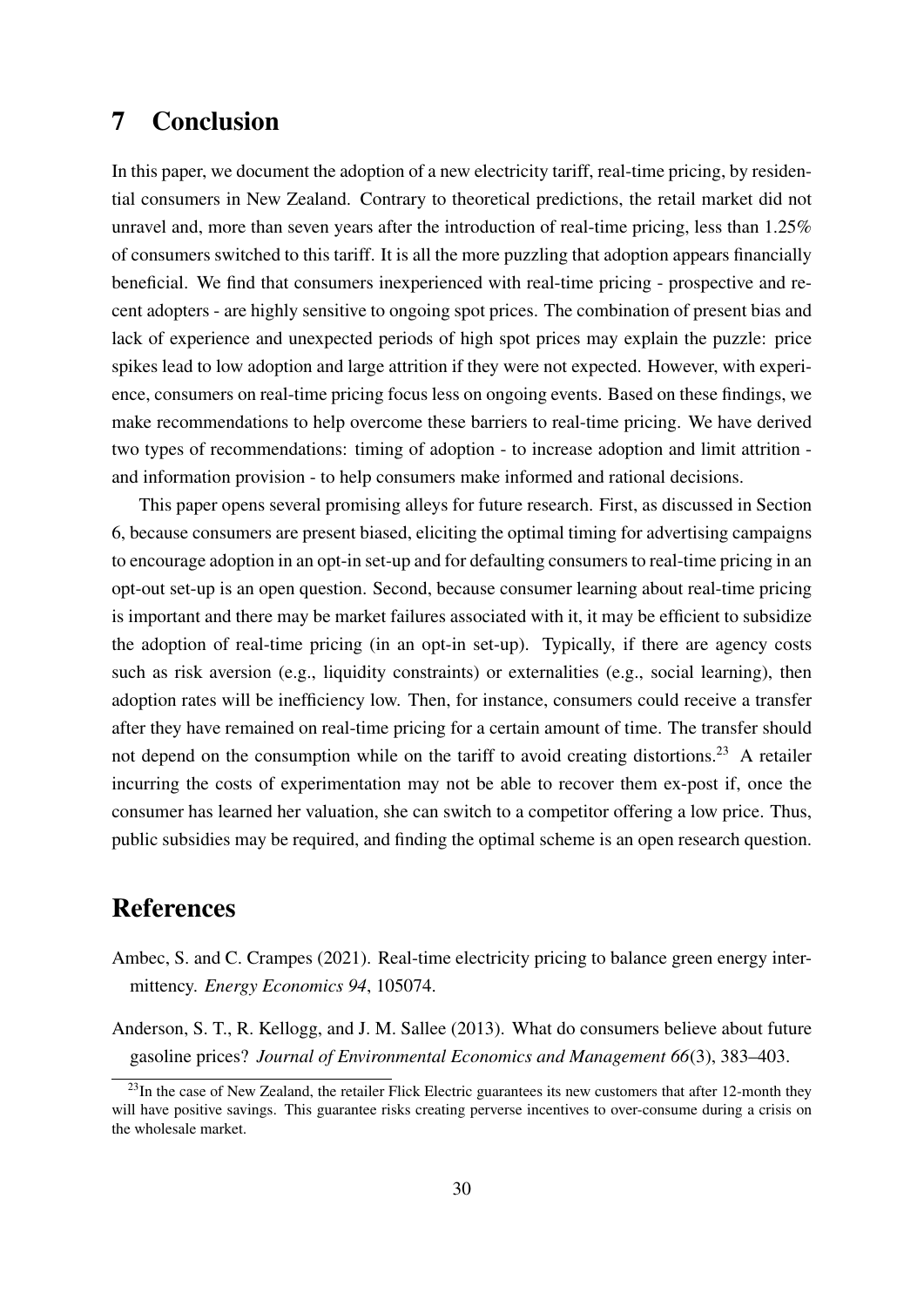- Borenstein, S. (2005a). The long-run efficiency of real-time electricity pricing. *The Energy Journal 26*(3).
- Borenstein, S. (2005b). Time-varying retail electricity prices: Theory and practice. *Electricity deregulation: choices and challenges 4*, 317–356.
- Borenstein, S. (2012). The redistributional impact of nonlinear electricity pricing. *American Economic Journal: Economic Policy 4*(3), 56–90.
- Borenstein, S. (2013). Effective and equitable adoption of opt-in residential dynamic electricity pricing. *Review of Industrial Organization 42*(2), 127–160.
- Busse, M. R., D. G. Pope, J. C. Pope, and J. Silva-Risso (2015). The psychological effect of weather on car purchases. *The Quarterly Journal of Economics 130*(1), 371–414.
- Daglish, T. (2016). Consumer governance in electricity markets. *Energy Economics 56*, 326– 337.
- Dressler, L. and S. Weiergraber (2019). Alert the Inert! Switching Costs and Limited Awareness in Retail Electricity Markets. *Working Paper*.
- Electricity Authority (2018). 2017 Winter Review Final report.
- Fabra, N., D. Rapson, M. Reguant, and J. Wang (2021). Estimating the Elasticity to Real Time Pricing: Evidence from the Spanish Electricity Market. *American Economic Association Papers and Proceedings forthcoming*.
- Fowlie, M., C. Wolfram, P. Baylis, C. A. Spurlock, A. Todd-Blick, and P. Cappers (2021). Default effects and follow-on behaviour: Evidence from an electricity pricing program. *The Review of Economic Studies 88*(6), 2886–2934.
- Hirshleifer, D., B. Lourie, T. G. Ruchti, and P. Truong (2020). First impression bias: Evidence from analyst forecasts. *Review of Finance*.
- Hortacsu, A., S. A. Madanizadeh, and S. L. Puller (2017). Power to choose? an analysis of consumer inertia in the residential electricity market. *American Economic Journal: Economic Policy 9*(4), 192–226.
- Ito, K., T. Ida, and M. Tanaka (2021). Selection on welfare gains: Experimental evidence from electricity plan choice. NBER Working Papers 28413, National Bureau of Economic Research.
- Joskow, P. and J. Tirole (2006). Retail electricity competition. *The RAND Journal of Economics 37*(4), 799–815.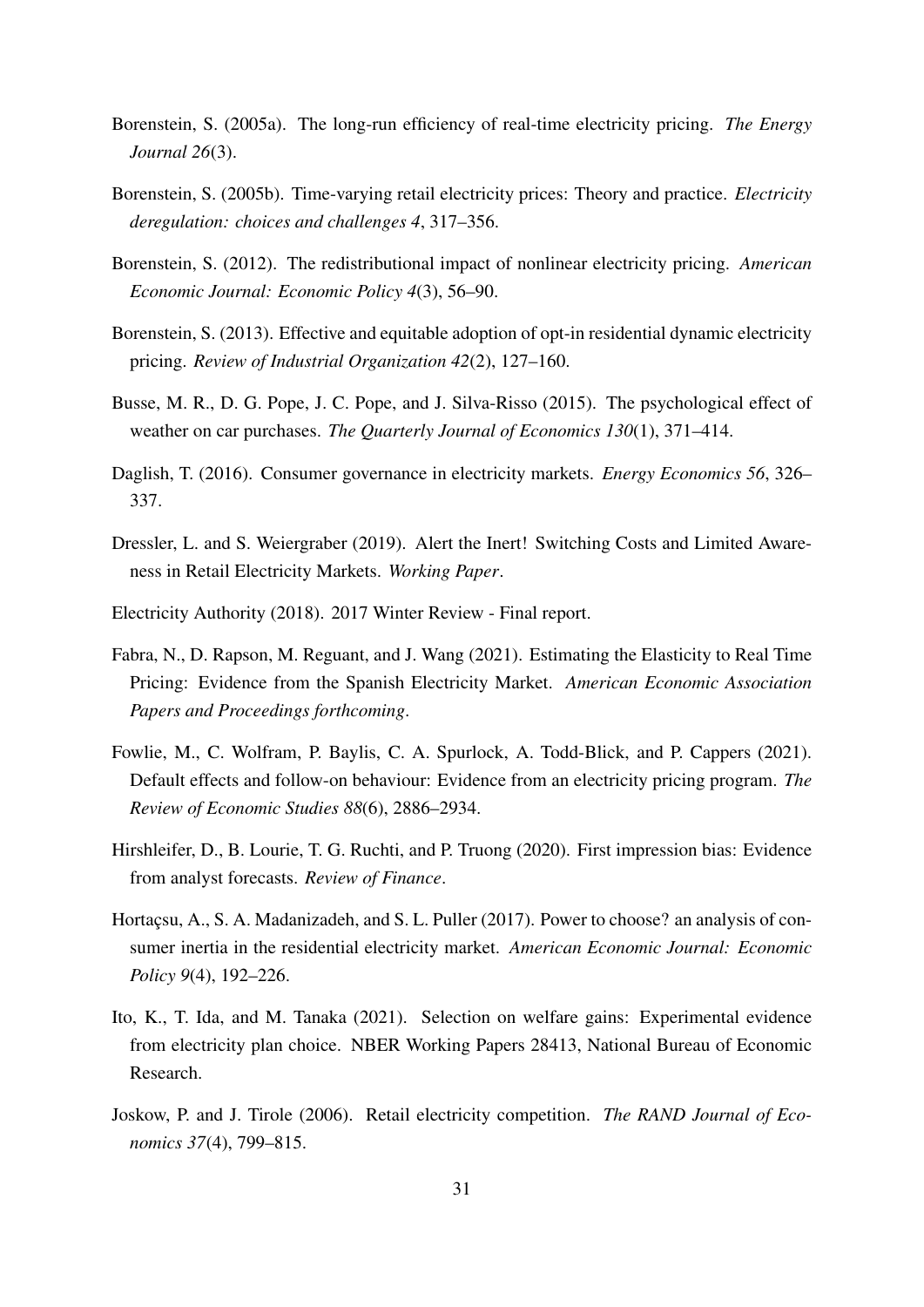- Joskow, P. and J. Tirole (2007). Reliability and competitive electricity markets. *The RAND Journal of Economics 38*(1), 60–84.
- Joskow, P. L. and C. D. Wolfram (2012). Dynamic pricing of electricity. *American Economic Review 102*(3), 381–85.
- Lamp, S. (2018). Sunspots that matter. Working Paper.
- Malmendier, U. and L. S. Shen (2019). Scarred consumption. NBER Working Papers 24696, National Bureau of Economic Research.
- Miravete, E. J. (2003). Choosing the wrong calling plan? Ignorance and learning. *American Economic Review 93*(1), 297–310.
- Oxford Institute for Energy Studies (2019). Liberalized retail electricity markets: What we have learned after two decades of experience?
- Poletti, S. and J. Wright (2020). Real-time pricing and imperfect competition in electricity markets. *The Journal of Industrial Economics 68*(1), 93–135.
- Reguant, M. (2019). The Efficiency and Sectoral Distributional Impacts of Large-Scale Renewable Energy Policies. *Journal of the Association of Environmental and Resource Economists 6*(S1), 129–168.
- Wolak, F. A. (2013). Economic and political constraints on the demand-side of electricity industry re-structuring processes. *Review of Economics and Institutions 4*(1), 42.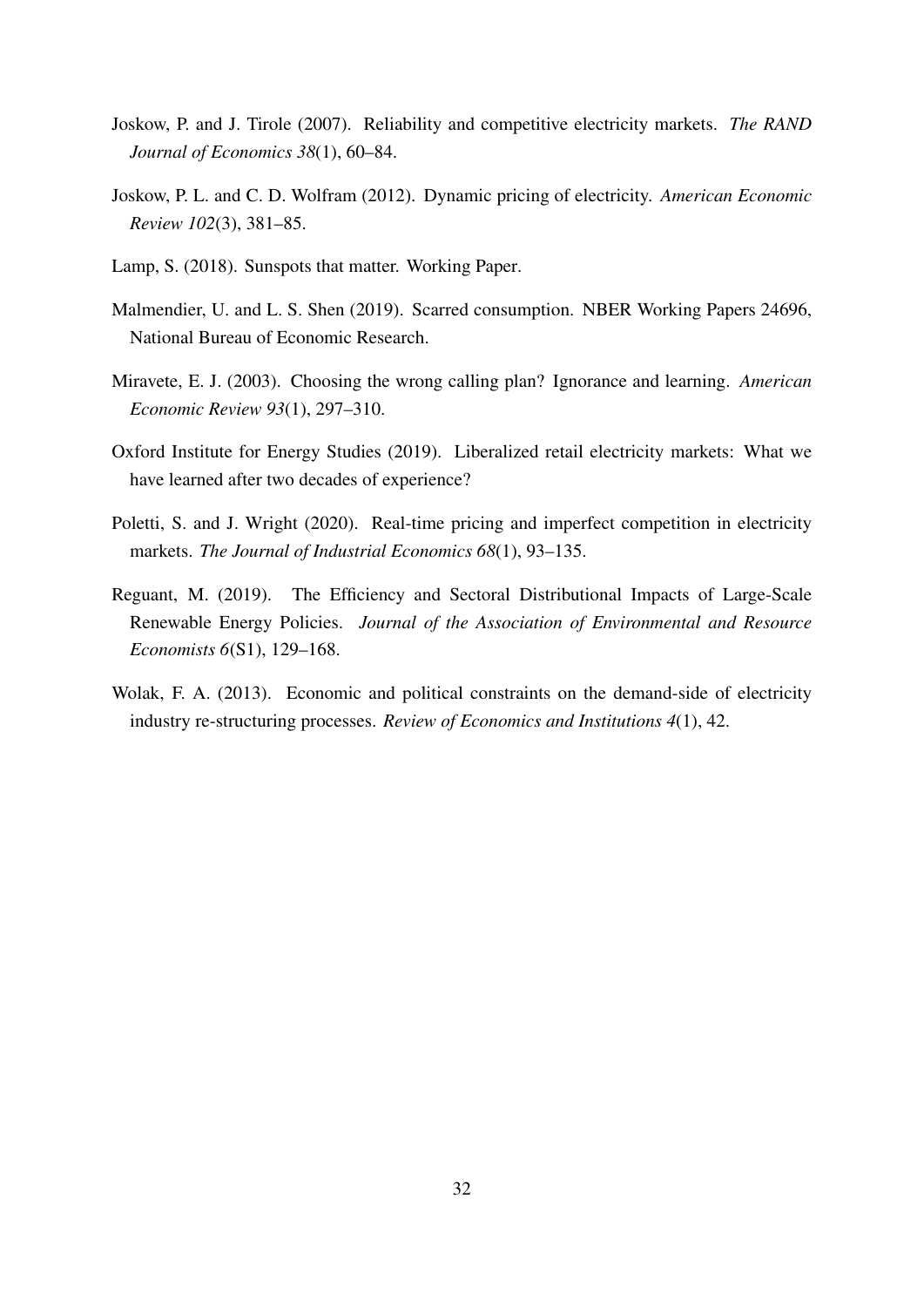# Appendix

## For Online Publication

# A Additional tables and figures

|                          | Dependent variable: |                         |              |              |                             |              |  |  |  |
|--------------------------|---------------------|-------------------------|--------------|--------------|-----------------------------|--------------|--|--|--|
|                          |                     | Return to RTP (vs. Not) |              |              | Leave and Return (vs. Stay) |              |  |  |  |
|                          | (1)                 | (2)                     | (3)          | (4)          | (5)                         | (6)          |  |  |  |
| Time on RTP (month)      | $0.075***$          | $0.074***$              | $0.048***$   | $0.026***$   | $0.026***$                  | $0.018***$   |  |  |  |
|                          | (0.008)             | (0.008)                 | (0.010)      | (0.007)      | (0.007)                     | (0.008)      |  |  |  |
| Joined Last              |                     |                         | $-0.928***$  |              |                             | $-0.315**$   |  |  |  |
|                          |                     |                         | (0.166)      |              |                             | (0.159)      |  |  |  |
| Winter consumption (MWh) |                     | $-0.032$                | $-0.019$     |              | $0.183**$                   | $0.185***$   |  |  |  |
|                          |                     | (0.102)                 | (0.103)      |              | (0.090)                     | (0.090)      |  |  |  |
| $log(Income)$ (k\$/yr)   |                     | 0.228                   | 0.198        |              | $0.356**$                   | $0.347**$    |  |  |  |
|                          |                     | (0.180)                 | (0.181)      |              | (0.167)                     | (0.167)      |  |  |  |
| Age                      |                     | 0.007                   | 0.008        |              | 0.00001                     | 0.0004       |  |  |  |
|                          |                     | (0.007)                 | (0.007)      |              | (0.007)                     | (0.007)      |  |  |  |
| Work $(\%)$              |                     | 0.002                   | 0.001        |              | $-0.003$                    | $-0.003$     |  |  |  |
|                          |                     | (0.006)                 | (0.006)      |              | (0.005)                     | (0.005)      |  |  |  |
| Education $(\% )$        |                     | $-0.0001$               | 0.001        |              | $-0.006$                    | $-0.006$     |  |  |  |
|                          |                     | (0.007)                 | (0.007)      |              | (0.006)                     | (0.006)      |  |  |  |
| Location-on-Previous     |                     |                         |              |              |                             |              |  |  |  |
| retailer FE?             | Yes                 | Yes                     | Yes          | Yes          | Yes                         | Yes          |  |  |  |
| Observations             | 2,126               | 2,126                   | 2,126        | 11,023       | 11,023                      | 11,023       |  |  |  |
| Log Likelihood           | $-1,135.616$        | $-1,133.215$            | $-1,116.470$ | $-1,910.404$ | $-1,904.931$                | $-1,902.879$ |  |  |  |
| Akaike Inf. Crit.        | 2,351.233           | 2,356.430               | 2,324.939    | 3,914.808    | 3,913.861                   | 3,911.757    |  |  |  |

### Table 6: Switching back to RTP after the winter 2017 crisis.

*Note:*  $*_{p<0.1;}$  ∗\* $_{p<0.05;}$  ∗\* $_{p<0.01}$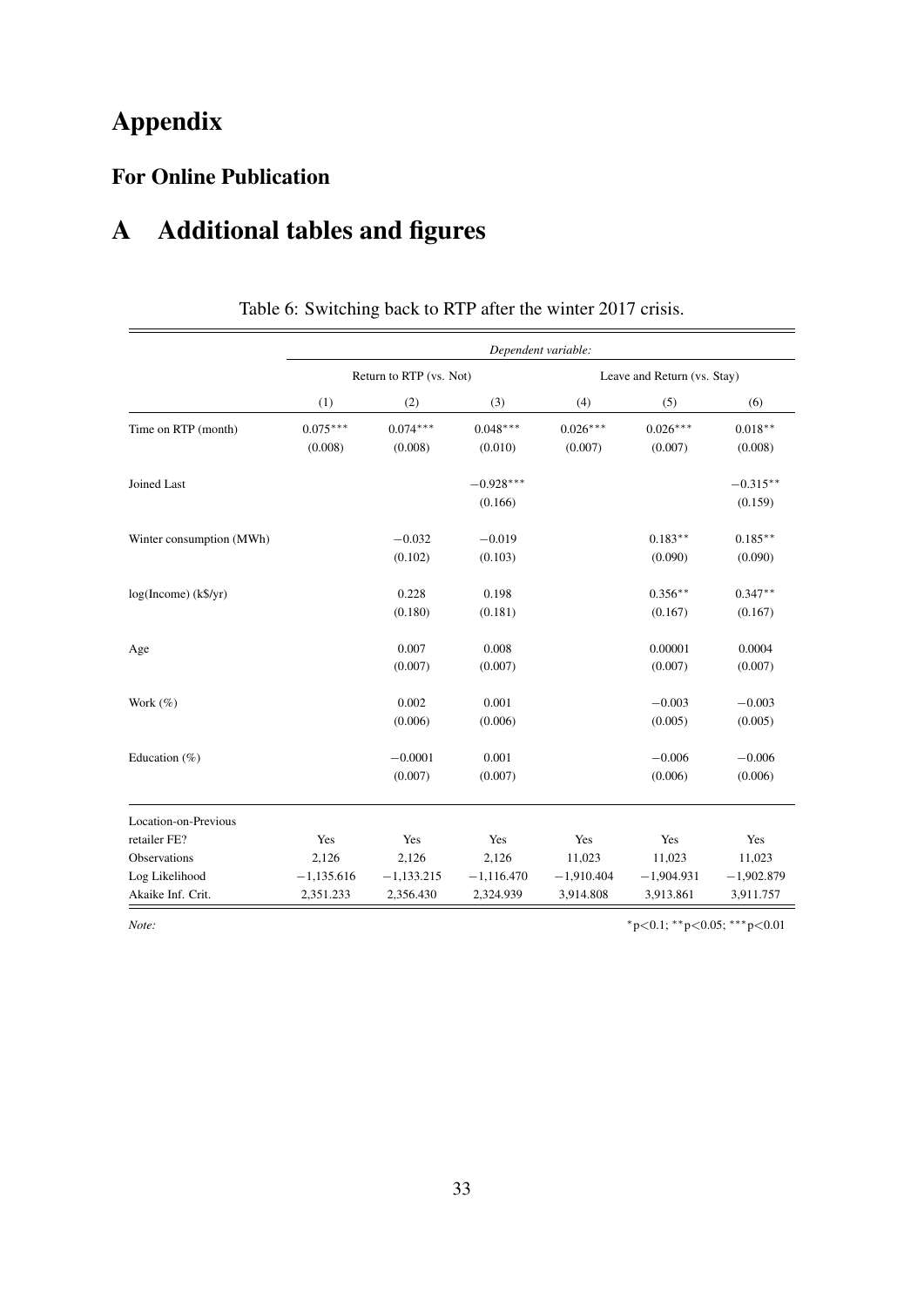|              |         | Future price                        |      |      |      |  |  |  |
|--------------|---------|-------------------------------------|------|------|------|--|--|--|
|              |         | 1 month 3 months 6 months 12 months |      |      |      |  |  |  |
|              | 2 weeks | 0.71                                | 0.40 | 0.31 | 0.08 |  |  |  |
| Recent price | 1 month | 0.66                                | 0.32 | 0.28 | 0.02 |  |  |  |

Table 7: Correlation between recent price and future expected price.

*Note:* On a given day d, the recent price is computed as the average spot price in the period preceeding and ending at day d. The future price is computed as the average spot price in the period following and starting at day d+1.



Figure 11: Screenshots of the display of two customers' cumulative savings on their mobile application - obtained on search engine.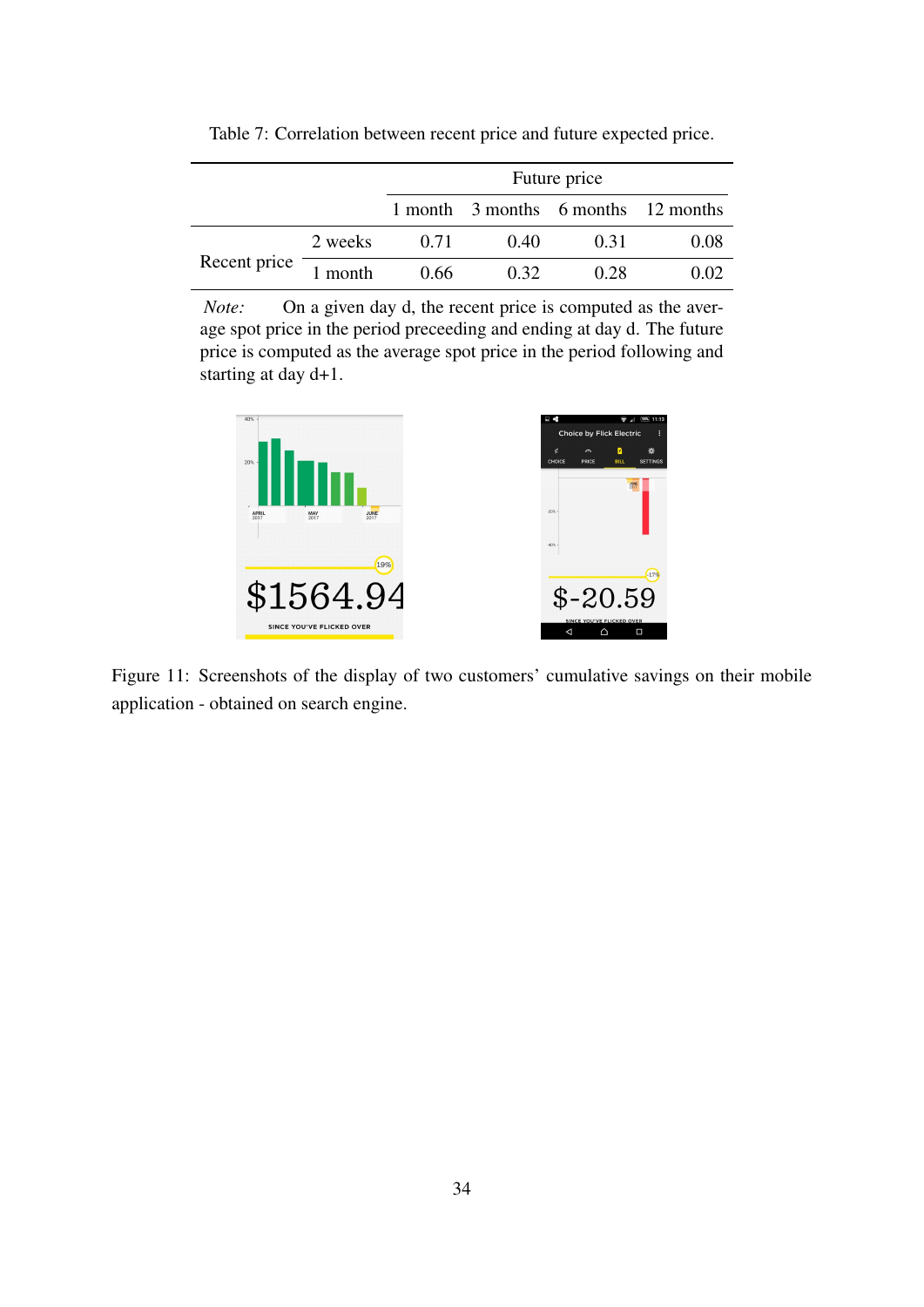|                           | Dependent variable: |                                         |             |  |  |  |  |
|---------------------------|---------------------|-----------------------------------------|-------------|--|--|--|--|
|                           |                     | Individual decision to adopt RTP        |             |  |  |  |  |
|                           | 1 Week              | 2 Weeks                                 | 4 Weeks     |  |  |  |  |
|                           | (1)                 | (2)                                     | (3)         |  |  |  |  |
| <b>Recent Price</b>       | $-0.084***$         | $-0.109***$                             | $-0.155***$ |  |  |  |  |
|                           | (0.008)             | (0.010)                                 | (0.011)     |  |  |  |  |
| Volatilty                 | 0.005               | $-0.006$                                | 0.011       |  |  |  |  |
|                           | (0.007)             | (0.011)                                 | (0.017)     |  |  |  |  |
| Consumption (MWh)         | $0.036***$          | $0.037***$                              | $0.037***$  |  |  |  |  |
|                           | (0.005)             | (0.005)                                 | (0.005)     |  |  |  |  |
| Seasonal Difference (MWh) | 0.015               | 0.015                                   | 0.015       |  |  |  |  |
|                           | (0.052)             | (0.052)                                 | (0.052)     |  |  |  |  |
| Income                    | $0.004***$          | $0.004***$                              | $0.004***$  |  |  |  |  |
|                           | (0.001)             | (0.001)                                 | (0.001)     |  |  |  |  |
| Age                       | $0.006***$          | $0.006***$                              | $0.006***$  |  |  |  |  |
|                           | (0.002)             | (0.002)                                 | (0.002)     |  |  |  |  |
| White collar worker       | $0.619***$          | $0.617***$                              | $0.619***$  |  |  |  |  |
|                           | (0.147)             | (0.147)                                 | (0.148)     |  |  |  |  |
| Education                 | $1.350***$          | $1.335***$                              | $1.342***$  |  |  |  |  |
|                           | (0.161)             | (0.161)                                 | (0.161)     |  |  |  |  |
| Winter Crisis             | $-1.880***$         | $-1.676***$                             | $-1.275***$ |  |  |  |  |
|                           | (0.099)             | (0.105)                                 | (0.115)     |  |  |  |  |
| Post Crisis               | $-0.979***$         | $-0.872***$                             | $-0.679***$ |  |  |  |  |
|                           | (0.079)             | (0.080)                                 | (0.084)     |  |  |  |  |
| Location FE?              | Yes                 | Yes                                     | Yes         |  |  |  |  |
| Month FE?                 | Yes                 | Yes                                     | Yes         |  |  |  |  |
| Year FE?                  | Yes                 | Yes                                     | Yes         |  |  |  |  |
| Observations              | 34,000              | 34,000                                  | 34,000      |  |  |  |  |
| Note:                     |                     | $*_{p<0.1;}$ $*_{p<0.05;}$ $*_{p<0.01}$ |             |  |  |  |  |

Table 8: Logit regression of switchers to non-traditional tariffs. We use data from 2014-06-01 to 2018-06-01  $\equiv$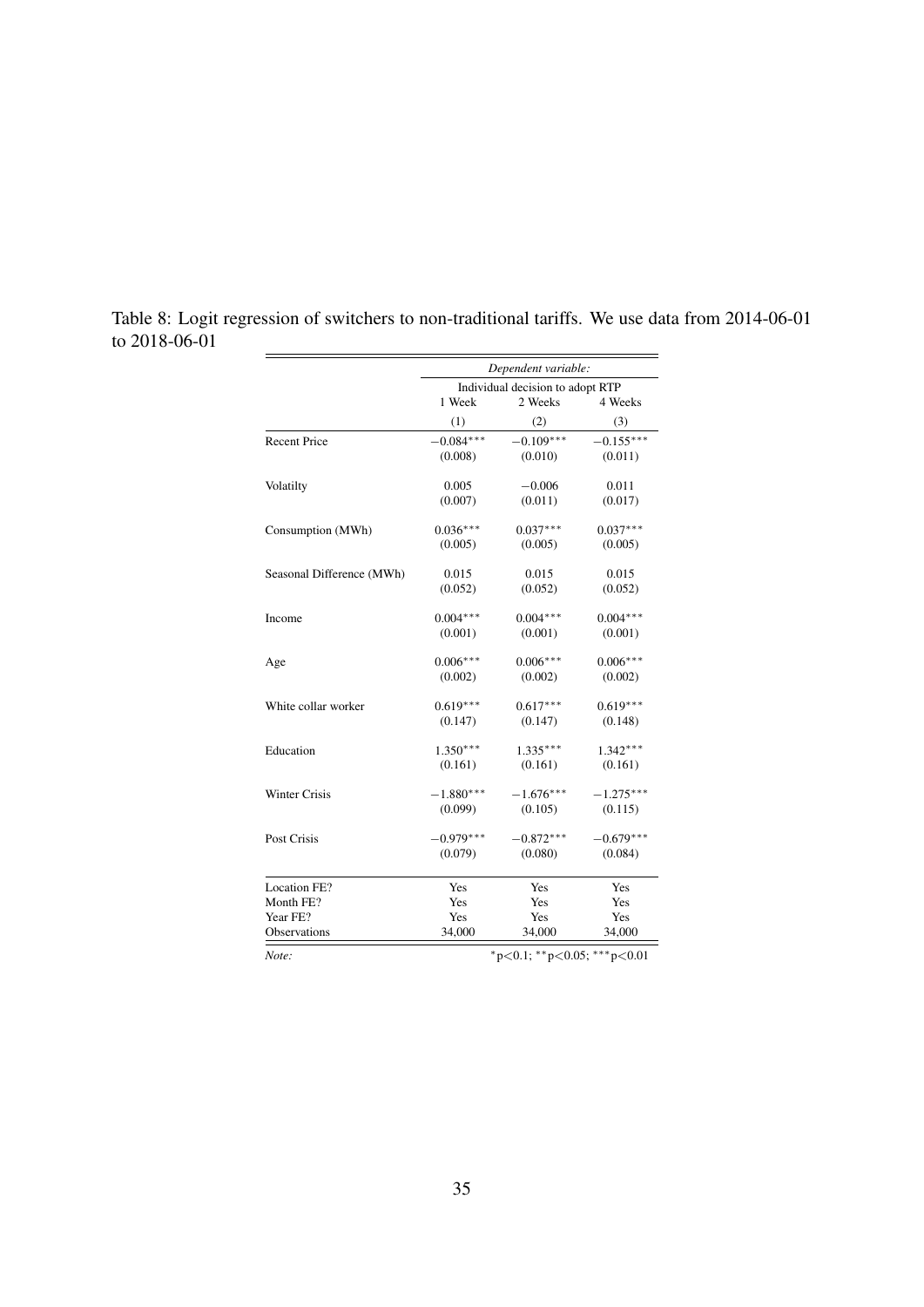|                                      | Dependent variable: |                                  |                     |  |  |
|--------------------------------------|---------------------|----------------------------------|---------------------|--|--|
|                                      |                     | Individual decision to adopt RTP |                     |  |  |
|                                      | 12 Month            | 12 Month                         | 12 Month            |  |  |
|                                      | (1)                 | (2)                              | (3)                 |  |  |
| <b>Recent Price</b>                  | $-0.159$            | $-0.235$                         | $-0.169$            |  |  |
|                                      | (0.020)             | (0.015)                          | (0.020)             |  |  |
| Future Price (Last Year)             | $-0.046$            | $-0.058$                         | $-0.038$            |  |  |
|                                      | (0.017)             | (0.014)                          | (0.017)             |  |  |
| Recent Price x Income                | $-0.0003$           |                                  | $-0.001$            |  |  |
|                                      | (0.0002)            |                                  | (0.0003)            |  |  |
| Future Price (Last Year) x Income    | $-0.001$            |                                  | $-0.0004$           |  |  |
|                                      | (0.0001)            |                                  | (0.0002)            |  |  |
| <b>Recent Price x Education</b>      |                     | 0.002                            | 0.004               |  |  |
|                                      |                     | (0.0004)                         | (0.001)             |  |  |
| Future Price (Last Year) x Education |                     | $-0.003$                         | $-0.003$            |  |  |
|                                      |                     | (0.0003)                         | (0.0004)            |  |  |
| Consumption (MWh)                    | 0.036               | 0.036                            | 0.036               |  |  |
|                                      | (0.005)             | (0.005)                          | (0.005)             |  |  |
| Seasonal Difference (MWh)            | 0.014               | 0.017                            | 0.018               |  |  |
|                                      | (0.053)             | (0.053)                          | (0.053)             |  |  |
| Income                               | 0.016               | 0.003                            | 0.015               |  |  |
|                                      | (0.002)             | (0.001)                          | (0.002)             |  |  |
| Age                                  | 0.006               | 0.006                            | 0.006               |  |  |
|                                      | (0.002)             | (0.002)                          | (0.002)             |  |  |
| White collar worker                  | 0.639               | 0.646                            | 0.658               |  |  |
|                                      | (0.148)             | (0.149)                          | (0.148)             |  |  |
| Education                            | 1.302               | 2.897                            | 1.496               |  |  |
|                                      | (0.162)             | (0.408)                          | (0.483)             |  |  |
| <b>Winter Crisis</b>                 | $-0.654$            | $-0.673$                         | $-0.670$            |  |  |
|                                      | (0.121)             | (0.121)                          | (0.121)             |  |  |
| Post Crisis                          | $-0.267$            | $-0.292$                         | $-0.291$            |  |  |
|                                      | (0.091)             | (0.091)                          | (0.091)             |  |  |
| Location FE?                         | Yes                 | Yes                              | Yes                 |  |  |
| Month FE?                            | Yes                 | Yes                              | Yes                 |  |  |
| Year FE?                             | Yes                 | Yes                              | Yes                 |  |  |
| <b>Observations</b>                  | 34,000              | 34,000                           | 34,000              |  |  |
| Note:                                |                     |                                  | *p<0; **p<0; ***p<0 |  |  |

Table 9: Logit regression of switchers to non-traditional tariffs with interaction effects between Recent/Future prices and demographics. We use data from 2014-06-01 to 2018-06-01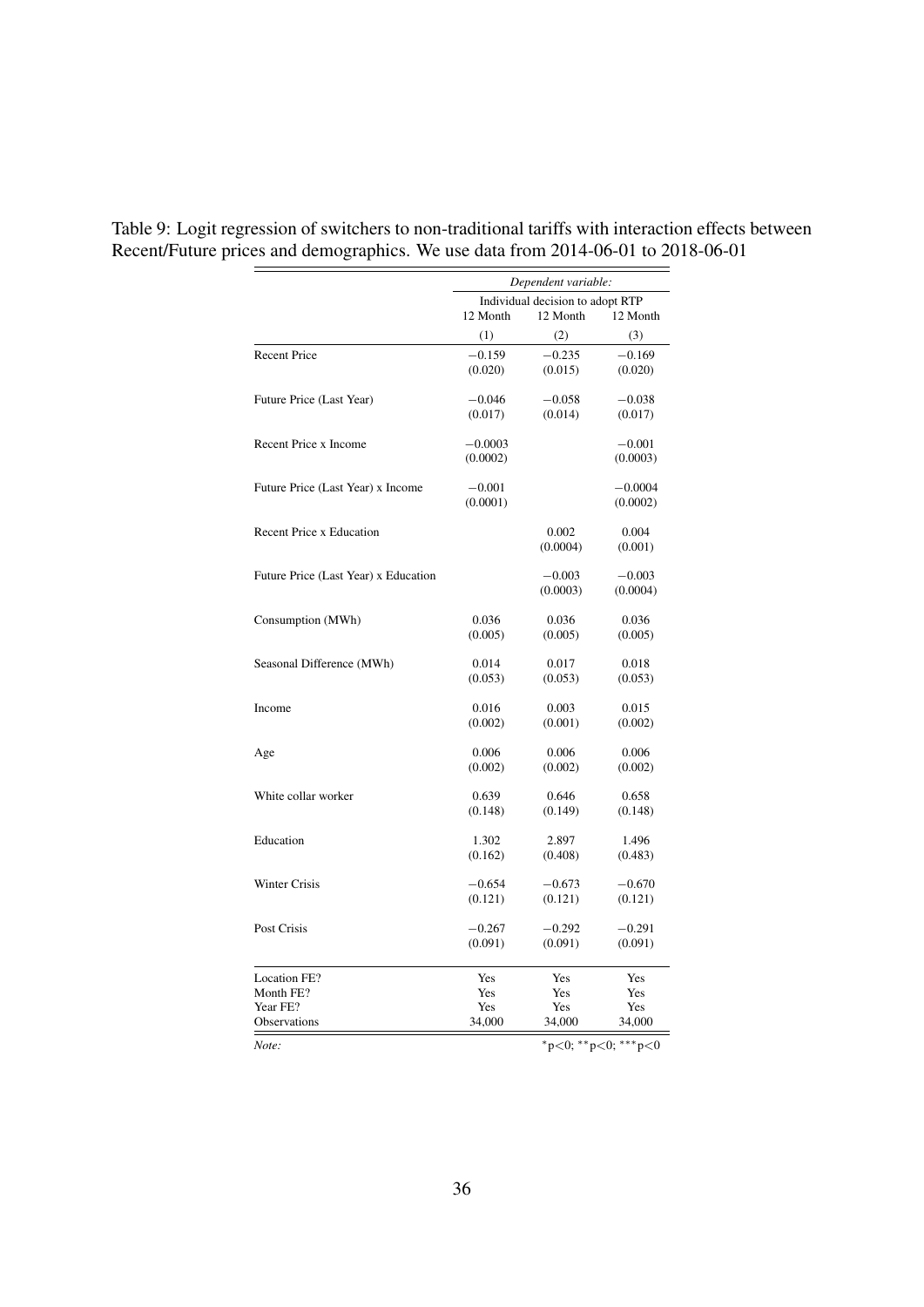# B Attrition - robustness checks

# B.1 Alternative measures of electricity consumption

|                                                     |                                    |                                    |                                    | Dependent variable:                |                                    |                                    |
|-----------------------------------------------------|------------------------------------|------------------------------------|------------------------------------|------------------------------------|------------------------------------|------------------------------------|
|                                                     |                                    |                                    |                                    | Discard RTP                        |                                    |                                    |
|                                                     | (1)                                | (2)                                | (3)                                | (4)                                | (5)                                | (6)                                |
| Time on RTP(month)                                  | $-0.021***$<br>(0.005)             | $-0.022***$<br>(0.005)             | $-0.022***$<br>(0.005)             |                                    |                                    |                                    |
| log(Time on RTP)                                    |                                    |                                    |                                    | $-0.127***$<br>(0.040)             | $-0.128***$<br>(0.040)             | $-0.128***$<br>(0.040)             |
| Joined Last                                         | $0.490***$<br>(0.087)              | $0.488***$<br>(0.087)              | $0.485***$<br>(0.087)              | $0.372***$<br>(0.120)              | $0.370***$<br>(0.120)              | $0.371***$<br>(0.120)              |
| Annual Consumption (MWh)                            | $-0.008$<br>(0.007)                |                                    |                                    | $-0.008$<br>(0.007)                |                                    |                                    |
| Winter Consumption (MWh)                            |                                    | 0.062<br>(0.060)                   |                                    |                                    | 0.058<br>(0.060)                   |                                    |
| Seasonal Difference (MWh)                           |                                    |                                    | $0.265***$<br>(0.075)              |                                    |                                    | $0.260***$<br>(0.075)              |
| log(Income) (k\$/yr)                                | 0.120<br>(0.104)                   | 0.091<br>(0.104)                   | 0.090<br>(0.103)                   | 0.122<br>(0.105)                   | 0.092<br>(0.104)                   | 0.091<br>(0.103)                   |
| Age                                                 | $-0.010**$<br>(0.004)              | $-0.010**$<br>(0.004)              | $-0.011**$<br>(0.004)              | $-0.010**$<br>(0.004)              | $-0.011**$<br>(0.004)              | $-0.011**$<br>(0.004)              |
| Work (%)                                            | $-0.004$<br>(0.003)                | $-0.005$<br>(0.003)                | $-0.005$<br>(0.003)                | $-0.005$<br>(0.003)                | $-0.005$<br>(0.003)                | $-0.005$<br>(0.003)                |
| Education (%)                                       | $-0.004$<br>(0.004)                | $-0.004$<br>(0.004)                | $-0.004$<br>(0.004)                | $-0.005$<br>(0.004)                | $-0.004$<br>(0.004)                | $-0.004$<br>(0.004)                |
| Location-on-Previous<br>retailer FE?                | Yes                                | Yes                                | Yes                                | Yes                                | Yes                                | Yes                                |
| Observations<br>Log Likelihood<br>Akaike Inf. Crit. | 7,666<br>$-3,610.450$<br>7,318.899 | 7,674<br>$-3,614.827$<br>7,327.654 | 7,655<br>$-3,600.506$<br>7,299.011 | 7,666<br>$-3,613.534$<br>7,325.067 | 7,674<br>$-3,618.016$<br>7,334.033 | 7,655<br>$-3,604.034$<br>7,306.067 |

Table 10: Discarding real-time pricing during the winter 2017 crisis.

*Note:*  $*_{p<0.1;}$  ∗\*p<0.05; \*\*\*p<0.01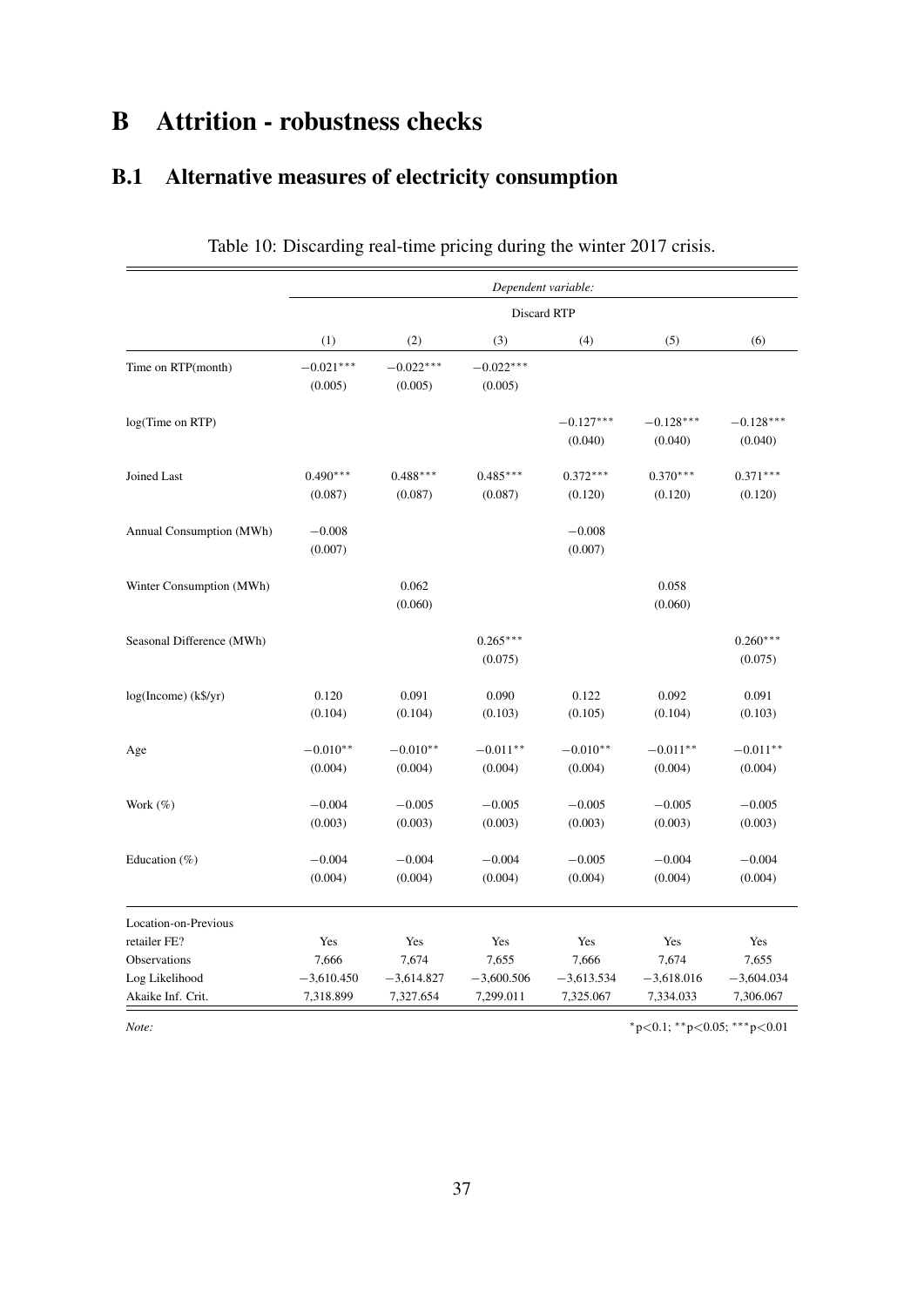### B.2 Consumers who leave and come back

|                          | Dependent variable:    |                        |                        |                        |  |  |  |  |
|--------------------------|------------------------|------------------------|------------------------|------------------------|--|--|--|--|
|                          |                        |                        | Discard RTP            |                        |  |  |  |  |
|                          | (1)                    | (2)                    | (3)                    | (4)                    |  |  |  |  |
| Time on RTP(month)       | $-0.039***$<br>(0.006) |                        | $-0.038***$<br>(0.006) |                        |  |  |  |  |
| log(Time on RTP)         |                        | $-0.242***$<br>(0.044) |                        | $-0.229***$<br>(0.044) |  |  |  |  |
| Joined Last              | $0.626***$<br>(0.095)  | $0.384***$<br>(0.132)  | $0.624***$<br>(0.096)  | $0.401***$<br>(0.133)  |  |  |  |  |
| Winter Consumption (MWh) | 0.083<br>(0.068)       | 0.076<br>(0.068)       | 0.082<br>(0.069)       | 0.075<br>(0.069)       |  |  |  |  |
| log(Income) (k\$/yr)     | 0.003<br>(0.118)       | 0.006<br>(0.118)       | 0.021<br>(0.118)       | 0.023<br>(0.119)       |  |  |  |  |
| Age                      | $-0.012**$<br>(0.005)  | $-0.013**$<br>(0.005)  | $-0.012**$<br>(0.005)  | $-0.013**$<br>(0.005)  |  |  |  |  |
| Work $(\%)$              | $-0.005$<br>(0.004)    | $-0.006$<br>(0.004)    | $-0.006$<br>(0.004)    | $-0.006$<br>(0.004)    |  |  |  |  |
| Education $(\%)$         | $-0.003$<br>(0.004)    | $-0.004$<br>(0.004)    | $-0.003$<br>(0.004)    | $-0.004$<br>(0.004)    |  |  |  |  |
| Location-on-Previous     |                        |                        |                        |                        |  |  |  |  |
| retailer FE?             | Yes                    | Yes                    | Yes                    | Yes                    |  |  |  |  |
| Observations             | 7,674                  | 7,674                  | 7,261                  | 7,261                  |  |  |  |  |
| Log Likelihood           | $-2,950.054$           | $-2,955.272$           | $-2,881.953$           | $-2,887.628$           |  |  |  |  |
| Akaike Inf. Crit.        | 5,998.107              | 6,008.545              | 5,861.906              | 5,873.257              |  |  |  |  |

Table 11: Discarding real-time pricing during the winter 2017 crisis. Sample without consumers who leave RTP during the crisis and come back afterwards.

*Note:*  $*_{p<0.1}$ ; \*\*p<0.05; \*\*\*p<0.01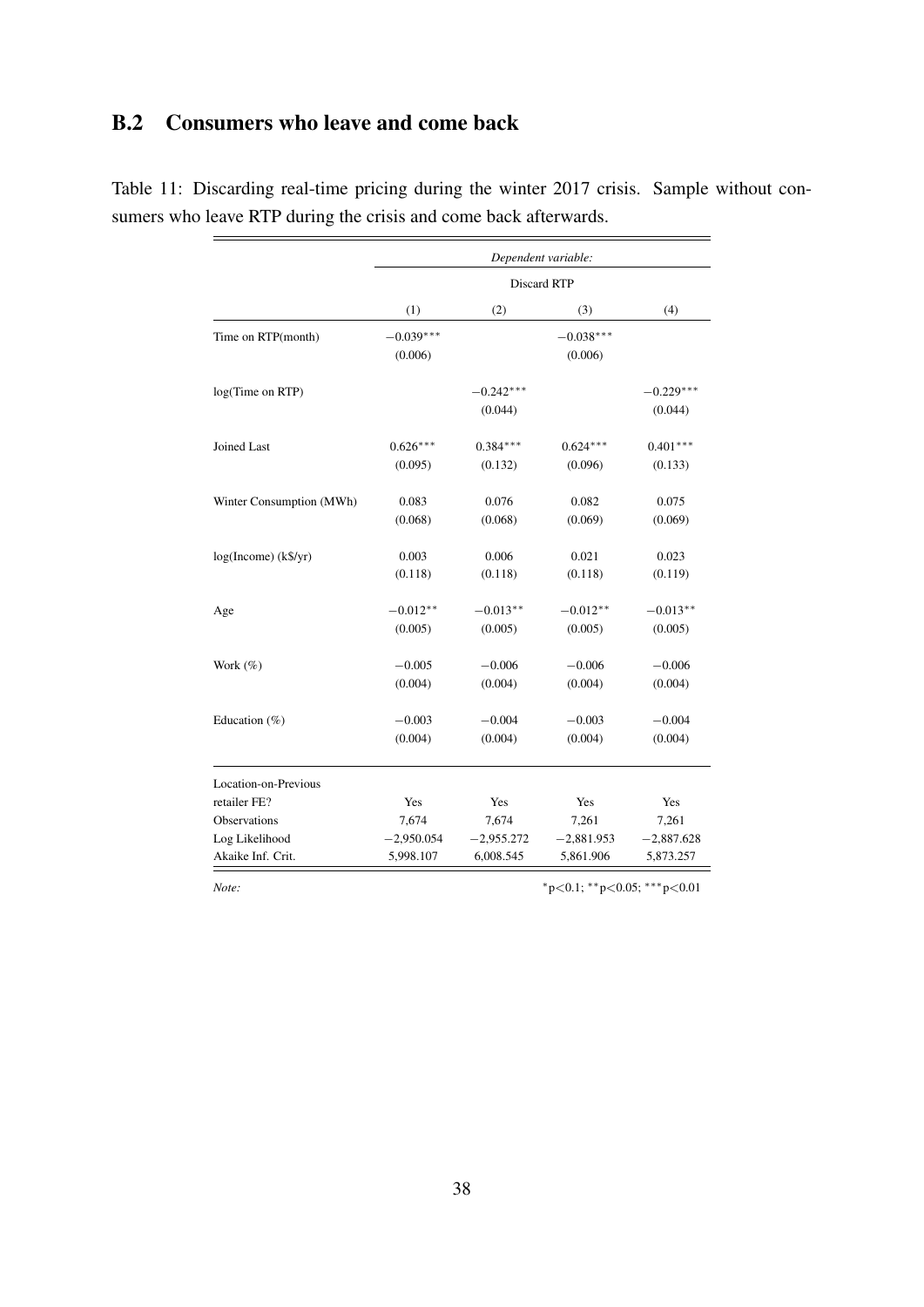## B.3 Comparing Wellington and Auckland

|                          | Dependent variable: |             |                |                |             |                |  |  |  |
|--------------------------|---------------------|-------------|----------------|----------------|-------------|----------------|--|--|--|
|                          |                     |             |                | Discard RTP    |             |                |  |  |  |
|                          | Wel-Chr             | Wel-Chr     | Wel-Chr        | Auc-Chr        | Auc-Chr     | Auc-Chr        |  |  |  |
|                          | (1)                 | (2)         | (3)            | (4)            | (5)         | (6)            |  |  |  |
| Time on RTP (month)      | $-0.05***$          | $-0.05***$  | $-0.05***$     | $-0.05***$     | $-0.04*$    | $-0.03$        |  |  |  |
|                          | (0.01)              | (0.01)      | (0.01)         | (0.02)         | (0.02)      | (0.02)         |  |  |  |
| Location                 | 0.11                | 0.07        | 0.19           | 0.11           | 0.08        | 0.36           |  |  |  |
|                          | (0.15)              | (0.15)      | (0.35)         | (0.21)         | (0.21)      | (0.55)         |  |  |  |
| Time on RTP x Location   | 0.002               | 0.01        | 0.02           | 0.002          | 0.01        | $-0.01$        |  |  |  |
|                          | (0.02)              | (0.02)      | (0.02)         | (0.02)         | (0.02)      | (0.03)         |  |  |  |
| Annual elec cons (MWh)   | $-0.03***$          | $-0.03***$  | $-0.03***$     | $-0.03***$     | $-0.03***$  | $-0.03***$     |  |  |  |
|                          | (0.01)              | (0.01)      | (0.01)         | (0.01)         | (0.01)      | (0.01)         |  |  |  |
| Win/Sum cons diff (MWh)  | $0.38***$           | $0.37***$   | $0.38***$      | $0.45***$      | $0.45***$   | $0.45***$      |  |  |  |
|                          | (0.09)              | (0.09)      | (0.09)         | (0.10)         | (0.10)      | (0.10)         |  |  |  |
| Income $(k\frac{6}{y}r)$ | 0.002               | 0.002       | 0.002          | $-0.0003$      | 0.0003      | 0.0003         |  |  |  |
|                          | (0.002)             | (0.002)     | (0.002)        | (0.002)        | (0.002)     | (0.002)        |  |  |  |
| Age                      | $-0.01*$            | $-0.01*$    | $-0.01*$       | $-0.005$       | $-0.01$     | $-0.01$        |  |  |  |
|                          | (0.005)             | (0.005)     | (0.005)        | (0.01)         | (0.01)      | (0.01)         |  |  |  |
| Work $(\% )$             | $-0.01*$            | $-0.01$     | $-0.01*$       | $-0.004$       | $-0.004$    | $-0.003$       |  |  |  |
|                          | (0.004)             | (0.004)     | (0.004)        | (0.004)        | (0.004)     | (0.004)        |  |  |  |
| Education $(\% )$        | $-0.003$            | $-0.004$    | $-0.003$       | $-0.01$        | $-0.01$     | $-0.01$        |  |  |  |
|                          | (0.004)             | (0.004)     | (0.004)        | (0.01)         | (0.01)      | (0.01)         |  |  |  |
| Month FE?                | N <sub>0</sub>      | Yes         | N <sub>o</sub> | N <sub>o</sub> | Yes         | N <sub>o</sub> |  |  |  |
| Month-on-NRR FE?         | No                  | No          | Yes            | No             | No          | Yes            |  |  |  |
| Observations             | 5,525               | 5,525       | 5,525          | 4,397          | 4,397       | 4,397          |  |  |  |
| Log Likelihood           | $-2,774.71$         | $-2,763.21$ | $-2,760.00$    | $-2,279.59$    | $-2,267.47$ | $-2,261.16$    |  |  |  |
| Akaike Inf. Crit.        | 5,569.42            | 5,568.42    | 5,584.00       | 4,579.19       | 4,576.94    | 4,586.32       |  |  |  |

Table 12: Robustness check: Probability of discarding RTP (Location refers to Christchurch in columns 1-3 and Auckland in columns 4-6)

*Note:*  $*_{p<0.1}$ ;  $*_{p<0.05}$ ;  $**_{p<0.01}$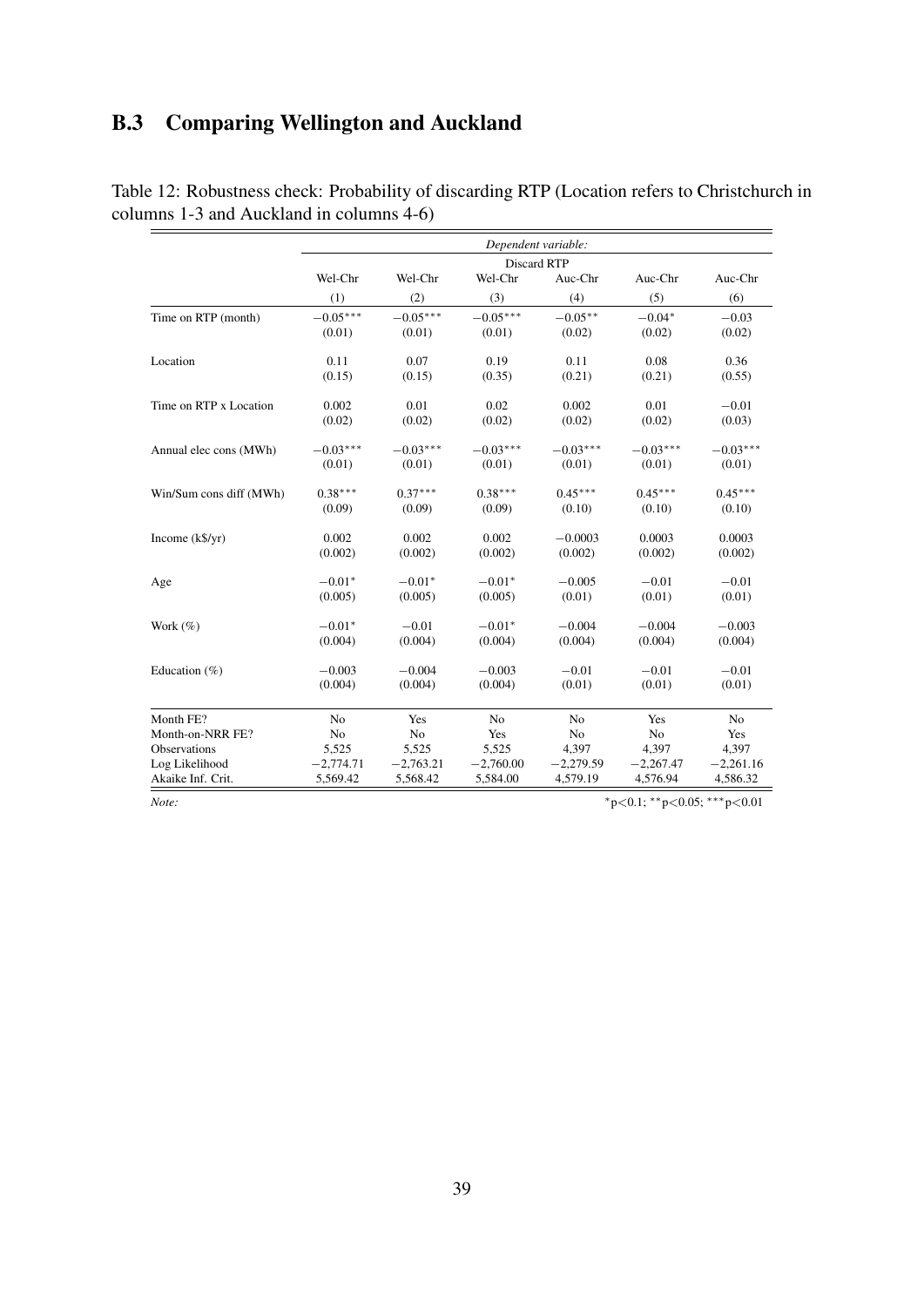# C Adoption - robustness checks

|                           | Dependent variable:              |                  |                      |                       |                        |                      |                       |                        |                      |  |  |
|---------------------------|----------------------------------|------------------|----------------------|-----------------------|------------------------|----------------------|-----------------------|------------------------|----------------------|--|--|
|                           | Individual decision to adopt RTP |                  |                      |                       |                        |                      |                       |                        |                      |  |  |
|                           | 1 Month                          | 1 Month          | 1 Month              | 6 Months              | 6 Months               | 6 Months             | 12 Months             | 12 Months              | 12 Months            |  |  |
|                           | (1)                              | (2)              | (3)                  | (4)                   | (5)                    | (6)                  | (7)                   | (8)                    | (9)                  |  |  |
| <b>Recent Price</b>       | $-0.141***$                      | $-0.112***$      | $-0.108***$          | $-0.098***$           | $-0.118***$            | $-0.109***$          | $-0.114***$           | $-0.153***$            | $-0.109***$          |  |  |
|                           | (0.010)                          | (0.008)          | (0.009)              | (0.009)               | (0.009)                | (0.009)              | (0.009)               | (0.009)                | (0.009)              |  |  |
| Future Price (realized)   | $0.052***$<br>(0.009)            |                  |                      | $0.115***$<br>(0.016) |                        |                      | $0.422***$<br>(0.023) |                        |                      |  |  |
| Future Price (last year)  |                                  | 0.030<br>(0.029) |                      |                       | $-0.092***$<br>(0.010) |                      |                       | $-0.152***$<br>(0.012) |                      |  |  |
| Future Price (AR (1))     |                                  |                  | $0.016**$<br>(0.007) |                       |                        | $0.047**$<br>(0.024) |                       |                        | $0.093**$<br>(0.047) |  |  |
| Consumption (MWh)         | $0.037***$                       | $0.037***$       | $0.037***$           | $0.036***$            | $0.037***$             | $0.037***$           | $0.036***$            | $0.037***$             | $0.037***$           |  |  |
|                           | (0.005)                          | (0.005)          | (0.005)              | (0.005)               | (0.005)                | (0.005)              | (0.005)               | (0.005)                | (0.005)              |  |  |
| Seasonal Difference (MWh) | 0.015                            | 0.015            | 0.014                | 0.018                 | 0.013                  | 0.014                | 0.016                 | 0.012                  | 0.014                |  |  |
|                           | (0.052)                          | (0.052)          | (0.052)              | (0.052)               | (0.052)                | (0.052)              | (0.053)               | (0.053)                | (0.052)              |  |  |
| Income                    | $0.004***$                       | $0.004***$       | $0.004***$           | $0.004***$            | $0.004***$             | $0.004***$           | $0.003***$            | $0.003***$             | $0.004***$           |  |  |
|                           | (0.001)                          | (0.001)          | (0.001)              | (0.001)               | (0.001)                | (0.001)              | (0.001)               | (0.001)                | (0.001)              |  |  |
| Age                       | $0.006***$                       | $0.006***$       | $0.006***$           | $0.007***$            | $0.006***$             | $0.006***$           | $0.006***$            | $0.006***$             | $0.006***$           |  |  |
|                           | (0.002)                          | (0.002)          | (0.002)              | (0.002)               | (0.002)                | (0.002)              | (0.002)               | (0.002)                | (0.002)              |  |  |
| White collar worker       | $0.618***$                       | $0.615***$       | $0.615***$           | $0.621***$            | $0.616***$             | $0.616***$           | $0.568***$            | $0.605***$             | $0.616***$           |  |  |
|                           | (0.147)                          | (0.147)          | (0.147)              | (0.147)               | (0.147)                | (0.147)              | (0.148)               | (0.147)                | (0.147)              |  |  |
| Education                 | $1.336***$                       | $1.340***$       | $1.338***$           | $1.341***$            | $1.322***$             | $1.337***$           | $1.395***$            | $1.333***$             | $1.337***$           |  |  |
|                           | (0.161)                          | (0.161)          | (0.161)              | (0.161)               | (0.161)                | (0.161)              | (0.162)               | (0.161)                | (0.161)              |  |  |
| Winter Crisis             | $-1.777***$                      | $-1.658***$      | $-1.714***$          | $-1.911***$           | $-1.107***$            | $-1.705***$          | $-1.243***$           | $-0.889***$            | $-1.705***$          |  |  |
|                           | (0.102)                          | (0.099)          | (0.102)              | (0.105)               | (0.116)                | (0.102)              | (0.102)               | (0.115)                | (0.101)              |  |  |
| Post Crisis               | $-0.945***$                      | $-0.863***$      | $-0.892***$          | $-0.967***$           | $-0.256**$             | $-0.888***$          | $-0.813***$           | $-0.334***$            | $-0.888***$          |  |  |
|                           | (0.081)                          | (0.079)          | (0.080)              | (0.081)               | (0.103)                | (0.080)              | (0.080)               | (0.089)                | (0.080)              |  |  |
| Location FE?              | Yes                              | Yes              | Yes                  | Yes                   | Yes                    | Yes                  | Yes                   | Yes                    | Yes                  |  |  |
| Month FE?                 | Yes                              | Yes              | Yes                  | Yes                   | Yes                    | Yes                  | Yes                   | Yes                    | Yes                  |  |  |
| Year FE?                  | Yes                              | Yes              | Yes                  | Yes                   | Yes                    | Yes                  | Yes                   | Yes                    | Yes                  |  |  |
| Observations              | 34,000                           | 34,000           | 34,000               | 34,000                | 34,000                 | 34,000               | 34,000                | 34,000                 | 34,000               |  |  |
| Note:                     | *p<0.1; **p<0.05; ***p<0.01      |                  |                      |                       |                        |                      |                       |                        |                      |  |  |

Table 13: Logit regression of switchers to non-traditional tariffs. Recent price always computed over 2 weeks. We use data from 2014-06-01 to 2018-06-01